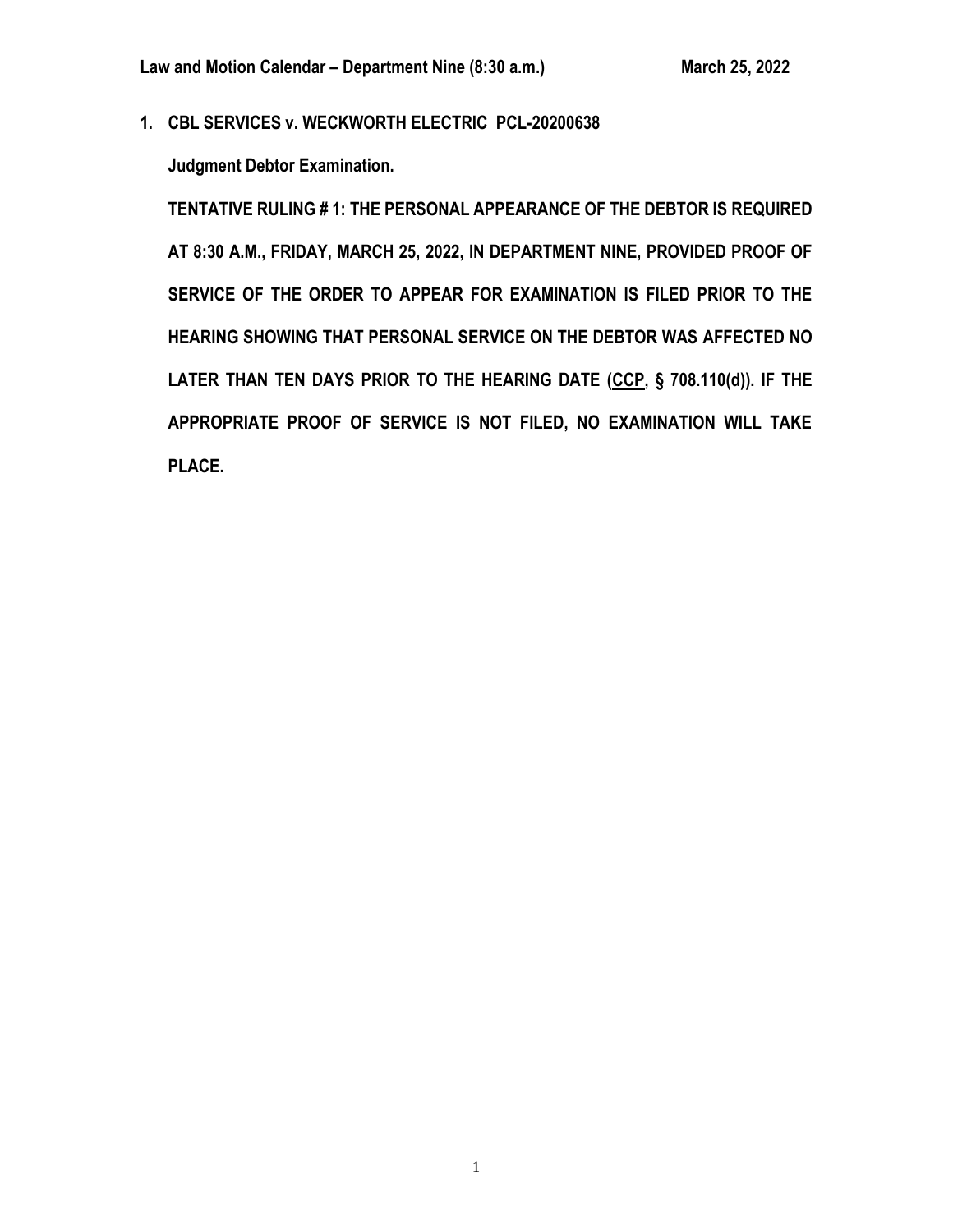# **2. MATTER OF MARCUM 22CV0038**

# **OSC Re: Name Change.**

 The petition seeks to change the name of a minor; the minor's father has not joined in the petition; there is no proof of personal service of notice of the hearing or the order to show cause on the minor's father in the court's file; and there is no explanation provided in the verified petition to establish that notice of the hearing cannot reasonably be accomplished pursuant to Code of Civil Procedure, §§ 415.10 or 415.40. (Code of Civil Procedure, § 1277(a).) The court cannot rule on the merits until proof of adequate service on the father has been filed.

There is no proof of publication in the court's file, which is mandated by Code of Civil Procedure, § 1277(a).

**TENTATIVE RULING # 2: APPEARANCES ARE REQUIRED AT 8:30 A.M. ON FRIDAY, MARCH 25, 2022, IN DEPARTMENT NINE. IF A PARTY OR PARTIES WISH TO APPEAR TELEPHONICALLY THEY MUST APPEAR BY "VCOURT", WHICH MUST BE SCHEDULED AND PAID THROUGH THE COURT WEBSITE AT www.eldorado.courts.ca.gov/onlineservices/telephonic-appearances.**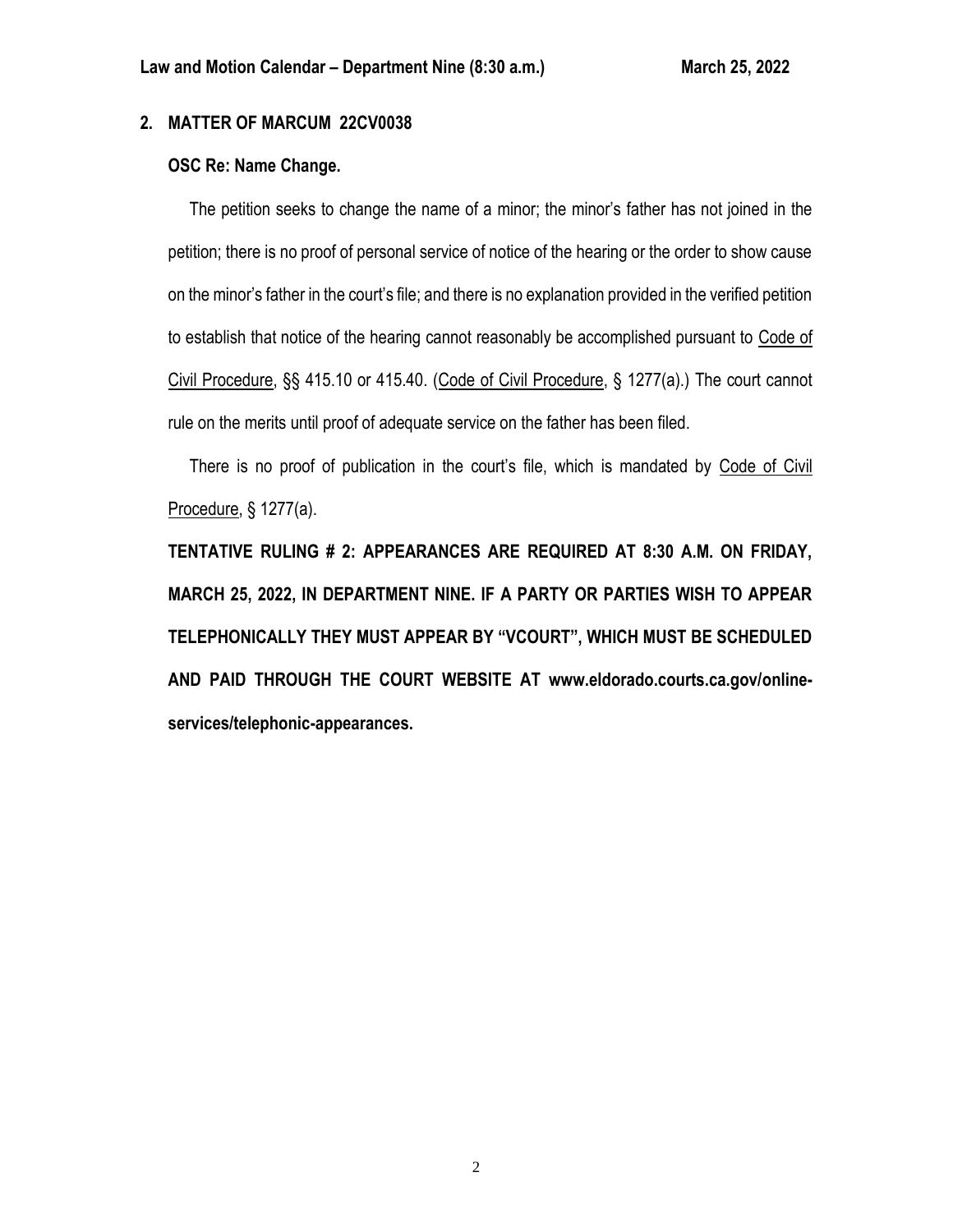# **3. ALLIANCE FOR RESPONSIBLE PLANNING v. EL DORADO COUNTY PC-20160346 Petitioner Alliance for Responsible Planning's Motion for Attorney Fees.**

 On June 7, 2016, Measure E was approved by the electors. Petitioners Alliance for Responsible Planning filed a petition for writ of mandate and complaint for declaratory and injunctive relief seeking a determination that Measure E is invalid, issuance of a writ of mandate directing the El Dorado County Board of Supervisors (Board) and County of El Dorado to cease enforcing the measure, and the issuance of an injunction prohibiting the Board of Supervisors and County of El Dorado from taking any action to enforce or implement Measure E.

Respondents/Intervenors Taylor and Save Our County opposed the petition.

Respondent El Dorado County also opposed the petition.

 The petition was granted in part and denied in part. Respondents/Intervenors Taylor and Save Our County appealed from the judgment; petitioners Alliance for Responsible Planning opposed the appeal and filed a cross-appeal; and El Dorado County also filed a brief on appeal. The Third District Court of Appeal in a published opinion affirmed the judgment and ordered respondents/intervenors Taylor and Save Our County to pay costs on appeal. (Alliance for Responsible Planning v. Taylor (2021) 63 Cal.App.5<sup>th</sup> 1072.)

 Petitioner Alliance for Responsible Planning moves for an award of \$320,600 in attorney fees payable solely by the County of El Dorado, which represents a 1.7 multiplier applied to the lodestar amount of \$185,500 and \$5,250 in fees incurred to bring the motion. Petitioner Alliance for Responsible Planning argues: petitioner has meet the requirements for an award of attorney fees under Code of Civil Procedure, § 1021.5 as it was a successful party, the litigation vindicated an important public right, the litigation conferred a significant benefit on the general public or a large class of persons, and the necessity and financial burden of private enforcement makes the award appropriate; the fee should be determined by the lodestar method; the lodestar amount is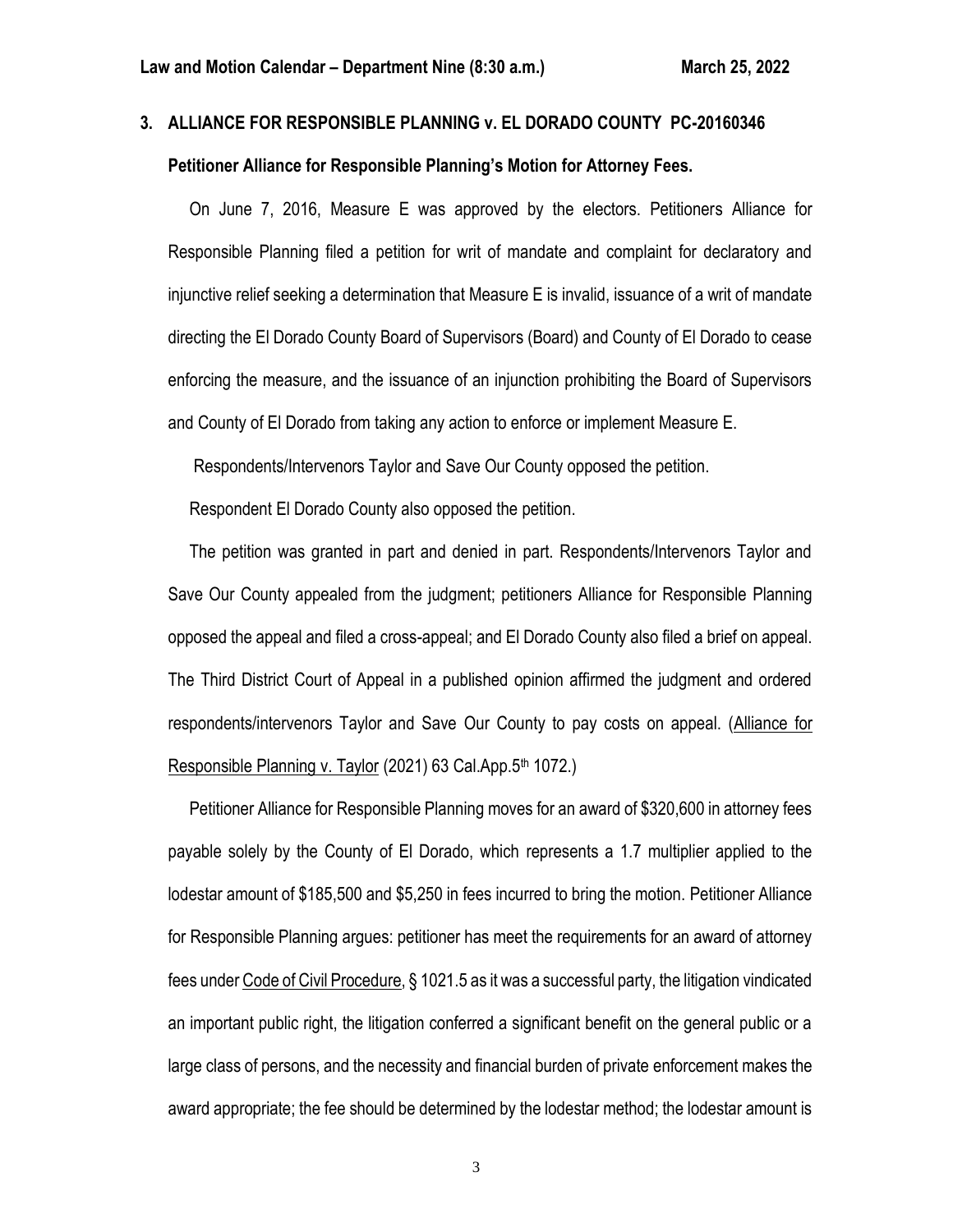reasonable; and it is appropriate to apply a 1.7 multiplier due to the contingency and risk, delay in receiving the attorney fees that was five years after the work commenced and more than four years after the trial court decision, the novelty and difficulty of the issues, and the excellent results.

 Petitioner further requests an award of costs incurred through the trial court phase of the litigation against El Dorado County in the amount of \$510 and costs of appeal payable by respondents/intervenors Taylor and Save Our County in the amount of \$1,005.50 as claimed in the memorandum of costs on appeal that was filed on August 16, 2021.

 The proofs of service declare that on August 16, 2021, notice of the hearing, the moving papers, and the memorandum of costs of appeal were served by mail on counsels for respondents/intervenors Taylor and Save Our County and respondent El Dorado County.

 El Dorado County opposes the motion on the following grounds: the petitioner has not established with the evidence presented that the Alliance for Responsible Planning had any financial burden resulting from enforcement such as to make the award appropriate as William Bacchi and Maryann Argyres both acknowledge that Alliance for Responsible Planning has no members and fail to identify any financial burden on Alliance for Responsible Planning for successfully prosecuting the petition for writ of mandate and successfully opposing an appeal from the trial court judgment; County is not an opposing party in the appellate proceedings, because it did not appeal from the court judgment and accepted the trial court decision by removal of the offensive provisions of Measure E from the General Plan, therefore, none of the appellate fees are recoverable from the County pursuant to the provisions of Section 1021.5; the County should not be responsible for the attorney fees incurred as a result of respondents/intervenors Taylor and Save Our County actions, such as the fees incurred to reply to respondents/intervenors Taylor's and Save Our County's brief opposing petitioner's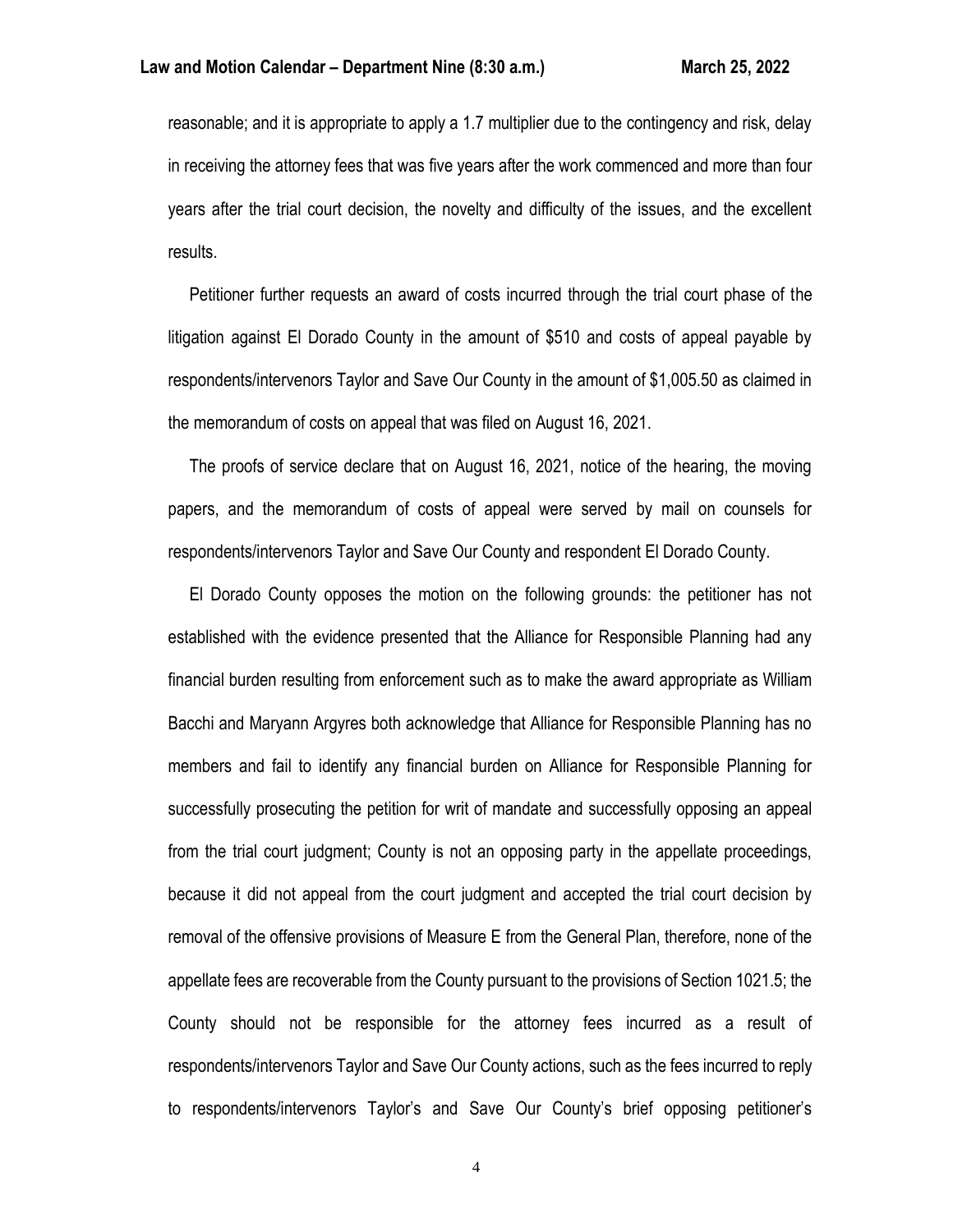constitutional arguments, as the County focused its responsive brief on the role of the court and that a definitive interpretation was unnecessary to resolve the facial challenge to Measure E; and counsel for petitioner Alliance for Responsible Planning's counsel owns an interest in a parcel directly impacted by Measure E, therefore, counsel has an independent financial interest and could suffer significant personal financial expense due to Measure E and there is no evidence he would not have undertaken the litigation absent an expectation of compensation under the private attorney general statute.

 Alliance for Responsible Planning replied to the opposition: all requirements for an award of attorney fees under Section 1021.5 have been met; Alliance for Responsible Planning is a nonprofit public benefit corporation engaged in education and advocacy regarding local land use and planning issues; petitioner is not a landowner, developer, or development project advocate and is a coalition of taxpayers, business owners, ranchers, farmers, community leaders, and others with diverse backgrounds; Alliance for Responsible Planning's financial burden for the legal victory substantially exceeded any personal financial stake it had in the outcome; contingent representation by counsel does not obviate the financial burden on Alliance for Responsible Planning; in successfully opposing the County's motion for discovery concerning the identity and financial stakes of Alliance for Responsible Planning's members, contributors, officers, participants and organizers and its counsel in land located in El Dorado County, except for their personal residences, petitioner provided declarations of Board members and its counsel, Mr. Brunello, with nearly 500 pages of attachments describing the organization and its work, resulting in the court denying the motion for discovery and finding "…there is insufficient evidence to suggest that Alliance was motivated to litigate the action primarily for the benefit of the nonlitigant corporate officers/directors or Alliance's counsel and they were hiding behind Alliance's corporate front"; the impact of Measure E on Mr. Brunello's 17% minority interest in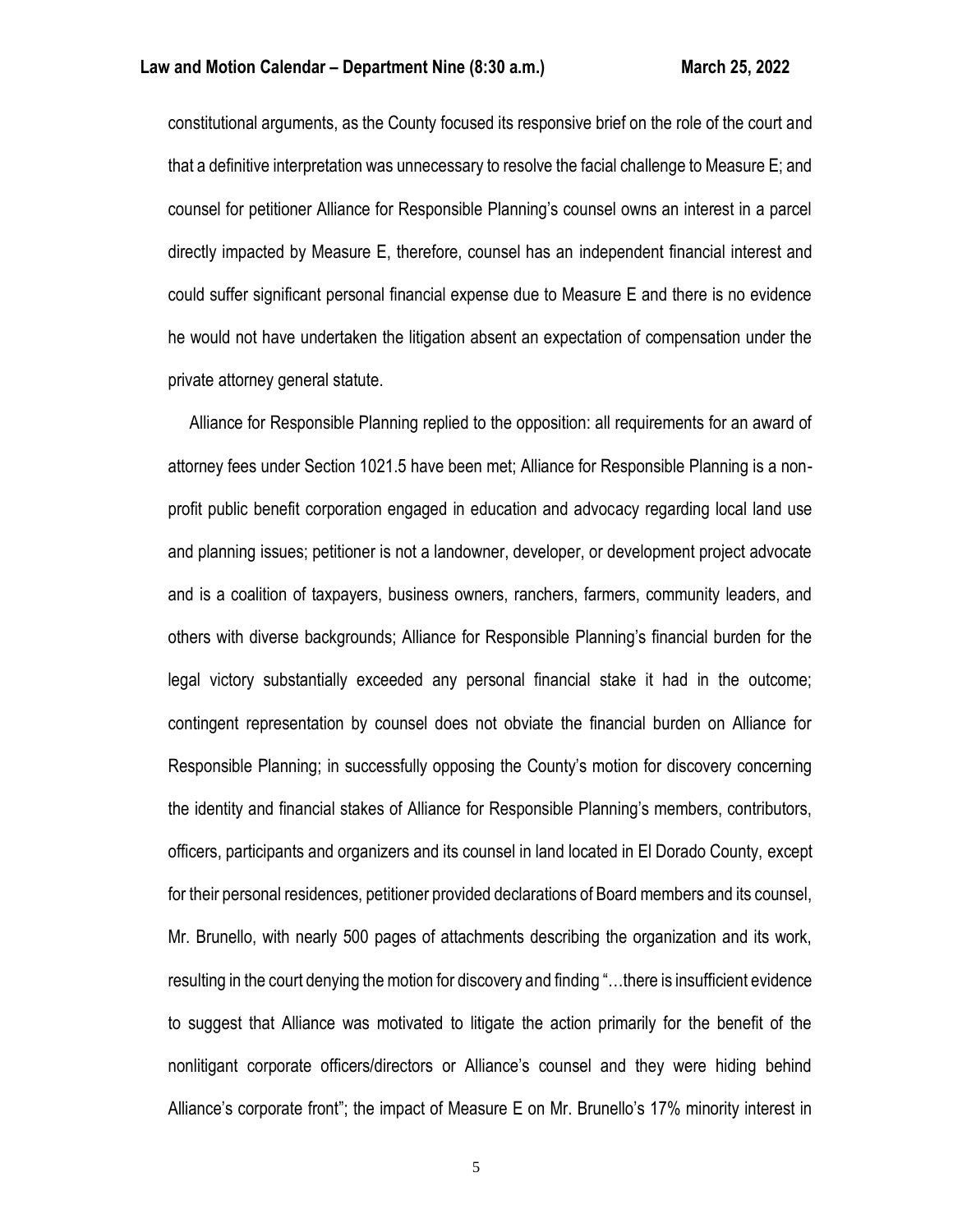Huddinge Partners, a Nevada LLC, which owns certain real property for 25 years and never filed a development application, is not quantifiable considering the range of possible use of the properties with a wide range of traffic impacts and speculative assumptions of project timing in relation to other potential development that could also be responsible for improvements; the cost of the litigation transcends any interests of Mr. Brunello and would have placed a burden on Mr. Brunello out of proportion to his individual stake; County was never aligned with petitioner during the appeal and it should be considered an opposing party; the fees incurred prior to the court's ruling on the petition were incurred during a time that County was an opposing party and County's claim that they should be disallowed as having been incurred as a result of the intervenor's conduct and not the County's should be rejected; petitioner has been unable to find any authority for the position that holding an initiative proponent, such as respondents/intervenors Taylor and Save Our County, responsible for attorney fees when intervening to defend against a constitutional challenge when there is concern that a government entity may not adequately defend against the challenge; even if the fees are apportioned between intervenors and the County, the court should find joint and several liability for the fees; and the motion for fees should be augmented to include the \$7,000 in fees incurred to oppose the motion for discovery.

#### Attorney Fees Incurred to Oppose County's Motion for Limited Discovery

 Ruling on the request for \$7,000 in additional fees that were requested in a reply would violate the County's night to due process in that the reply request leaves the County with no reasonable opportunity to oppose the request. The court reserves ruling on this issue and sets a hearing on the request for 8:30 a.m. on Friday, May 6, 2022, in Department Nine. The court will only entertain oral argument concerning the request for fees incurred to oppose the motion for discovery at the hearing on May 6, 2022. Oral argument on the remainder of this motion will be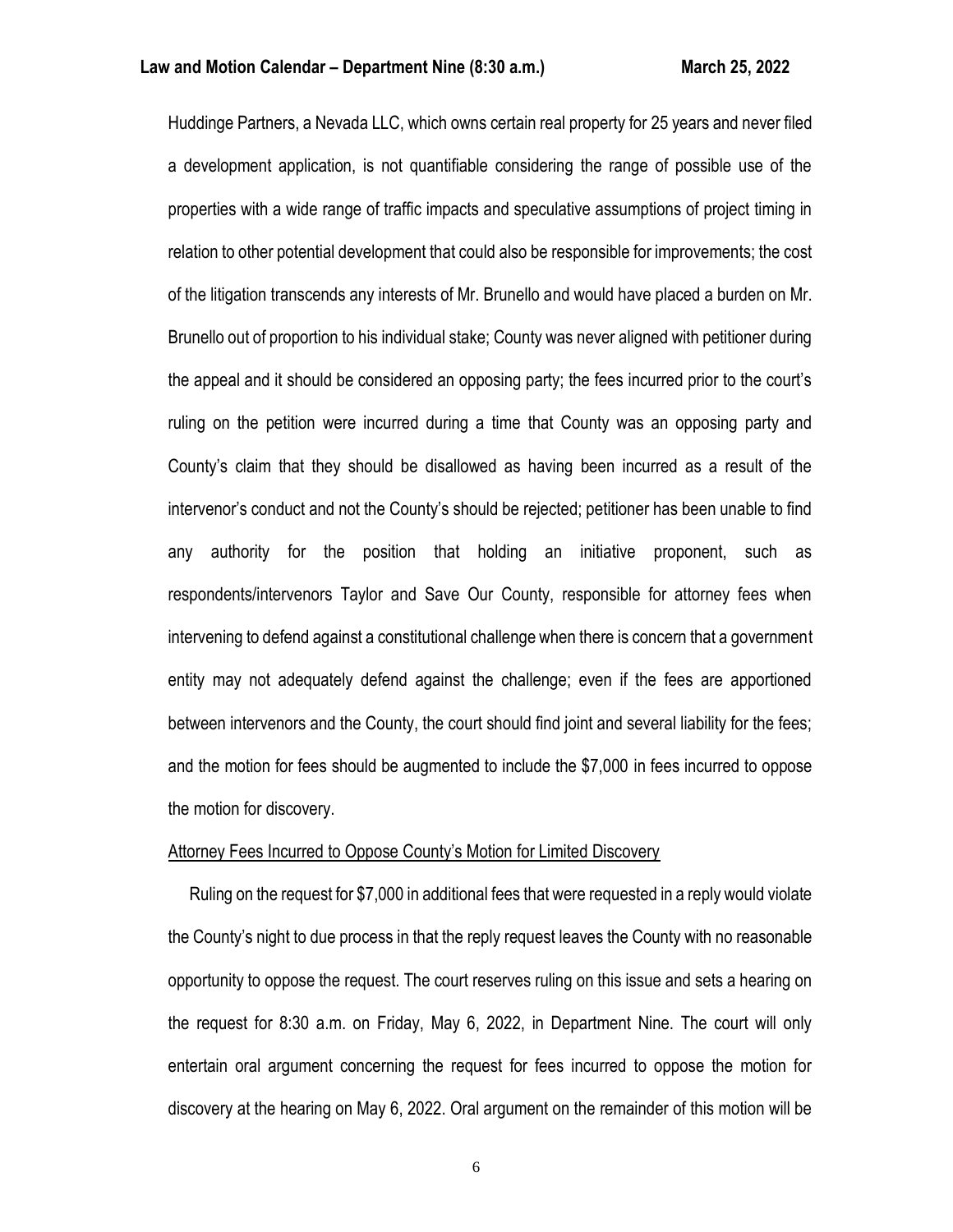held upon request of a party at 8:30 a.m. on Friday, March 25, 2022, or another date if a long cause hearing is requested. County is to file and serve its opposition to the request not later than April 25, 2022, and the reply is to be filed and served not later than April 29, 2022. The opposition and reply are to be strictly limited to the issue of attorney fees incurred for the discovery motion. Private Attorney General Doctrine and Award of Fees

"The following items are allowable as costs under Section 1032:  $\P$  \* \* \* (10) Attorney fees, when authorized by any of the following: (A) Contract. ¶ (B) Statute. ¶ (C) Law." (Code of Civil Procedure, § 1033.5(a)(10).)

 "Any award of costs shall be subject to the following: ¶ \* \* \* (5) When any statute of this state refers to the award of "costs and attorney's fees," attorney's fees are an item and component of the costs to be awarded and are allowable as costs pursuant to subparagraph (B) of paragraph (10) of subdivision (a). Any claim not based upon the court's established schedule of attorney's fees for actions on a contract shall bear the burden of proof. Attorney's fees allowable as costs pursuant to subparagraph (B) of paragraph (10) of subdivision (a) may be fixed as follows: (A) upon a noticed motion, (B) at the time a statement of decision is rendered, (C) upon application supported by affidavit made concurrently with a claim for other costs, or (D) upon entry of default judgment. Attorney's fees allowable as costs pursuant to subparagraph (A) or (C) of paragraph (10) of subdivision (a) shall be fixed either upon a noticed motion or upon entry of a default judgment, unless otherwise provided by stipulation of the parties." (Code of Civil Procedure, §  $1033.5(c)(5)$ .)

 "Upon motion, a court may award attorneys' fees to a successful party against one or more opposing parties in any action which has resulted in the enforcement of an important right affecting the public interest if: (a) a significant benefit, whether pecuniary or nonpecuniary, has been conferred on the general public or a large class of persons, (b) the necessity and financial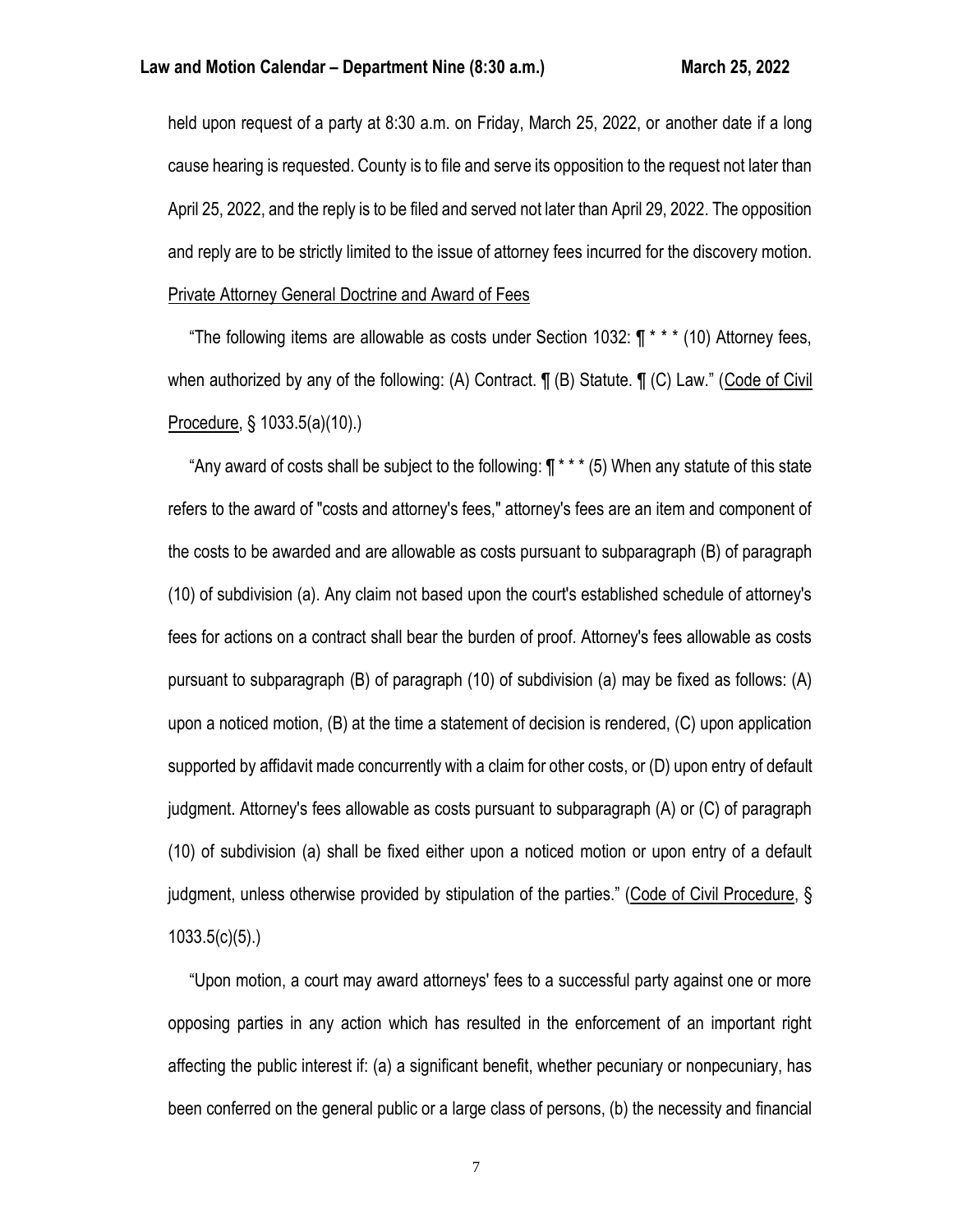#### **Law and Motion Calendar – Department Nine (8:30 a.m.) March 25, 2022**

burden of private enforcement, or of enforcement by one public entity against another public entity, are such as to make the award appropriate, and (c) such fees should not in the interest of justice be paid out of the recovery, if any. With respect to actions involving public entities, this section applies to allowances against, but not in favor of, public entities, and no claim shall be required to be filed therefor, unless one or more successful parties and one or more opposing parties are public entities, in which case no claim shall be required to be filed therefor under Part 3 (commencing with Section 900) of Division 3.6 of Title 1 of the Government Code. ¶ Attorneys' fees awarded to a public entity pursuant to this section shall not be increased or decreased by a multiplier based upon extrinsic circumstances, as discussed in Serrano v. Priest, 20 Cal.3d 25, 49." (Code of Civil Procedure, § 1021.5.)

 "Section 1021.5 codifies the private attorney general doctrine, which provides an exception to the " 'American rule' " that each party bears its own attorney fees. (*Olson v. Automobile Club of Southern California* (2008) 42 Cal.4th 1142, 1147, 74 Cal.Rptr.3d 81, 179 P.3d 882.) The fundamental objective of the private attorney general doctrine is to encourage suits enforcing important public policies by providing substantial attorney fees to successful litigants in such cases. (*Graham v. DaimlerChrysler Corp.* (2004) 34 Cal.4th 553, 565, 21 Cal.Rptr.3d 331, 101 P.3d 140.) Under section 1021.5, the court may award attorney fees to (1) a successful party in any action (2) that has resulted in the enforcement of an important right affecting the public interest (3) if a significant benefit has been conferred on the general public or a large class of persons, and (4) the necessity and financial burden of private enforcement are such as to make the award appropriate. (*Ibid.*) The burden is on the claimant to establish each prerequisite to an award of attorney fees under section 1021.5. (*Serrano v. Stefan Merli Plastering Co., Inc.* (2010) 184 Cal.App.4th 178, 185, 108 Cal.Rptr.3d 777.)" (Emphasis added.) (Ebbetts Pass Forest Watch v. California Dept. of Forestry and Fire Protection (2010) 187 Cal.App.4th 376, 381.)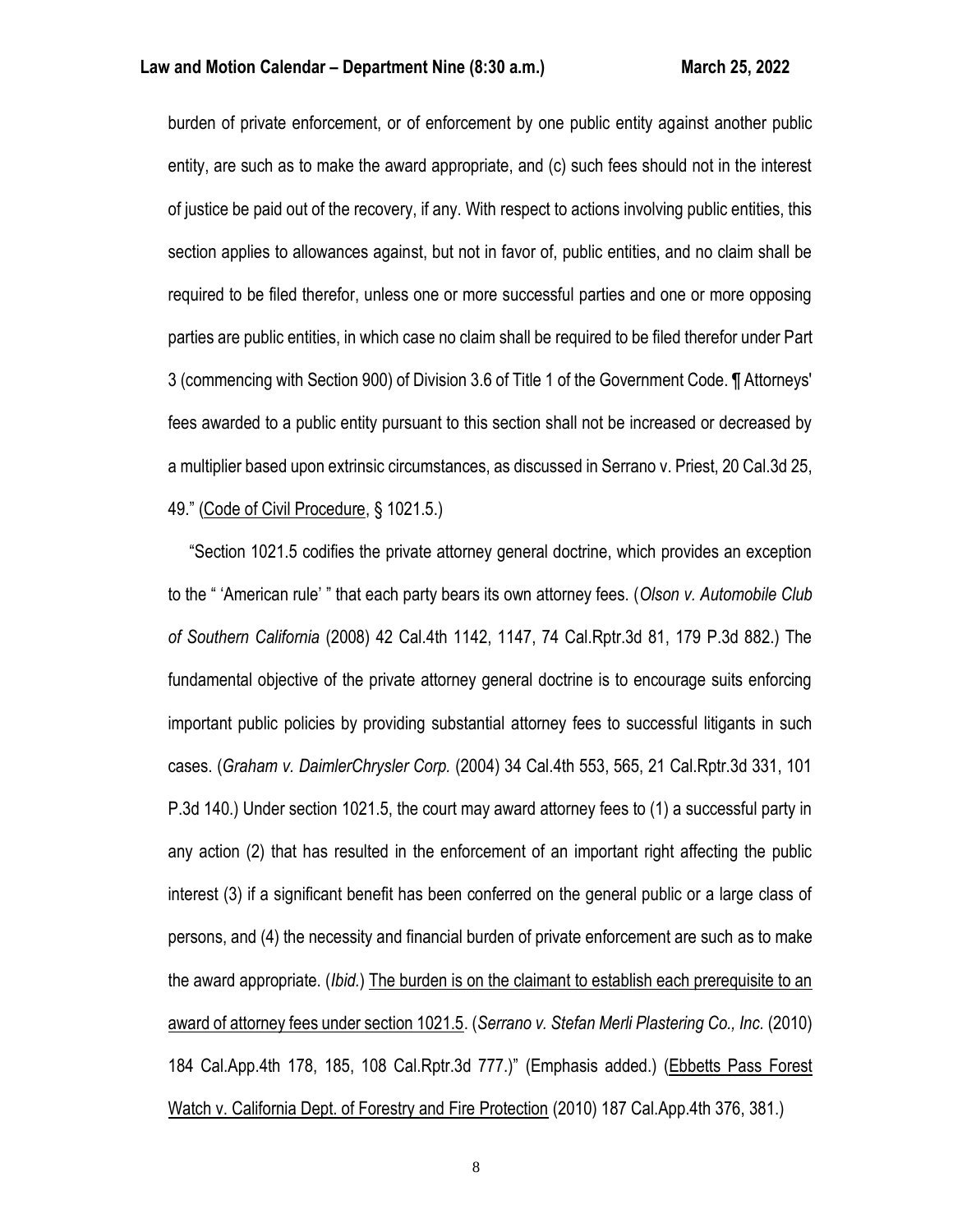"The determination of private attorney general fee awards under section 1021.5 is reviewed under an abuse of discretion standard. (See *Families Unafraid to Uphold Rural El Dorado County v. Board of Supervisors* (2000) 79 Cal.App.4th 505, 511–512, 94 Cal.Rptr.2d 205 (*Families Unafraid*), citing *Feminist Women's Health Center v. Blythe* (1995) 32 Cal.App.4th 1641, 1666, 39 Cal.Rptr.2d 189.)" (MBNA America Bank, N.A. v. Gorman (2006) 147 Cal.App.4th Supp. 1, 6.)

 "The threshold requirement for a fee award under section 1021.5 is that the fee applicant must be a "successful party." (*Protect Our Water v. County of Merced, supra,* 130 Cal.App.4th at p. 493, 30 Cal.Rptr.3d 202.) In this case, Robinson obtained (1) a peremptory writ of mandate that required City to provide him with notice of removal, a statement of reasons, and an opportunity for an administrative appeal and (2) a final judgment awarding him damages for breach of contract. Based on the actions City was required to perform pursuant to the writ of mandate and the damages it was required to pay under the judgment as a result of Robinson prevailing on some of his claims, we conclude as a matter of law that Robinson was a successful party. (See *Urbaniak v. Newton* (1993) 19 Cal.App.4th 1837, 1843, 24 Cal.Rptr.2d 333 [success determined by the action or cessation of action produced by the judgment, such as specific performance or payment of damages].) ¶ The fact that Robinson did not obtain all of the relief he sought in his original pleading does not lead to the conclusion that City, rather than Robinson, was the successful party in this litigation. Instead, a plaintiff's partial success is a factor considered in determining the amount of any fee award. (*Sokolow v. County of San Mateo* (1989) 213 Cal.App.3d 231, 249, 261 Cal.Rptr. 520 ["a reduced fee award is appropriate when a claimant achieves only limited success"].)" (Robinson v. City of Chowchilla (2011) 202 Cal.App.4th 382, 393.)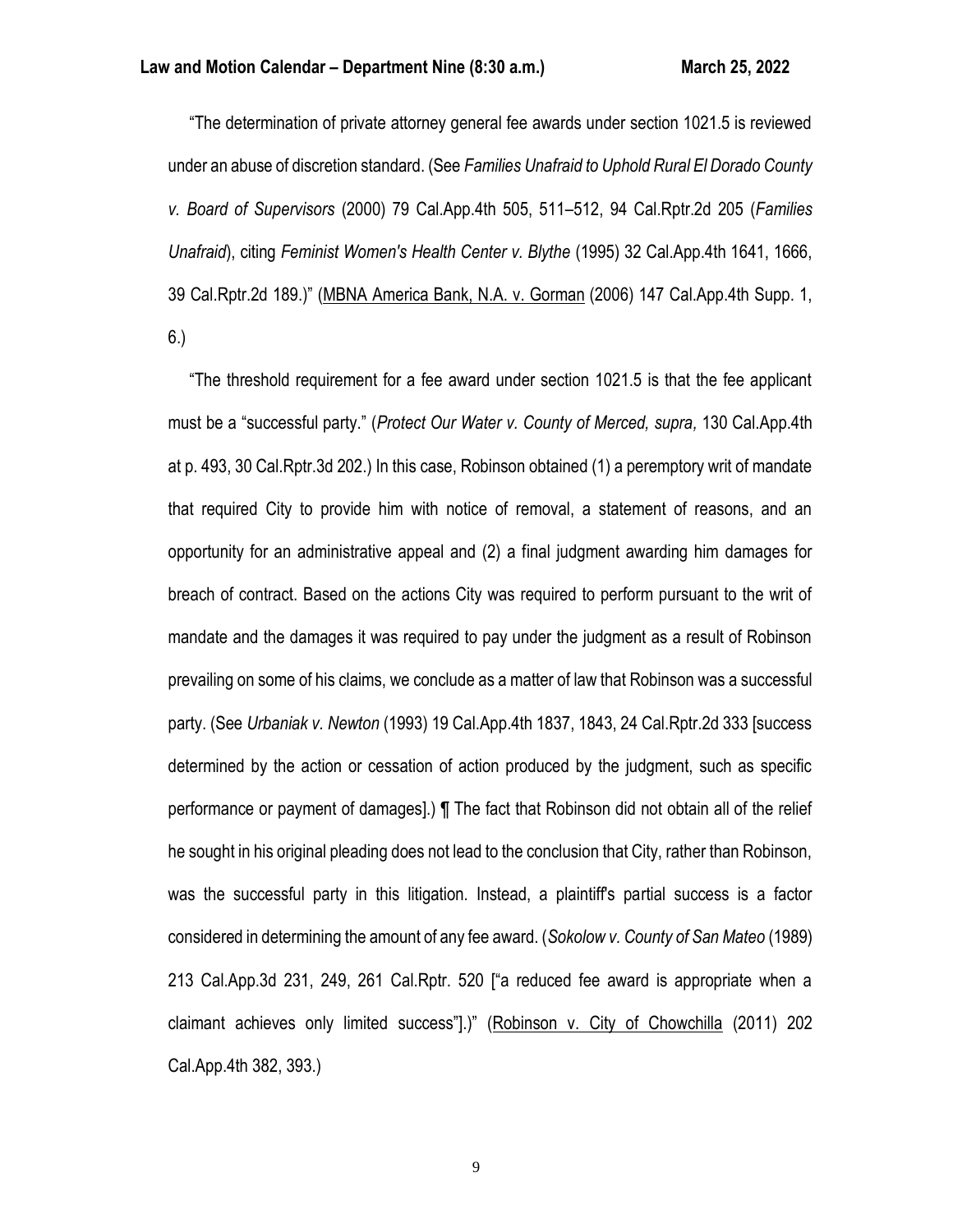"ACSC claims the award compensates Wysinger's counsel for time spent on unsuccessful issues. But "[w]here a lawsuit consists of related claims, and the plaintiff has won substantial relief, a trial court has discretion to award all or substantially all of the plaintiff's fees even if the court did not adopt each contention raised." (*Downey Cares, supra,* 196 Cal.App.3d at p. 997, 242 Cal.Rptr. 272.) "To reduce the attorneys' fees of a successful party because he did not prevail on all his arguments, makes it the attorney, and not the defendant, who pays the costs of enforcing" the plaintiff's rights. (*Sundance v. Municipal Court* (1987) 192 Cal.App.3d 268, 273, 237 Cal.Rptr. 269; see also *Greene v. Dillingham Const. N.A., Inc.* (2002) 101 Cal.App.4th 418, 423, 124 Cal.Rptr.2d 250; *Beaty v. BET Holdings, Inc.* (9th Cir.2000) 222 F.3d 607, 612 [party seeking reduction of a successful FEHA plaintiff's attorney fees must meet a high threshold].) ACSC has not shown an abuse of discretion." (Wysinger v. Automobile Club of Southern California (2007) 157 Cal.App.4th 413, 431.)

 "In ruling upon a section 1021.5 fees request, the trial court will exercise " ' "its traditional equitable discretion." ' " (*RiverWatch, supra,* 175 Cal.App.4th at p. 776, 96 Cal.Rptr.3d 362.) The trial court " ' " 'must realistically assess the litigation and determine, *from a practical perspective* ' whether or not the statutory criteria have been met." ' " (*Ibid.,* italics added.) "Courts take a '*broad, pragmatic view of what constitutes a* "*successful party* " ' in order to effectuate the policy underlying section 1021.5." (*RiverWatch, supra,* at pp. 782–783, 96 Cal.Rptr.3d 362, citing *Graham v. DaimlerChrysler Corp.* (2004) 34 Cal.4th 553, 565, 21 Cal.Rptr.3d 331, 101 P.3d 140 (*Graham*); italics added.)" (McGuigan v. City of San Diego (2010) 183 Cal.App.4th 610, 623.) With the above-cited principles in mind, the court will rule on the motion for attorney fees.

#### Petitioner Alliance for Responsible Planning Financial Burden of Private Enforcement

 County argues in opposition that the petitioner has not established with the evidence presented that the Alliance for Responsible Planning had any financial burden resulting from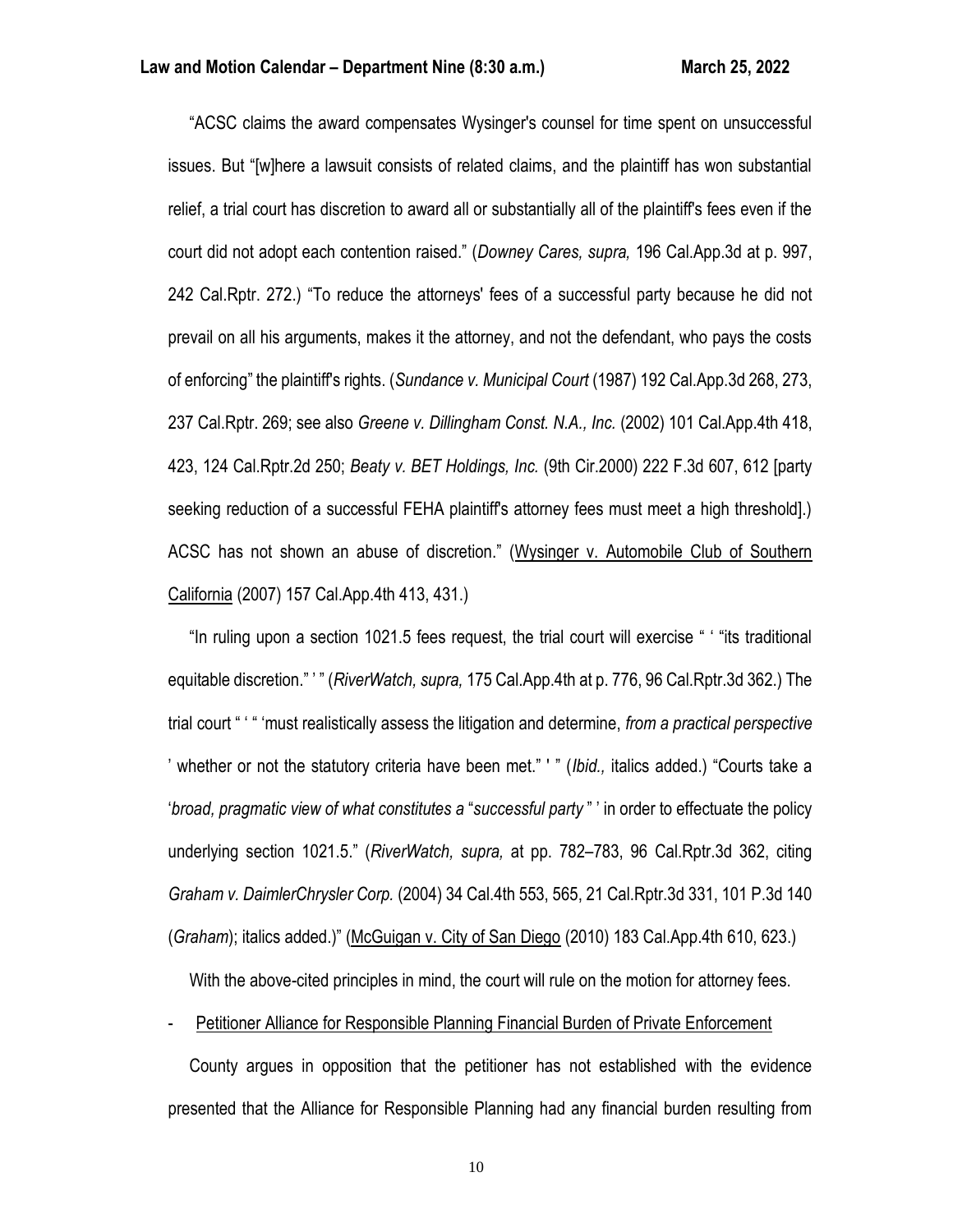enforcement such as to make the award appropriate as William Bacchi and Maryann Argyres both acknowledge that Alliance for Responsible Planning has no members and fail to identify any financial burden on Alliance for Responsible Planning for successfully prosecuting the petition for writ of mandate and successfully opposing an appeal from the trial court judgment.

 There is evidence before the court that Alliance for Responsible Planning is a non-profit public benefit corporation organized for the purpose of education and advocacy regarding local land use and planning issues; petitioner is comprised entirely of volunteers and is a coalition of taxpayers, business owners, ranchers, farmers, community leaders, and others with diverse backgrounds; Alliance for Responsible Planning has no economic interest in the outcome of the litigation and has never solicited or accepted funds for its operating expenses from any large developers who might be considered as having a pecuniary interest in the outcome; declarant Brunello has acted as advisor to the Alliance Board since the organization was founded in 2014, was involved in the formation of the organization, and is familiar with is operational structure, goals and objectives; petitioner Alliance for Responsible Planning lacked the financial resources to prosecute litigation related to Measure E; and it was agreed that petitioner would pay the costs for filing fees, court reporters and expert witnesses, if needed, and counsel would represent petitioner on a fully contingent basis with the understanding he would seek to recover fees under Section 1021.5 if successful at trial. (Declaration of James L. Brunello in Support of Motion, paragraphs 7, 8, and 10.)

 "As the Court of Appeal recently explained in *County of Inyo v. City of Los Angeles* (1978) 78 Cal.App.3d 82, 89, 144 Cal.Rptr. 71, 76, "An award on the 'private attorney general' theory is appropriate when the cost of the claimant's legal victory transcends his personal interest, that is, when the necessity for pursuing the lawsuit placed a burden on the plaintiff 'out of proportion to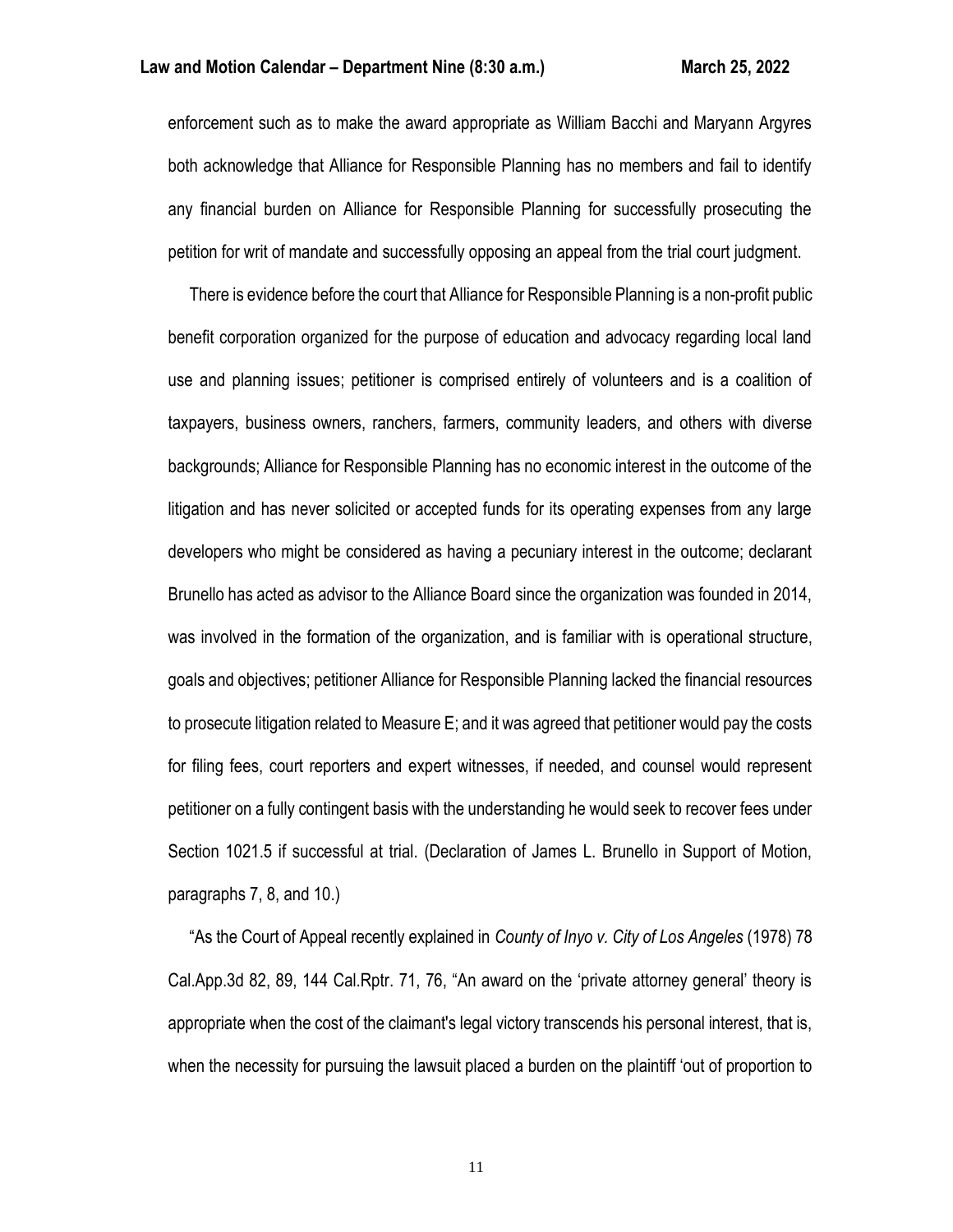his individual stake in the matter.' (Citation.)" (Woodland Hills Residents Assn., Inc. v. City Council (1979) 23 Cal.3d 917, 941.)

 The fact that counsel for the petitioner was hired on a contingent fee basis does not establish that petitioner has no financial burden in private enforcement by petition for writ of mandate to challenge an initiative passed by the electorate.

 "We reject respondents' contention that Tourgeman would not face "any expense to litigate this case" because he was being represented on a contingent-fee basis. As noted previously (see fn. 14, *ante* ), section 425.17 was modeled on the private attorney general fee statute (§ 1021.5), and both statutes contain a factor considering the "financial burden" (§§ 425.17, 1021.5) of private enforcement. Under section 1021.5, "the fact that the case was pursued on a contingency fee basis [does not] undercut a plaintiff's attorney fees claim.... [Citations.])" (*Lyons v. Chinese Hospital Assn.* (2006) 136 Cal.App.4th 1331, 1351, 39 Cal.Rptr.3d 550.) On the contrary, it is well established that the existence of a contingency fee arrangement is a fact that may be used to *increase* an attorney fee award under section 1021.5. (*Graham v. DaimlerChrysler Corp.* (2004) 34 Cal.4th 553, 579, 21 Cal.Rptr.3d 331, 101 P.3d 140 ["One of the most common fee enhancers ... is for contingency risk."].) Since the existence of a contingency arrangement is not considered to lessen the financial burden of private enforcement under section 1021.5, we conclude that an attorney's representation of a plaintiff on a contingency basis does not lessen the financial burden of private enforcement under section 425.17 either." (Tourgeman v. Nelson & Kennard (2014) 222 Cal.App.4th 1447, 1466, fn 15.)

 The court rejects County's argument that the petitioner has not established with the evidence presented that the Alliance for Responsible Planning had any financial burden resulting from enforcement such as to make the award appropriate.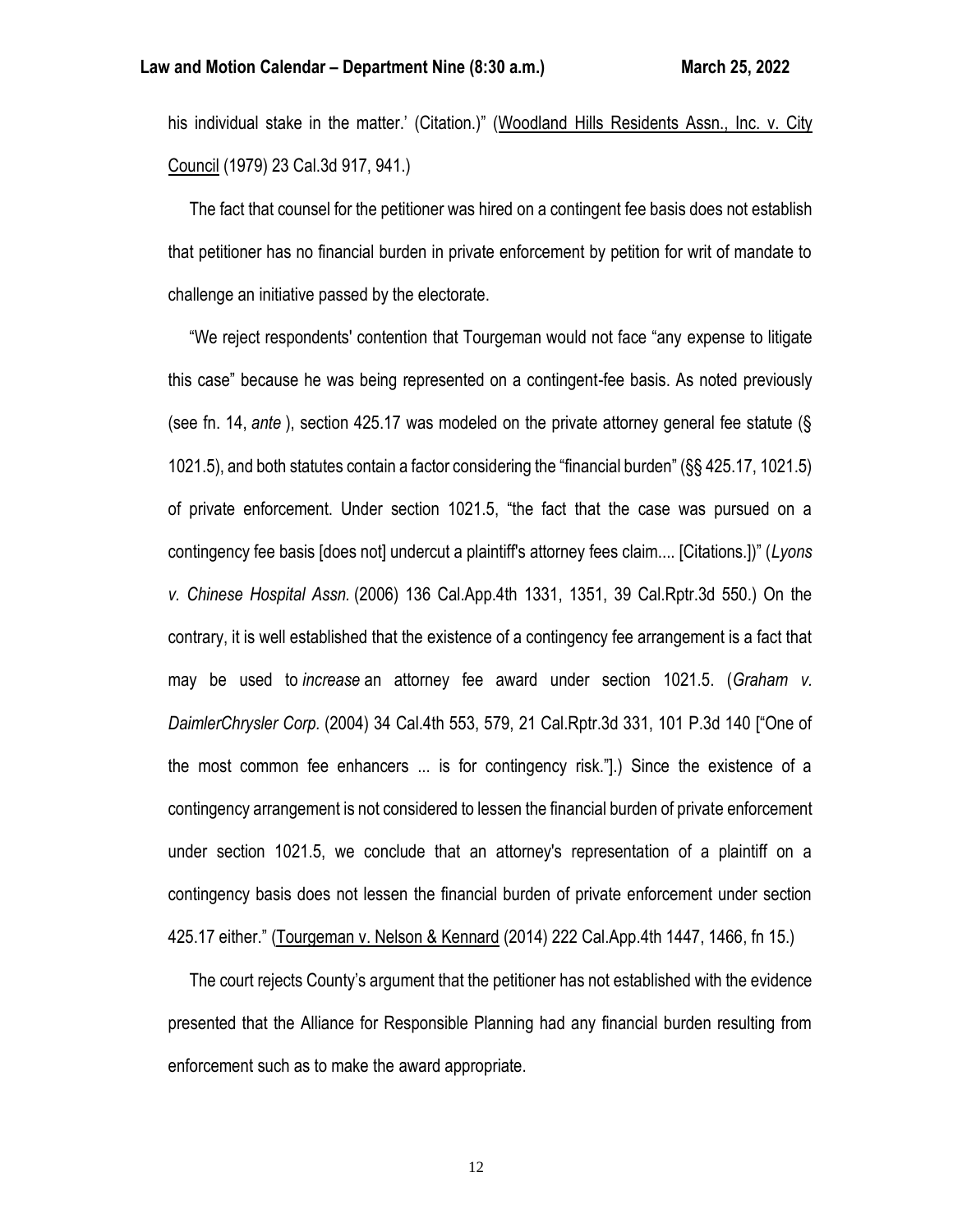- Whether Petitioner's counsel's Real Property Interest in El Dorado County Bars Recovery of His Claimed Fees as the Interest Would Cause Him to Undertake the Litigation Absent an Expectation of Compensation under the Private Attorney General Statute

 County argues in opposition that counsel for petitioner Alliance for Responsible Planning owns an interest in a parcel directly impacted by Measure E, therefore, counsel has an independent financial interest and could suffer significant personal financial expense due to Measure E and there is no evidence he would not have undertaken the litigation absent an expectation of compensation under the private attorney general statute.

""" "An award on the 'private attorney general' theory is appropriate when the cost of the claimant's legal victory transcends his personal interest, that is, when the necessity for pursuing the lawsuit placed a burden on the plaintiff 'out of proportion to his individual stake in the matter.' [Citation.]" ' [Citation.] 'This requirement focuses on the financial burdens and incentives involved in bringing the lawsuit.' [Citation]." (*Whitley, supra*, 50 Cal.4th at p. 1215, 117 Cal.Rptr.3d 342, 241 P.3d 840.) "However, '[w]hen each of the [section 1021.5] criteria is met, the fact the primary effect of the action was to vindicate a plaintiff's personal economic interests does not foreclose an award of attorney fees.' " (*People v. Investco Management & Development LLC* (2018) 22 Cal.App.5th 443, 468, 231 Cal.Rptr.3d 595 (*Investco*), quoting *Robinson, supra*, 202 Cal.App.4th at p. 400, 134 Cal.Rptr.3d 696.)" (Early v. Becerra (2021) 60 Cal.App.5th 726, 741.)

 Furthermore, where the benefits achieved in the litigation for others are very high, fees should sometimes be awarded even where the litigant's own expected benefits are significant.

 "Moreover, the trial court cited *Los Angeles Police Protective League* regarding the interrelation of section 1021.5 factors. "Where the benefits achieved for others are very high it will be more important to encourage litigation which achieves those results. Accordingly, it will be more important to offer the bounty of a court-awarded fee than where the public benefits are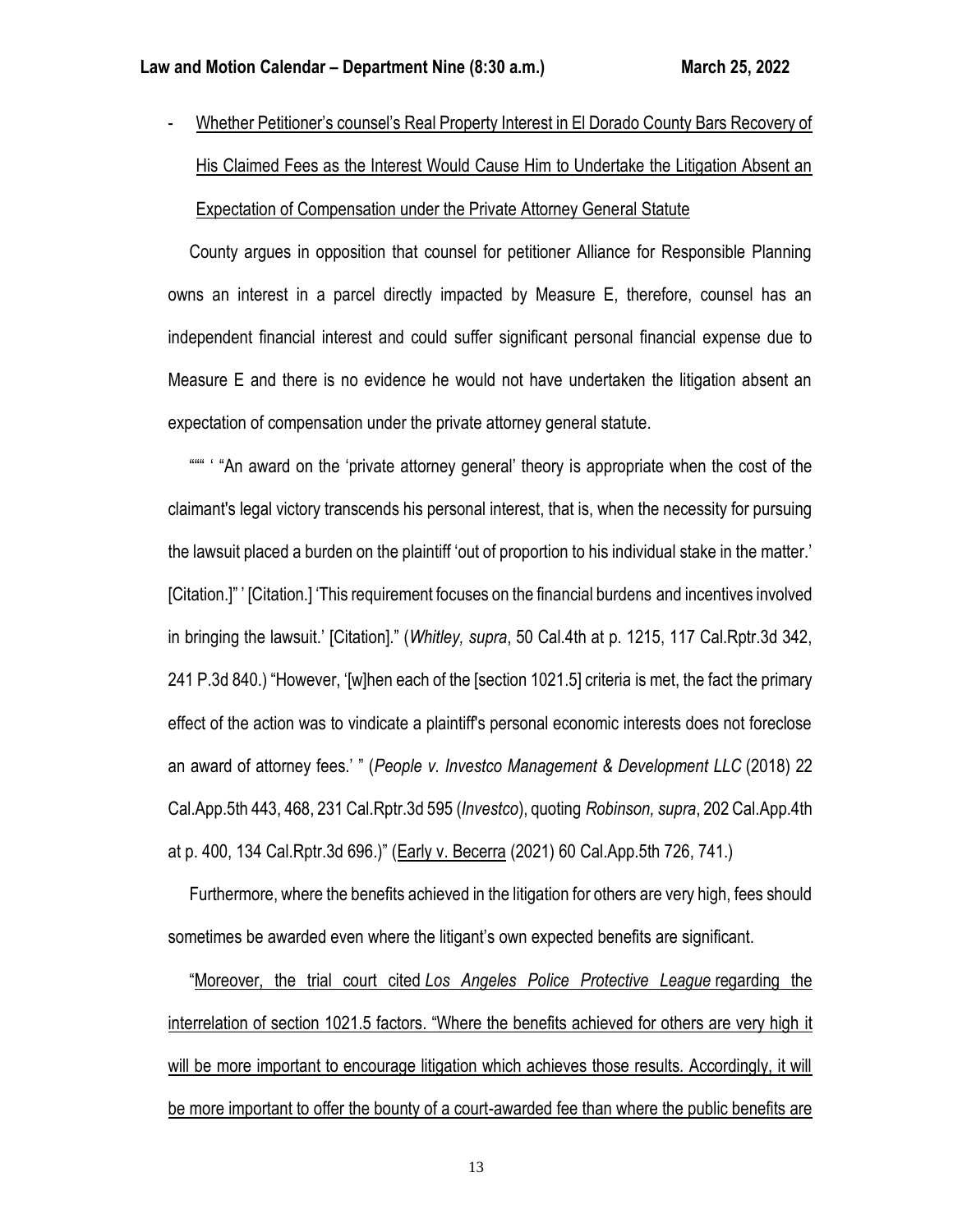less significant. Thus, the courts should be willing to authorize fees on a lesser showing of need than they might where the public benefits are less dramatic. This means the court sometimes should award fees even in situations where the litigant's own expected benefits exceed its actual costs by a substantial margin." (*Los Angeles Police Protective League, supra*, 188 Cal.App.3d at p. 10, 232 Cal.Rptr. 697) ¶ Here, the benefits achieved for the electorate are "very high." This case resulted in a published decision that put to rest a challenge to the eligibility of a candidate for Attorney General under Government Code section 12503 twice mounted against candidates for this office whose only claimed disqualifying factor was that they were "admitted to practice" but "inactive" while serving in other public office." (Emphasis added.) (Early v. Becerra (2021) 60 Cal.App.5th 726, 742–743.)

 County relies on Mr. Brunello's declaration submitted in opposition to County's recent motion to allow limited financial discovery and Natalie Porter's reply declaration in support of the motion. (See County's Opposition, page 2, line 26 to page 3, line 17.) County argues in the conclusion of its opposition that the County has submitted evidence that petitioner's counsel obtained significant economic benefits that sufficiently incentivized this case and should preclude an award of fees under section 1021.5 or the related lodestar multiplier. (See County's Opposition, page 12, lines 12-14.)

 After due consideration of the above-cited declaration and the other evidence presented in ruling on the recent motion for discovery, the court denied the motion. The court stated: "Considering the totality of the circumstances presented, there is insufficient evidence to suggest that Alliance was motivated to litigate the action primarily for the benefit of the nonlitigant corporate officers/directors or Alliance's counsel and they were hiding behind Alliance's corporate front." The evidence submitted in this proceeding likewise fails to establish that petitioner's counsel obtained significant economic benefits that sufficiently incentivized this case.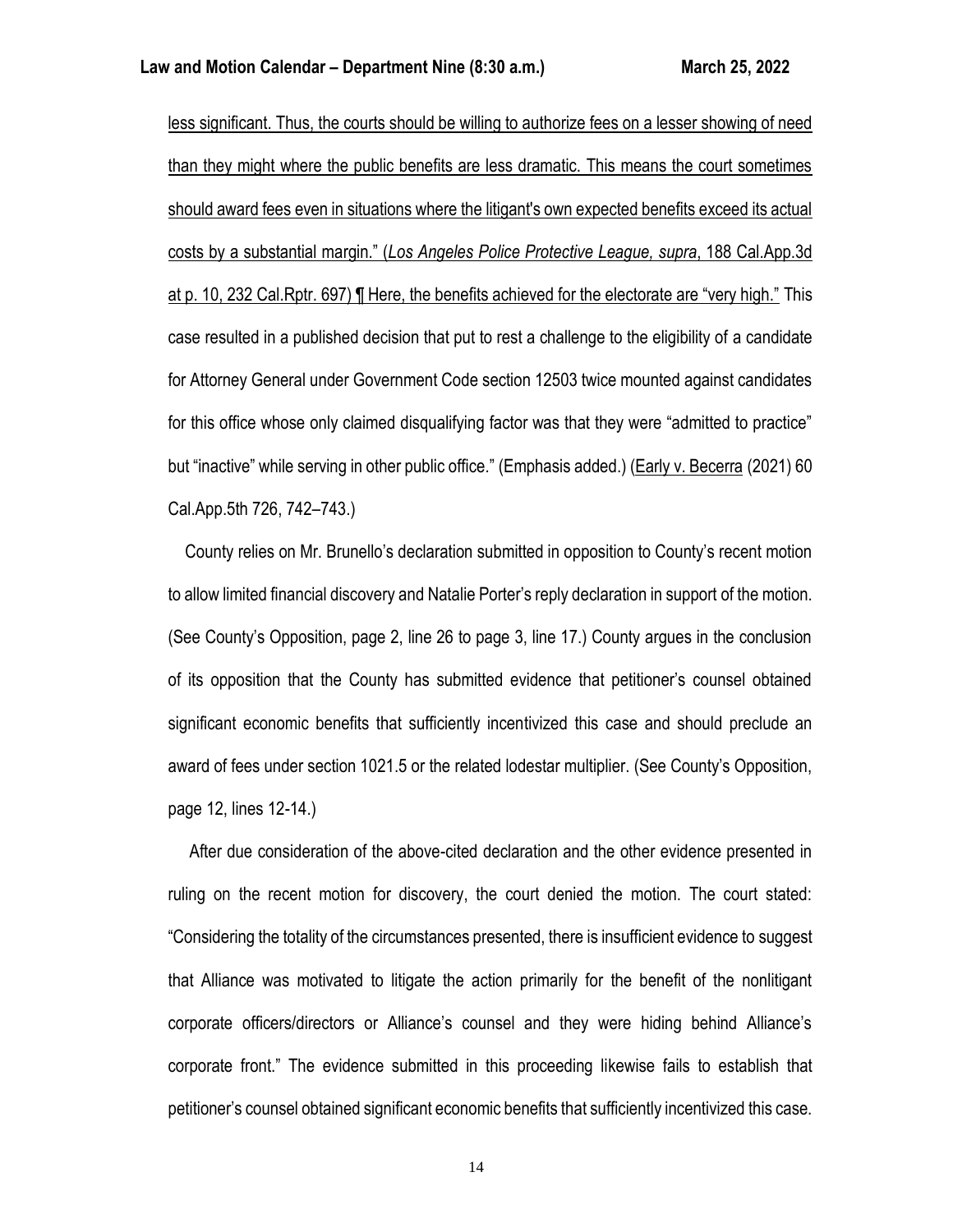While petitioner's counsel may have real property interests in the County by virtue of a 17% interest in Huddinge Partners, a Nevada LLC, which has some holdings of El Dorado County property, and Measure E had some potential impact on those interests, the legal victory transcends his personal interest while the benefits achieved for the public at large by obtaining a court judgment upheld on appeal in a published opinion that invalidated portions of Measure E is very high. Mr. Brunello is not barred from receiving his fee for legal services, subject to deductions as stated in this ruling.

- County Responsibility for the Attorney Fees Incurred as a Result of Respondents/Intervenors Taylor and Save Our County Actions, such as the Fees Incurred to Reply to Respondents/Intervenors Taylor's and Save Our County's Brief Opposing Petitioner's Constitutional Arguments.

 The County asserts that the lodestar fee amount of \$10,655 was incurred because of having to reply to the initiative proponent intervenors' opposition prior to the hearing on the petition.

 Citing Perry v. Brown (2011) 52 Cal.4th 1116, petitioner argues that the county is solely responsible for all fees petitioner incurred, because the intervenor has the right to intervene to defend the initiative on behalf of the voters and the County, and, therefore, should not be responsible pay petitioner's fees. Petitioner concedes there is some authority for an intervenor being held partially responsible for the fees and further argues that if the court apportions the fees between the County and Respondents/Intervenors Taylor and Save Our County, the court should find joint and several liability for the fees.

 "In a postelection challenge to a voter-approved initiative measure, the official proponents of the initiative are authorized under California law to appear and assert the state's interest in the initiative's validity and to appeal a judgment invalidating the measure when the public officials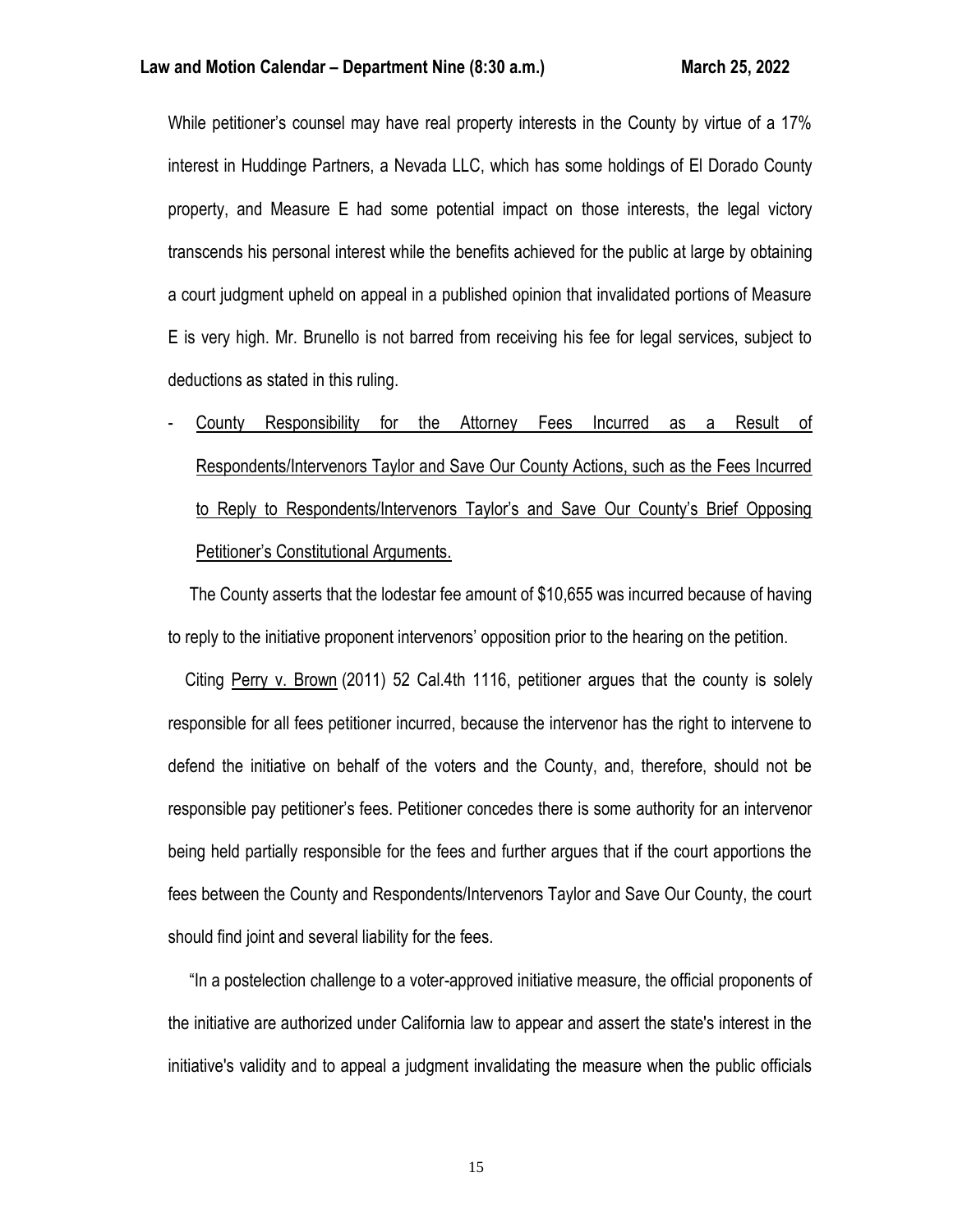who ordinarily defend the measure or appeal such a judgment decline to do so." (Perry v. Brown (2011) 52 Cal.4th 1116, 1127.)

 The California Supreme Court in Perry, supra, did not hold that the governmental entity must solely shoulder the responsibility to pay for the attorney fees incurred by a party successfully challenging the initiative because of the intervening initiative proponent's opposition to the challenge. Allowing an initiative proponent to intervene does not necessarily lead to governmental liability for payment of the challenger's attorney fees incurred due to the intervenor's conduct of its dense of the validity of the initiative enacted.

 "An opinion is not authority for a point not raised, considered, or resolved therein. (E.g., *People v. Castellanos* (1999) 21 Cal.4th 785, 799, fn. 9, 88 Cal.Rptr.2d 346, 982 P.2d 211; *San Diego Gas & Elec. Co. v. Superior Court* (1996) 13 Cal.4th 893, 943, 55 Cal.Rptr.2d 724, 920 P.2d 669.)" (Styne v. Stevens (2001) 26 Cal.4th 42, 57-58.)

 "Under California law, interveners become a party to the action with the same procedural rights, remedies and responsibilities of the original parties. (*Carlsbad Police Officers Association v. City of Carlsbad* (2020) 49 Cal.App.5th 135, 148–149, 262 Cal.Rptr.3d 646 (*Carlsbad*).) "[T]hose procedural rights and remedies include the right to seek attorney fees under section 1021.5 on equal terms with the original parties." (*Id.* at p. 149, 262 Cal.Rptr.3d 646.)" (Vosburg v. County of Fresno (2020) 54 Cal.App.5th 439, 458.)

 It logically follows that having become a party to an action entitled to seek an award of attorney fees under section 1021.5 on equal terms with the original parties, the intervenor would also be subject to a claim for attorney fees under the private attorney general statute.

 County's opposition lists attorney fee charges for February 7, 8, 10, 18, 24, and 25, 2017 and March 2 and 20-22, 2017 as charges solely related to the intervenors' opposition to the petition and further opposition to reply to County. The services performed on these dates are described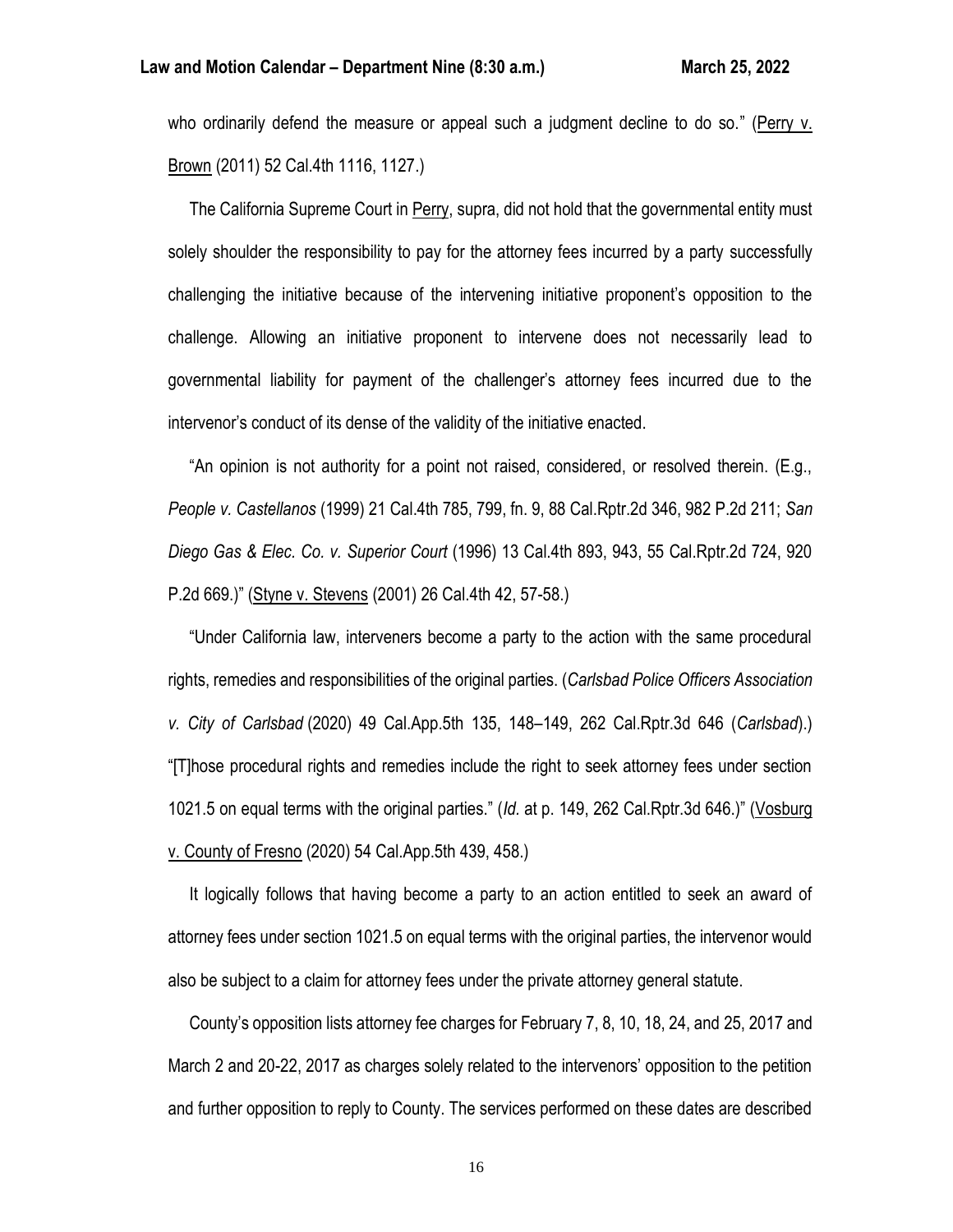in petitioner's Exhibit 8 – Statement for Services. (Declaration of James L. Brunello in Support of Motion, Exhibit 8, pages 12-14.) The intervenors appear to be solely responsible for these charges in the lodestar amount of \$10,655 prior to application of any multiplier.

 The court denies petitioner's request for an award of these claimed attorney fees in the amount pf \$10,655.

#### County as Opposing Party on Appeal

 "Section 1021.5 provides in pertinent part: "Upon motion, a court may award attorneys' fees to a successful party against one or more *opposing parties* in any action which has resulted in the enforcement of an important right affecting the public interest...." [Footnote omitted] (Italics added.) Thus, only an opposing party can be liable for attorney fees under section 1021.5." (Connerly v. State Personnel Bd. (2006) 37 Cal.4th 1169, 1176.)

 "Generally speaking, the opposing party liable for attorney fees under section 1021.5 has been the defendant person or agency sued, which is **[\*1177]** responsible for initiating and maintaining actions or policies that are deemed harmful to the public interest and that gave rise to the litigation. (See, e.g., *Graham v. DaimlerChrysler Corp., supra,* 34 Cal.4th 553, 21 Cal.Rptr.3d 331, 101 P.3d 140; *Tipton–Whittingham v. City of Los Angeles* (2005) 34 Cal.4th 604, 21 Cal.Rptr.3d 371, 101 P.3d 174; *Maria P. v. Riles* (1987) 43 Cal.3d 1281, 240 Cal.Rptr. 872, 743 P.2d 932.)" (Connerly v. State Personnel Bd. (2006) 37 Cal.4th 1169, 1176–1177.)

 "Appellant argues the City at all times qualifies as an *opposing party* in this action, because Appellant originally had to sue the City in order to achieve the goal of proper funding of the retirement system. This amounted to the enforcement of an important right affecting the public interest, within the meaning of the statute. (§ 1021.5.) However, Appellant's argument disregards the shifting and changing positions of the parties when the litigation is **[\*629]** viewed as a whole, whether at the trial or appellate level. As a settling party and fellow respondent in the third party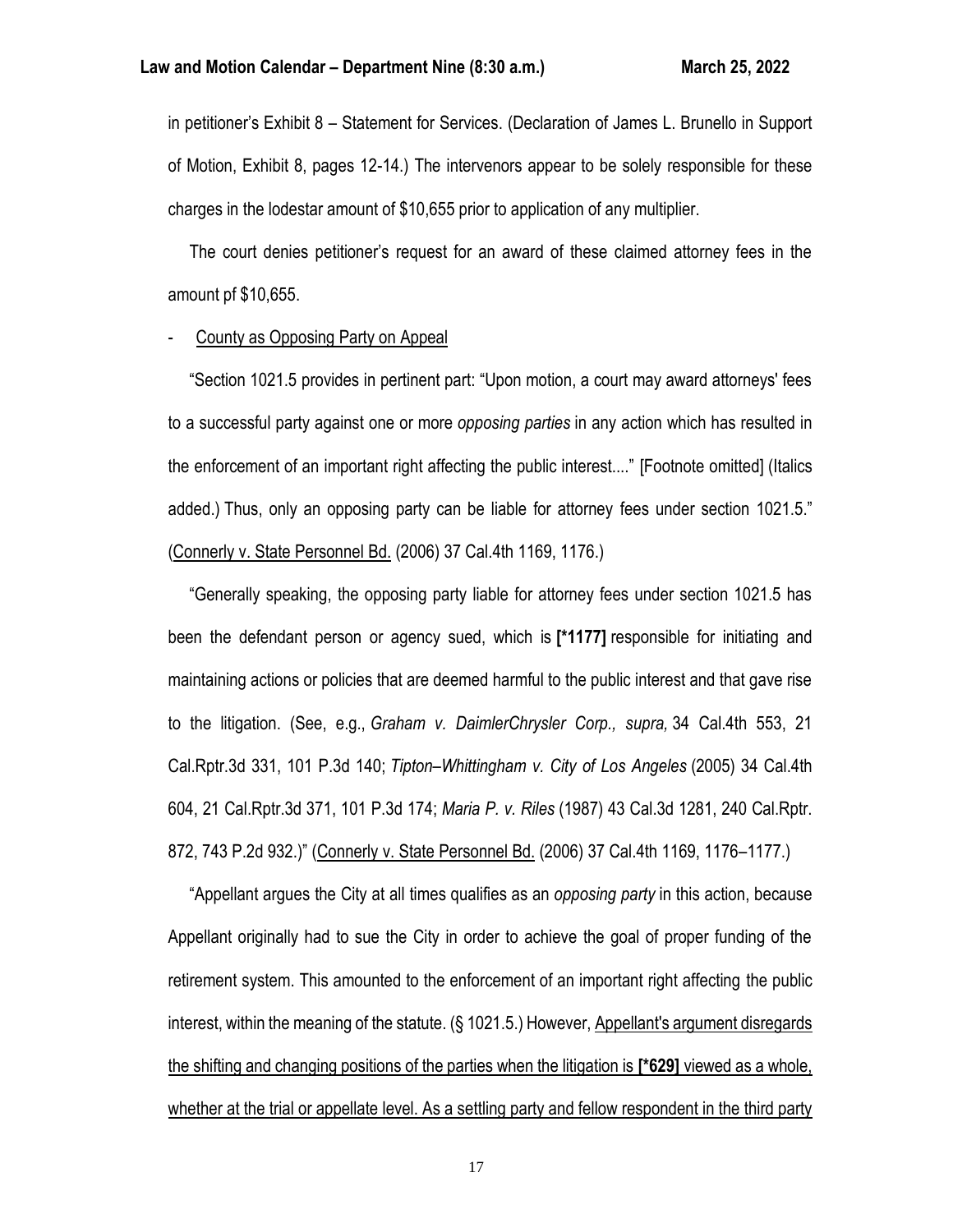Objectors' appeal (challenging the class action settlement), the City was not an "opposing party" to the current Appellant; rather, they were allied in interest in defending the settlement, which was presumably in the best interest of all concerned, leading to their request for court approval of it, even over the objections of those third parties. ¶ In *Connerly, supra,* 37 Cal.4th 1169, 1181, 39 Cal.Rptr.3d 788, 129 P.3d 1, the court held: "Thus, in all of the above cases, those found liable for section 1021.5 fees were either real parties in interest that had a direct interest in the litigation, the furtherance of which was generally at least partly responsible for the policy or practice that gave rise to the litigation, or were codefendants with a direct interest intertwined with that of the principal defendant." By settling the case, the City attempted to end the adversarial nature of its relationship with Appellant, and to acknowledge responsibility for the harmful policies that gave rise to the litigation. (See *Connerly, supra,* at pp. 1176–1177, 39 Cal.Rptr.3d 788, 129 P.3d 1.) That course of action undermines any City liability for fees under this statute. ¶ Here, as in *Nestande,* the public treasury is not necessarily liable for private attorney general fees, simply because this was an important case that affected the public interest. "Rather, a public entity may be held liable for attorney fees only if the agency or its representatives was an 'opposing party' in the litigation. [Citations.]" (*Nestande, supra,* 111 Cal.App.4th 232, 240, 4 Cal.Rptr.3d 18.) Here, as in *Wal–Mart Real Estate,* the record shows "the real dispute" was between the Objectors and the settling parties (together, this Appellant and the City). (*Wal–Mart Real Estate, supra,* 132 Cal.App.4th 614, 625, 33 Cal.Rptr.3d 817.) ¶ In light of all these factors, including the designations and activities of all the parties and their respective interests throughout the course of events, the City does not qualify under this statutory criterion as an "opposing" party against whom fees may be awarded, vis-à-vis Appellant." (Emphasis added.) (McGuigan v. City of San Diego (2010) 183 Cal.App.4th 610, 628–629.)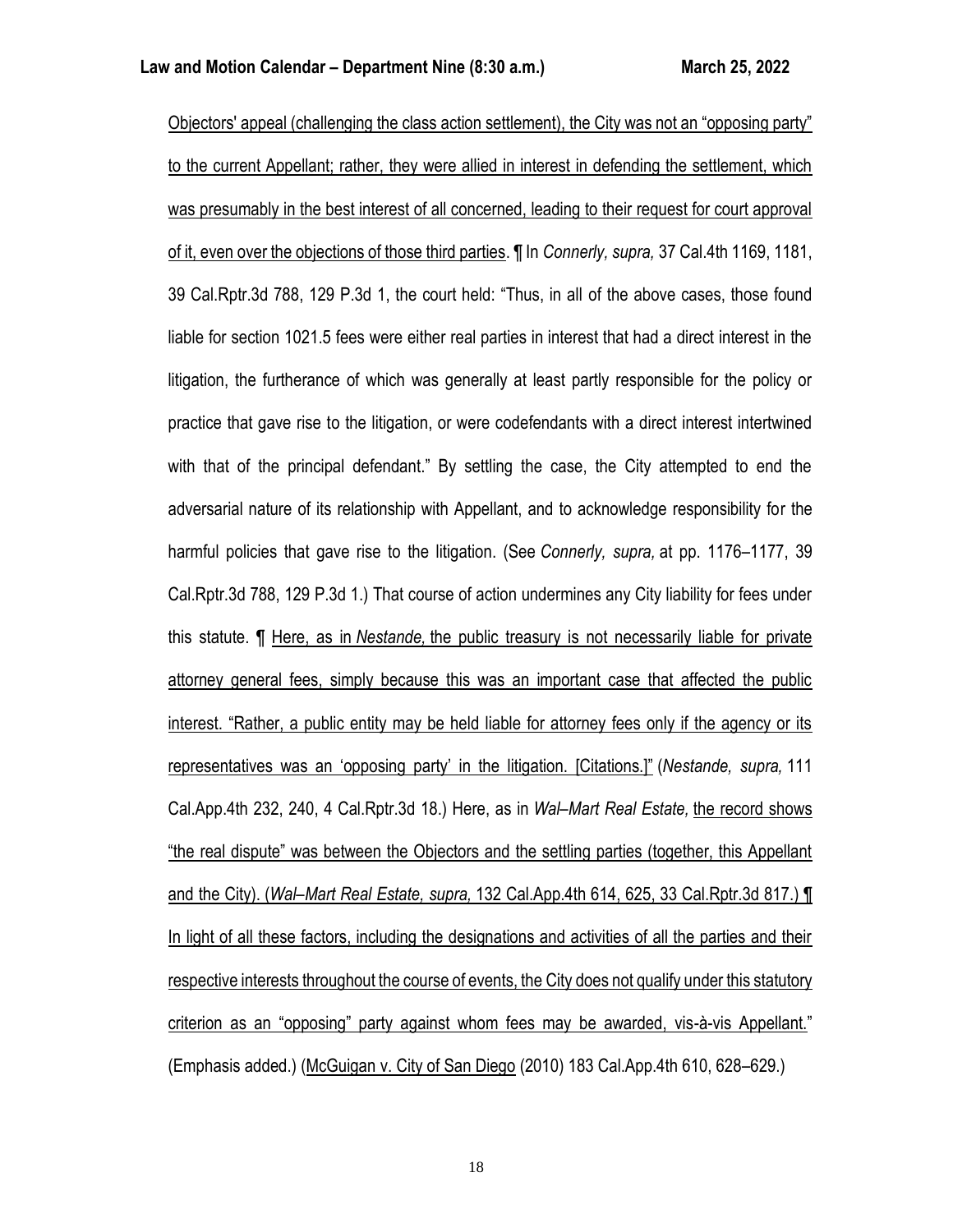Only respondents/intervenors Taylor and Save Our County appealed from the judgment. Petitioner admits in its moving papers that petitioner only filed a "protective" cross- appeal "to preserve claims in the event the Court of Appeal should reverse some or all of the trial court judgment" and the County avoided any substantive position on the merits, except for support of the trial court's ruling on Implementation Statement # 8 (CALTRANS). (Court emphasis.) (See Petitioner's Motion for Attorney fees, page 7, lines 16-19.) Petitioner's counsel described the cross-appeal as protective or conditional. (Declaration of James L Brunello in Support of Motion paragraph 39.)

 The published opinion on appeal was premised solely on respondents/intervenors Taylor's and Save Our County's appeal. The Third District noted the County's involvement in the appeal in the following manner: "The County has also filed a brief, arguing, inter alia, that definitive interpretation of Measure E is unnecessary to resolve the facial challenge. The County also argues that Measure E is invalid if it compels or relies on a subsequent County act, and the County has no obligation to adopt a staff implementation program in the abstract. ¶ We agree with Alliance and the County. We note that the County also argues Measure E is preempted under state law if it unduly burdens the County's ability to provide affordable housing. As we conclude the challenged provisions are unconstitutional, we do not reach this contention." (Emphasis added.) (Alliance for Responsible Planning v. Taylor (2021) 63 Cal.App.5th 1072, 1084.)

 The County was not an opposing party in the appeal. Petitioner admits that the County avoided any substantive position on the merits and even supported the trial court's ruling on Implementation Statement # 8. The Third District agreed with the County's and petitioner's positions and did not reach the County's contention that Measure E as preempted by state law.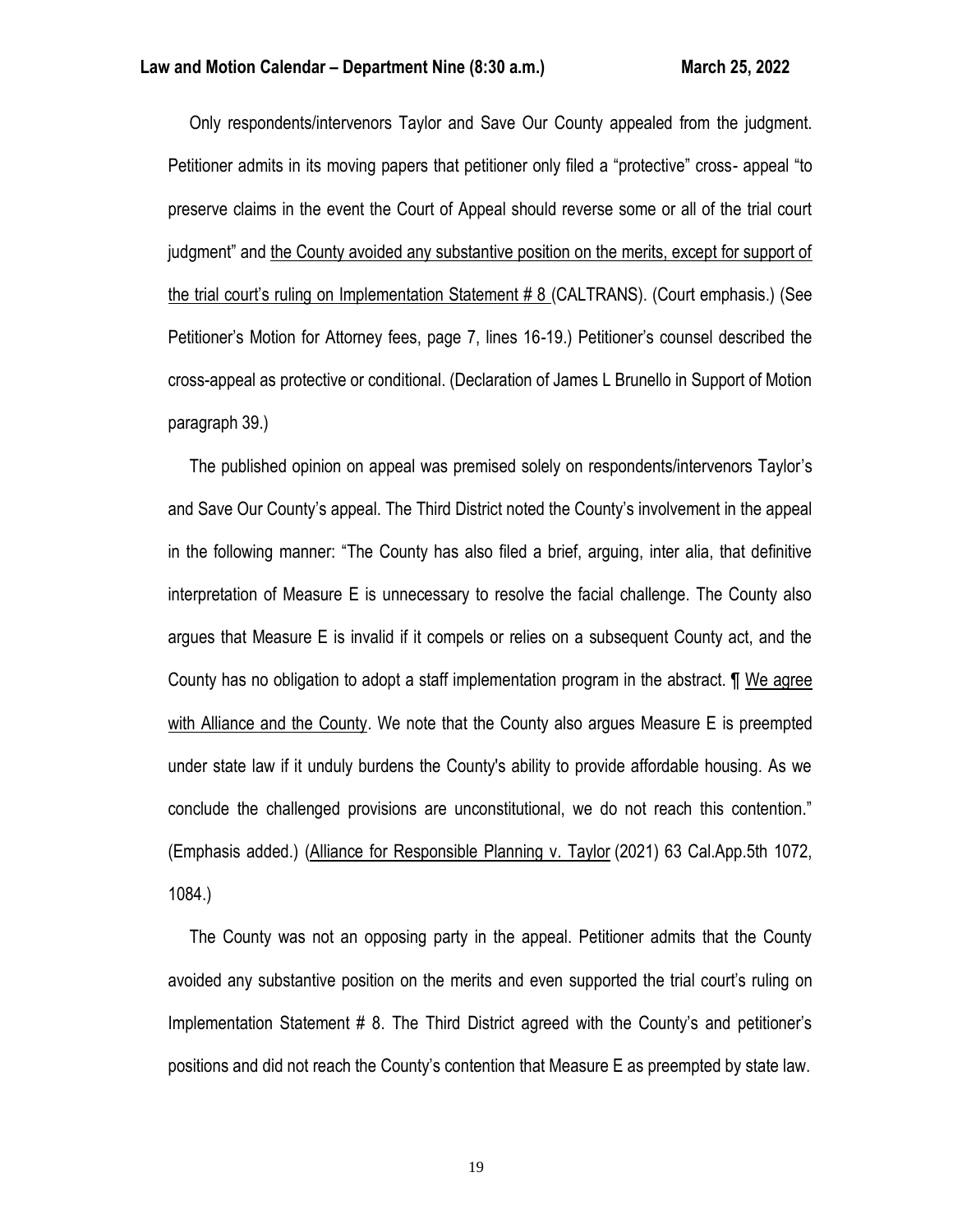The court denies the lodestar amount of \$31,815, representing attorney fees for 90.9 hours devoted to the appeal at \$350 per hour.

#### Reasonable Attorney Fees

 "We adhere to our earlier conclusion that there is no general rule requiring trial courts to explain their decisions on motions seeking attorney fees. In cases where the award corresponds to either the lodestar amount, some multiple of that amount, or some fraction requested by one of the parties, the court's rationale for its award may be apparent on the face of the record, without express acknowledgment by the court of the lodestar amount or method. When confronted with hundreds of pages of legal bills, trial courts are not required to identify each charge they find to be reasonable or unreasonable, necessary or unnecessary. The party opposing the fee award can be expected to identify the particular charges it considers objectionable. A reduced award might be fully justified by a general observation that an attorney overlitigated a case or submitted a padded bill or that the opposing party has stated valid objections. ¶ It is the constitutional obligation of the appellate court to "determine causes ... in writing with reasons stated." (Cal. Const., art. 6, § 14.) A trial court's award of attorney fees must be able to be rationalized to be affirmed on appeal. In the absence of any explanation or comments by the trial court, we have unsuccessfully scrutinized the documents submitted by the parties to find reasons justifying the awards in this case. When a trial court makes an award that is inscrutable to the parties involved in the case, and there is no apparent reasonable basis for the award in the record, the award itself is evidence that it resulted from an arbitrary determination. It is not the absence of an explanation by the trial court that calls the award in this case into question, but its inability to be explained by anyone, either the parties or this appellate court. We are compelled to conclude that there is no reasonable connection between the lodestar amount and the trial court's award. [FN 36.] ¶ FN36. In reaching this conclusion, we do not intend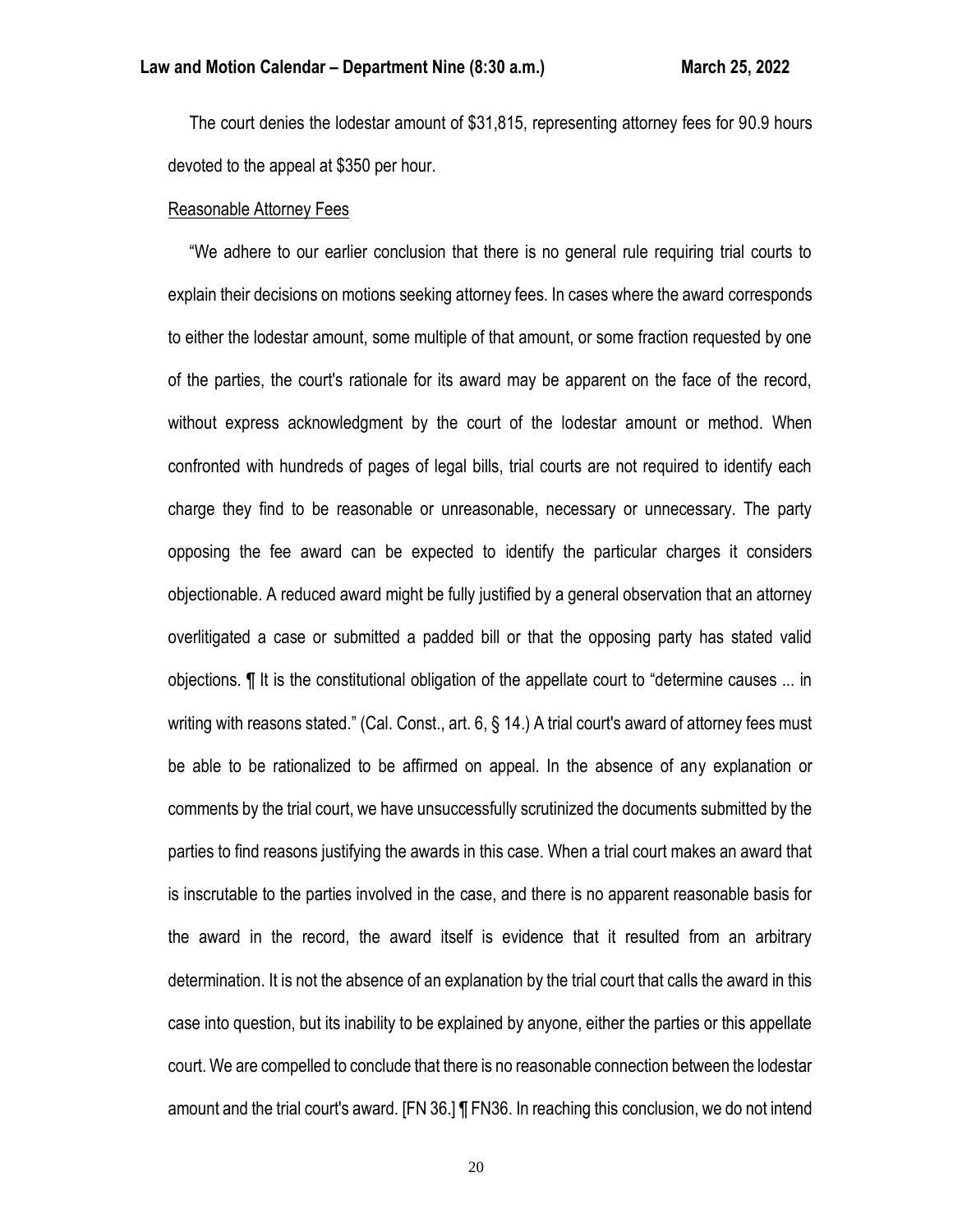to suggest that the trial court was required to award the lodestar amount. We and contractor have identified a number of reasons that might support a reduced award. Our problem with the award here is that the award provides no evidence that trial court either adopted or rejected any particular arguments by the parties." (Gorman v. Tassajara Development Corp. (2009) 178 Cal.App.4th 44, 101.)

 "The use of the lodestar method for calculating attorney fees was established in California in Serrano III. As we recently noted, "[i]n so-called fee shifting cases, in which the responsibility to pay attorney fees is statutorily or otherwise transferred from the prevailing plaintiff or class to the defendant, the primary method for establishing the amount of 'reasonable' attorney fees is the lodestar method. The lodestar (or touchstone) is produced by multiplying the number of hours reasonably expended by counsel by a reasonable hourly rate. Once the court has fixed the lodestar, it may increase or decrease that amount by applying a positive or negative 'multiplier' to take into account a variety of other factors, including the quality of the representation, the novelty and complexity of the issues, the results obtained, and the contingent risk presented." (*Lealao*, supra, 82 Cal.App.4th 19, 26, 97 Cal.Rptr.2d 797.) "The purpose of such adjustment is to fix a fee at the fair market value for the particular action. In effect, the court determines, retrospectively, whether the litigation involved a contingent risk or required extraordinary legal skill justifying augmentation of the unadorned lodestar in order to approximate the fair market rate for such services." (*Ketchum v. Moses* (2001) 24 Cal.4th 1122, 1132, 104 Cal.Rptr.2d 377, 17 P.3d 735.) Under certain circumstances, a lodestar calculation may be enhanced on the basis of a percentage-of-the-benefit analysis. (*Lealao*, supra, at pp. 49-50, 97 Cal.Rptr.2d 797.)" (Thayer v. Wells Fargo Bank, N.A. (2001) 92 Cal.App.4th 819, 833.)

 "There is no hard and fast rule limiting the factors that may justify an exercise of judicial discretion to increase or decrease a lodestar calculation. (Id. at p. 40, 97 Cal.Rptr.2d 797.) In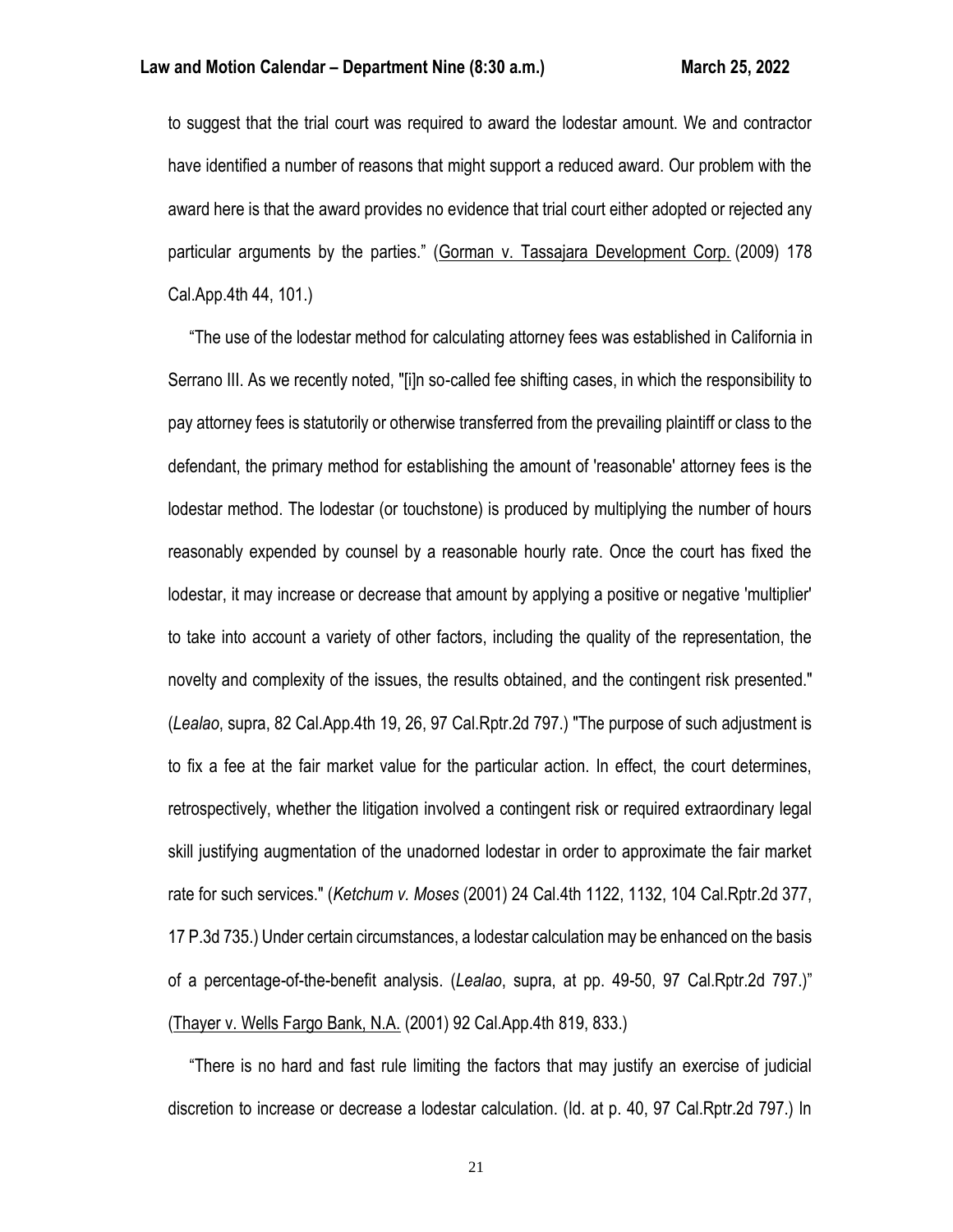*Serrano III* the Supreme Court identified seven factors as "among" those the trial court in that case properly considered. Three of those factors are inapplicable to the present case, as unlike Serrano III, this case was not against a public entity, the responsibility to pay a fee award would not fall upon the taxpayers, the plaintiffs were not represented by a non-profit public interest law firm or a government funded legal services program, and monies awarded would inure to the individual benefit of the plaintiffs' attorneys. [FN7] (See, *Serrano III*, supra, 20 Cal.3d at p. 49, 141 Cal.Rptr. 315, 569 P.2d 1303.) The remaining four factors were (1) "the novelty and difficulty of the questions involved, and the skill displayed in presenting them"; (2) "the extent to which the nature of the litigation precluded other employment by the attorneys"; (3) "the contingent nature of the fee award, both from the point of view of eventual victory on the merits and the point of view of establishing eligibility for an award"; and (4) "the fact that in the court's view the two [plaintiffs'] law firms involved had approximately an equal share in the success of the litigation." (Ibid.) ¶ FN7. These factors were "the fact that an award against the state would ultimately fall upon the taxpayers; the fact that the attorneys in question received public and charitable funding for the purpose of bringing law suits of the character here involved"; and "the fact that the monies awarded would inure not to the individual benefit of the attorneys involved but the organizations by which they are employed." (*Serrano III*, supra, 20 Cal.3d at p. 49, 141 Cal.Rptr. 315, 569 P.2d 1303.)" (Thayer v. Wells Fargo Bank, N.A. (2001) 92 Cal.App.4th 819, 834.)

 The declaration of James L. Brunello in support of the motion describes the legal services provided during this litigation and appeal. Attached to the declaration as Exhibit 8 is the statement for his services itemizing the 530 hours of legal services provided during the litigation and appeal and 15 hours expended in preparing the motion for attorney fees. Counsel seeks and award of \$350 per hour amounting to a lodestar amount of \$185,500 for the merits portion of the litigation and \$5,250 for the attorney fees motion.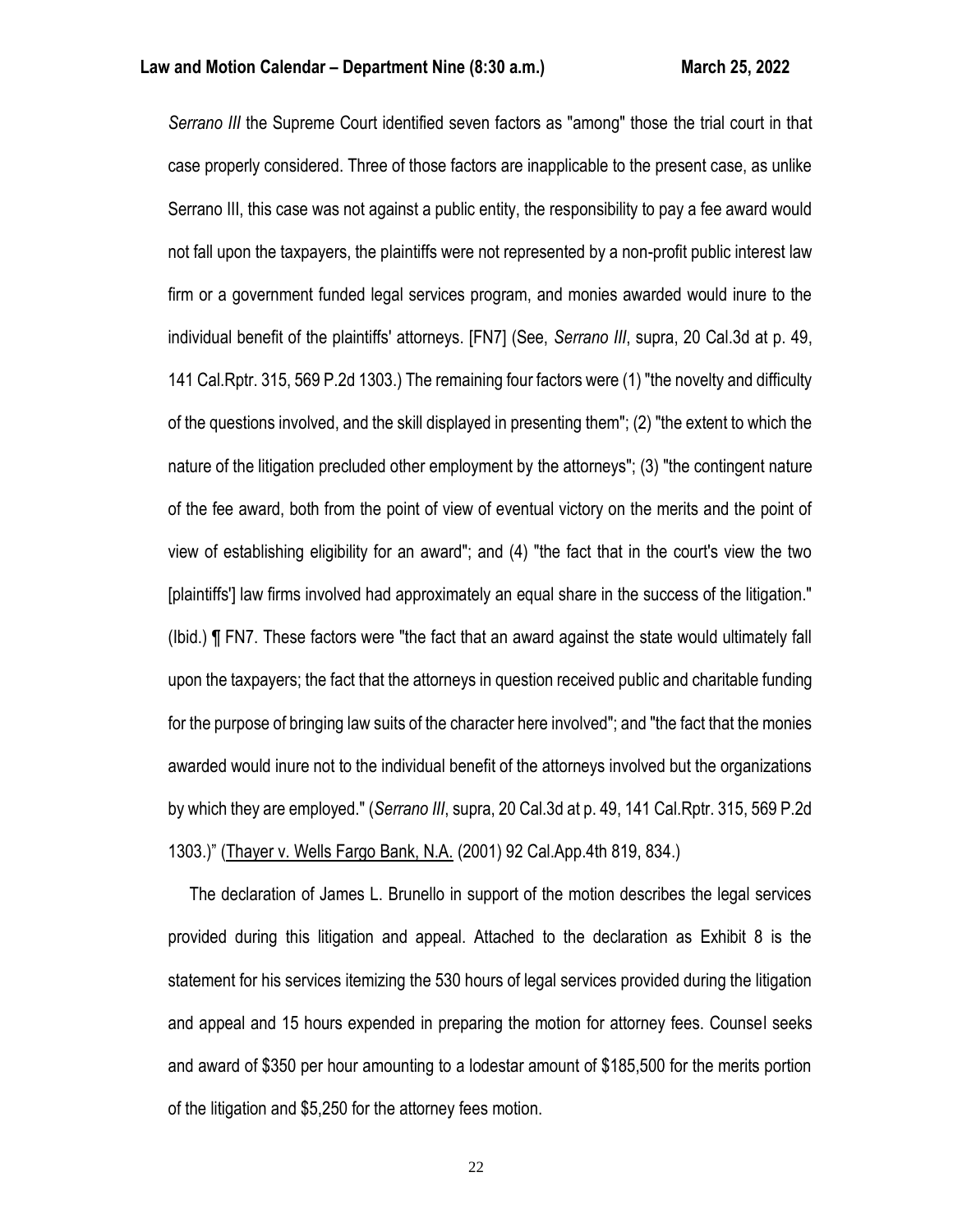Petitioner also seeks a 1.7 positive multiplier. Petitioner argues that the following factors justify such a multiplier: the petitioner's counsel bears the risk of not being paid as the case was undertaken on a contingent basis; there was a long delay in being paid as the litigation and appellate process took over five years to complete after counsel commenced working on the case, including more than four years awaiting a decision on appeal after judgment was entered in favor of petitioner; and the litigation involved a number of complicated issues and reached a result that vindicated important constitutional and statutory rights.

 Deducting the sums of \$10,655, representing attorney fees incurred by petitioner to address matters pursued by respondents/intervenors Taylor and Save Our County in the trial court and \$31,815, representing attorney fees for 90.9 hours devoted to the appeal at \$350 per hour, the lodestar amount awarded to petitioner is \$143,030.

 Under the circumstances presented, the court finds that bearing the risk of not being paid for significant amounts of work on this litigation, the issues involved, which called for a published appellate opinion, the long delay in being paid the fees, and the important rights involved in this action justifies applying a multiplier of 1.7.

 In summary, the court grants the motion in part and denies the motion in part. The court awards petitioner \$243,151 in attorney fees payable by respondent County. The court also awards petitioner \$5,250 in fees incurred to bring this motion with no multiplier.

 County and respondents/intervenors Taylor and Save Our County have not contested the amount of costs requested. On August 16, 2021, respondents/intervenors Taylor and Save Our County were served notice of the motion, the moving papers, and a memorandum of costs requesting costs awarded against them. The court awards petitioner \$510 in costs payable by the County and \$1,005.50 in costs payable by respondents/intervenors Taylor and Save Our County.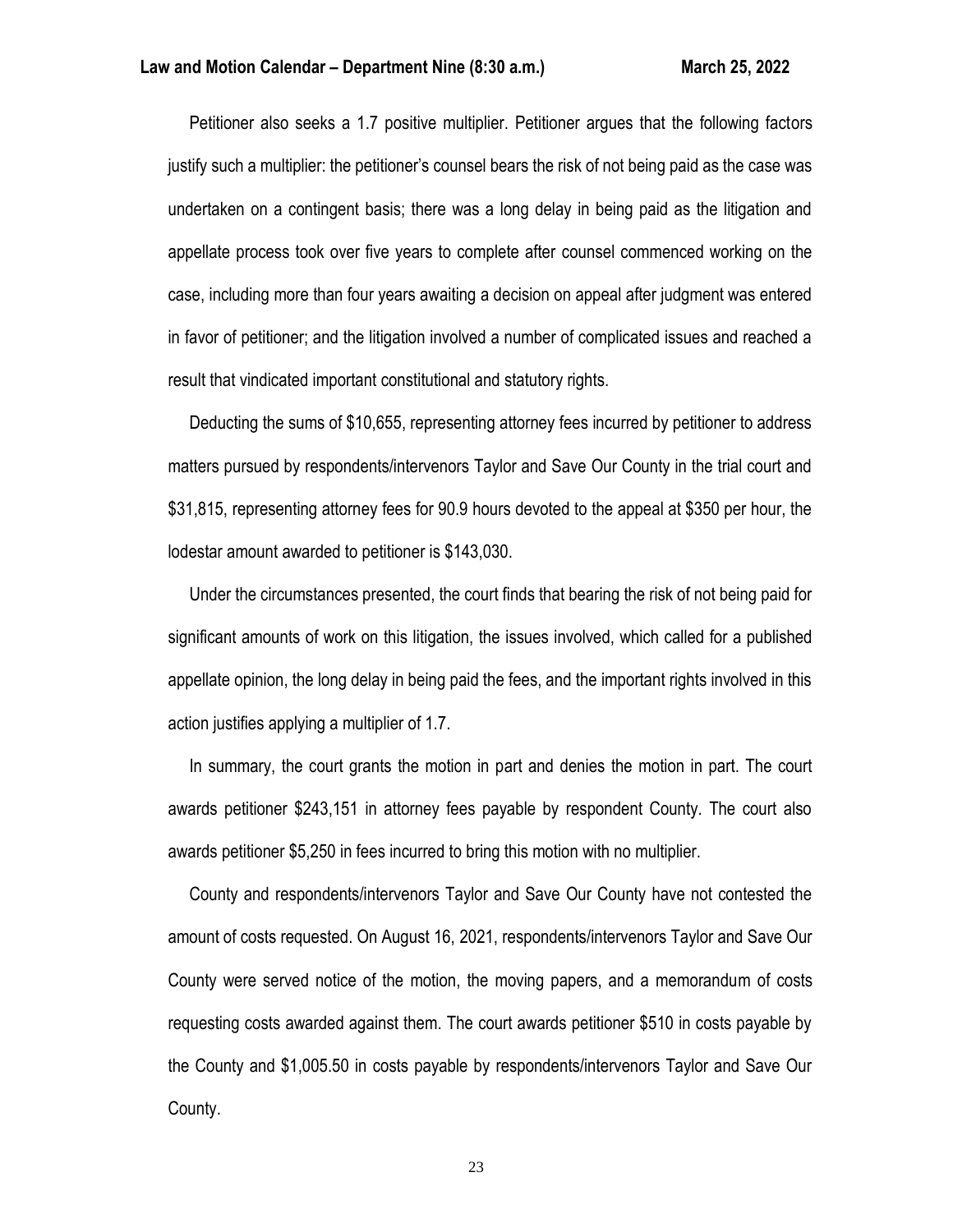**TENTATIVE RUING # 3: PETITIONER ALLIANCE FOR RESPONSIBLE PLANNING'S MOTION FOR ATTORNEY FEES IS GRANTED IN PART AND DENIED IN PART AS DESCRIBED IN THE TEXT OF THE RULING. THE COURT AWARDS PETITIONER \$243,151 IN ATTORNEY FEES PAYABLE BY RESPONDENT COUNTY. THE COURT ALSO AWARDS PETITIONER \$5,250 IN FEES INCURRED TO BRING THIS MOTION WITH NO MULTIPLIER. THE COURT FURTHER AWARDS PETITIONER \$510 IN COSTS PAYABLE BY THE COUNTY AND \$1,005.50 IN COSTS PAYABLE BY RESPONDENTS/INTERVENORS TAYLOR AND SAVE OUR COUNTY. THE COURT RESERVES RULING ON THIS ISSUE OF THE FEES CLAIMED AS INCURRED TO OPPOSE THE COUNTY'S MOTION FOR DISCOVERY AND SETS A HEARING ON THE REQUEST FOR 8:30 A.M. ON FRIDAY, MAY 6, 2022, IN DEPARTMENT NINE. THE COURT WILL ONLY ENTERTAIN ORAL ARGUMENT CONCERNING THE REQUEST FOR FEES INCURRED TO OPPOSE THE MOTION FOR DISCOVERY AT THE HEARING ON MAY 6, 2022. ORAL ARGUMENT ON THE REMAINDER OF THIS MOTION WILL BE HELD UPON REQUEST OF A PARTY AT 8:30 A.M. ON FRIDAY, MARCH 25, 2022, OR ANOTHER DATE IF A LONG CAUSE HEARING IS REQUESTED. COUNTY IS TO FILE AND SERVE ITS OPPOSITION TO THE REQUEST FOR FEES INCURRED BY PETITIONER TO OPPOSE THE DISCOVERY MOTION NOT LATER THAN APRIL 25, 2022, AND THE REPLY IS TO BE FILED AND SERVED NOT LATER THAN APRIL 29, 2022. THE OPPOSITION AND REPLY ARE TO BE STRICTLY LIMITED TO THE ISSUE OF ATTORNEY FEES INCURRED FOR THE DISCOVERY MOTION. NO HEARING ON THIS MATTER WILL BE HELD (LEWIS V. SUPERIOR COURT (1999) 19 CAL.4TH 1232, 1247.), UNLESS A NOTICE OF INTENT TO APPEAR AND REQUEST FOR ORAL ARGUMENT IS TRANSMITTED ELECTRONICALLY THROUGH THE COURT'S WEBSITE OR BY TELEPHONE TO THE COURT AT (530) 621-6551 BY 4:00 P.M. ON THE DAY THE**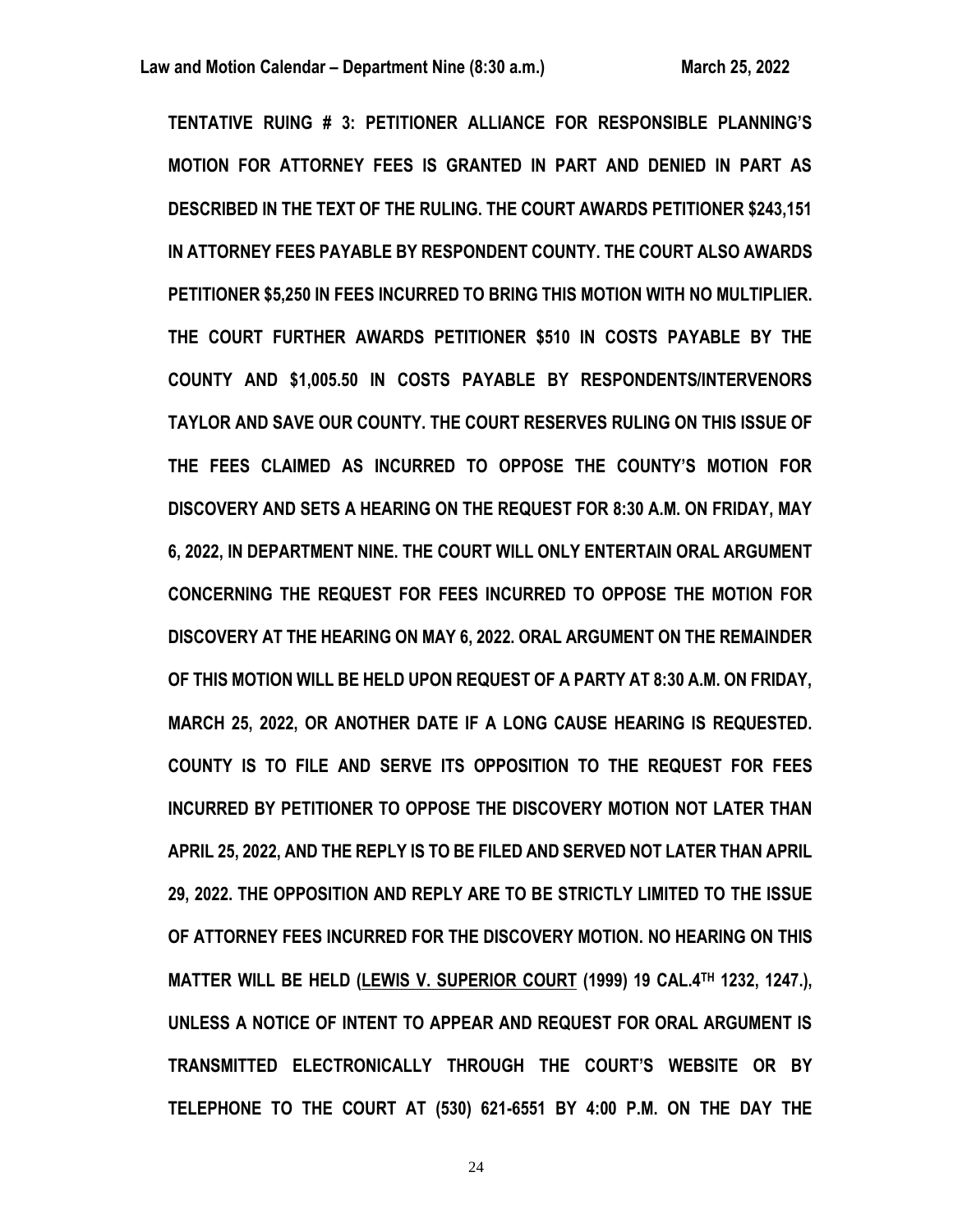**TENTATIVE RULING IS ISSUED. NOTICE TO ALL PARTIES OF AN INTENT TO APPEAR MUST BE MADE BY TELEPHONE OR IN PERSON. PROOF OF SERVICE OF SAID NOTICE MUST BE FILED PRIOR TO OR AT THE HEARING. LONG CAUSE HEARINGS MUST BE REQUESTED BY 4:00 P.M. ON THE DAY THE TENTATIVE RULING IS ISSUED AND THE PARTIES ARE TO PROVIDE THE COURT WITH THREE MUTUALLY AGREEABLE DATES ON FRIDAY AFTERNOONS AT 2:30 P.M. LONG CAUSE ORAL ARGUMENT REQUESTS WILL BE SET FOR HEARING ON ONE OF THE THREE MUTUALLY AGREEABLE DATES ON FRIDAY AFTERNOONS AT 2:30 P.M. THE COURT WILL ADVISE THE PARTIES OF THE LONG CAUSE HEARING DATE AND TIME BY 5:00 P.M. ON THE DAY THE TENTATIVE RULING IS ISSUED. PARTIES MAY PERSONALLY APPEAR AT THE HEARING. IF A PARTY OR PARTIES WISH TO APPEAR TELEPHONICALLY THEY MUST APPEAR BY "VCOURT", WHICH MUST BE SCHEDULED AND PAID THROUGH THE COURT WEBSITE AT www.eldorado.courts.ca.gov/online-services/telephonic-appearances. MATTERS IN WHICH THE PARTIES' TOTAL TIME ESTIMATE FOR ARGUMENT IS 15 MINUTES OR LESS WILL BE HEARD ON THE LAW AND MOTION CALENDAR AT 8:30 A.M. ON FRIDAY, MARCH 25, 2022, EITHER IN PERSON OR BY VCOURT TELEPHONIC APPEARANCE UNLESS OTHERWISE NOTIFIED BY THE COURT.**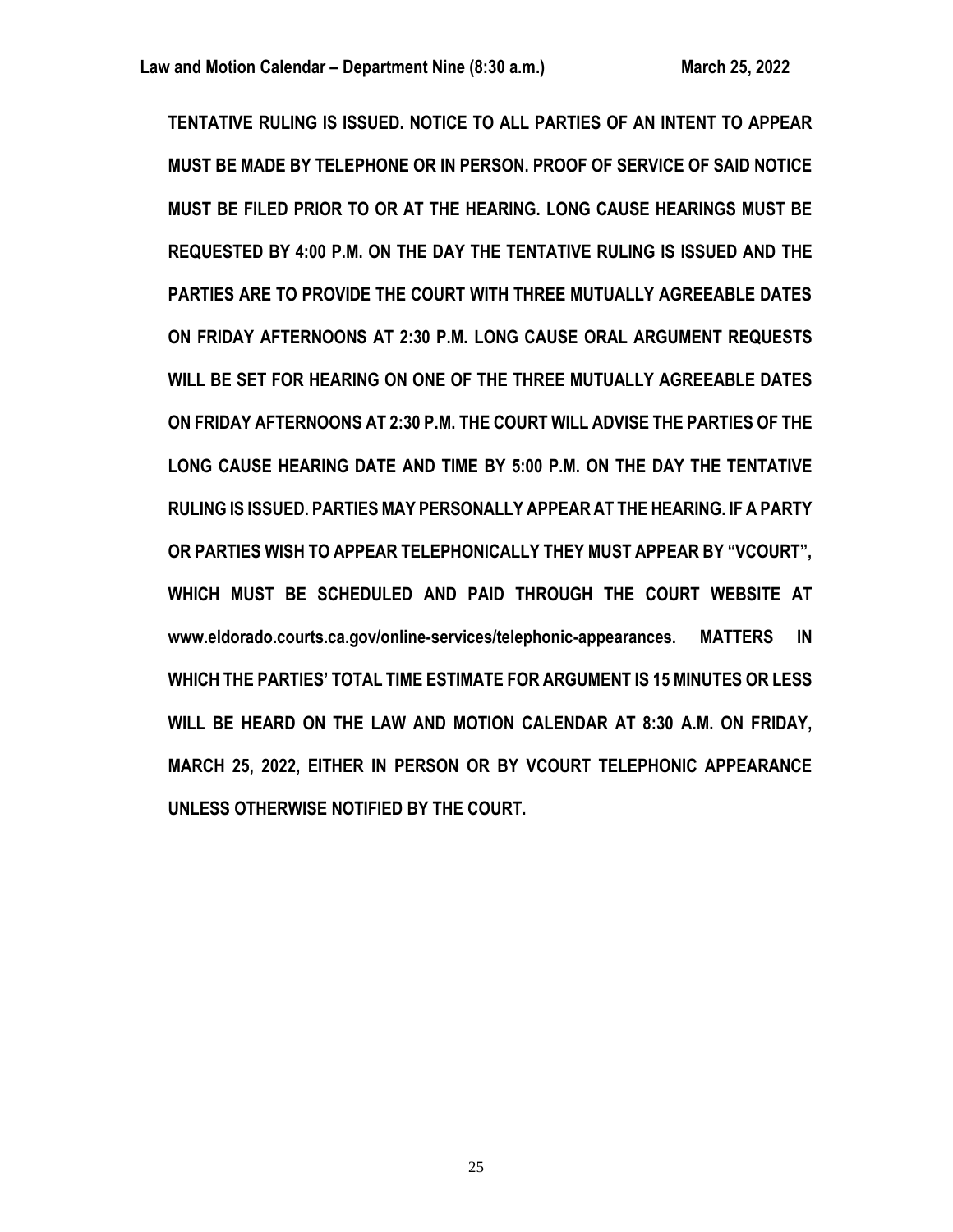## **4. KULYA v. CATO 21CV0348**

#### **Defendants Motion to Compel Arbitration and Stay Action.**

 On December 21, 2021, plaintiff filed an action against defendants Cato, Fifield, and GT Hotel Partners, Inc. asserting causes of action for fraud, negligent misrepresentation, specific performance, breach of contract, breach of implied covenant of good faith and fair dealing, and declaratory relief seeking injunctive relief arising from an alleged commercial purchase agreement to sell certain property to plaintiff.

 Defendants Cato, Fifield, and GT Hotel Partners, LLC move to compel plaintiff to arbitrate the action against them asserting the follow grounds: there is an existing, valid arbitration clause initialed by plaintiff and defendants Cato and Fifield; the scope of arbitration set forth in the agreement is broad enough to encompass all claims in the complaint; although GT Partners, LLC disputes it was a party to the commercial sales agreement, it voluntarily agrees to be join in the binding arbitration process in order to have a unified process; plaintiff's filing of the action seeking, among other things, injunctive relief does not waive the defendants' right to compel arbitration; plaintiff's filing of a court action in order to file a lis pendens does not waive the defendants' right to compel arbitration; the disputes in this action fall within the broad scope of the arbitration clause; and there are no contractual exclusions to arbitration.

 Plaintiff opposes the motion on the following grounds: the court must deny arbitration pursuant to the provisions of Code of Civil Procedure, § 1281.2(c), because no signatory defendant GT Hotel Partners, LLC is a third party to the same transaction or series of related transactions and there is a possibility of conflicting rulings on a common issue of law or fact if the matter is arbitrated by plaintiff and defendants Cato and Fifield and also litigated in court between plaintiff and defendant GT Hotel Partners, LLC; paragraph 26(C)(2) of the agreement provides for an exception to arbitration where a court action is commenced for the purposes of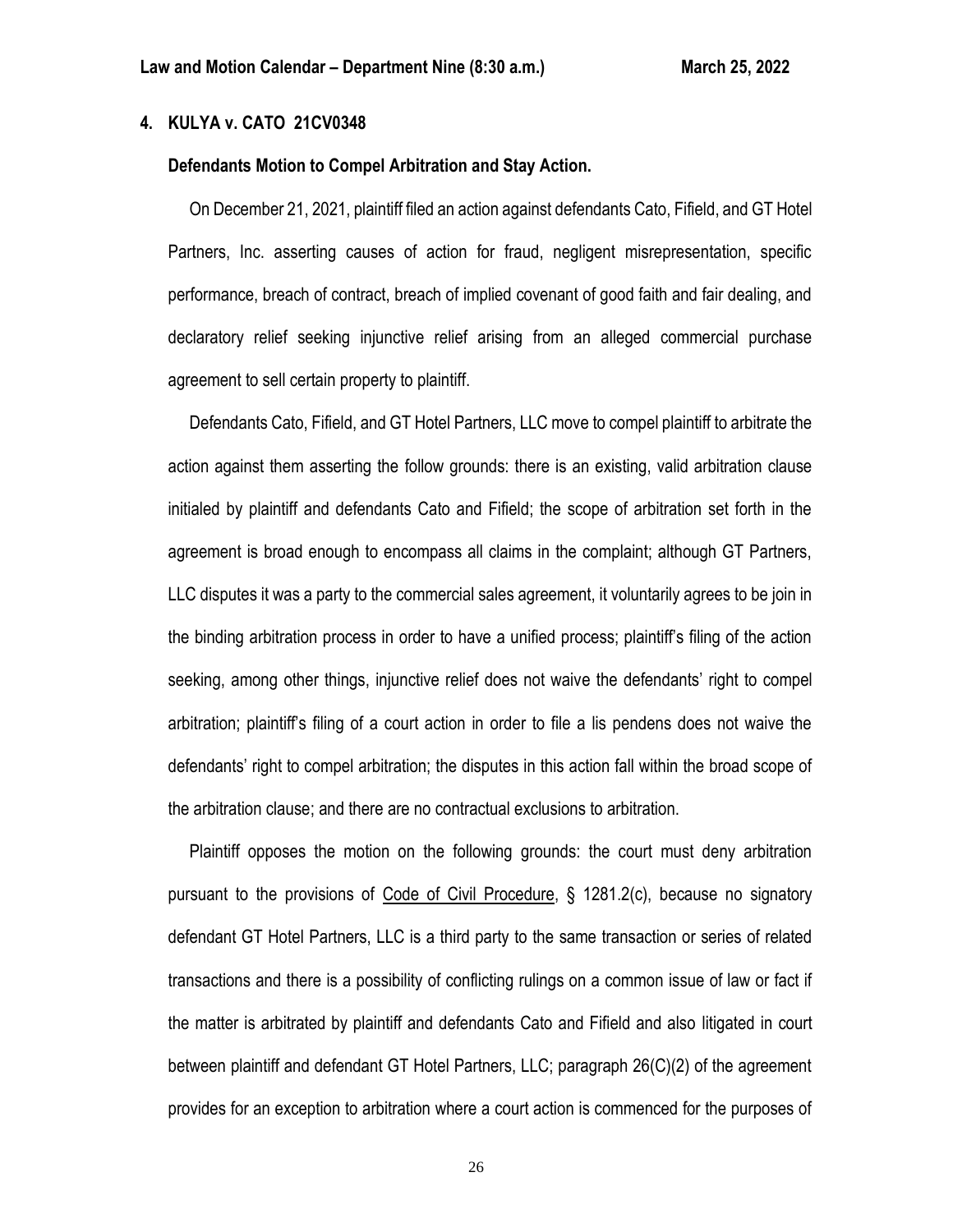recording a Lis Pendens, therefore, the motion to compel arbitration must be denied; and the scope of the arbitration provision is to be narrowly construed and plaintiff's causes of action fall outside the scope of the provision..

Defendants replied to the opposition.

### General Arbitration Principles

 Except for specifically enumerated exceptions, the court must order the petitioner and respondent to arbitrate a controversy, if the court finds that a written agreement to arbitrate the controversy exists. (Code of Civil Procedure, § 1281.2(a).)

 "California has a strong public policy in favor of arbitration and any doubts regarding the arbitrability of a dispute are resolved in favor of arbitration. (*Christensen v. Dewor Developments* (1983) 33 Cal.3d 778, 782, 191 Cal.Rptr. 8, 661 P.2d 1088 [ (the court should " ' " 'indulge every intendment to give effect to' " ' " an arbitration agreement]; *Valsan Partners Limited Partnership v. Calcor Space Facility, Inc.*, supra, 25 Cal.App.4th at pp. 816-817, 30 Cal.Rptr.2d 785; *Titan Group, Inc. v. Sonoma Valley County Sanitation Dist.*, supra, 164 Cal.App.3d at p. 1127, 211 Cal.Rptr. 62.) As the Supreme Court recently noted, "... the decision to arbitrate grievances evinces the parties' intent to bypass the judicial system and thus avoid potential delays at the trial and appellate levels...." (*Moncharsh v. Heily & Blase* (1992) 3 Cal.4th 1, 10, 10 Cal.Rptr.2d 183, 832 P.2d 899.) This strong policy has resulted in the general rule that arbitration should be upheld "unless it can be said with assurance that an arbitration clause is not susceptible to an interpretation covering the asserted dispute. (Citation.))" (*Bos Material Handling, Inc. v. Crown Controls Corp.* (1982) 137 Cal.App.3d 99, 105, 186 Cal.Rptr. 740 [a terminated dealer's tort causes of action against a manufacturer, including claims for breach of the covenant of good faith and fair dealing, were all required to be arbitrated under their dealership agreement].) ¶ It seems clear that the burden must fall upon the party opposing arbitration to demonstrate that an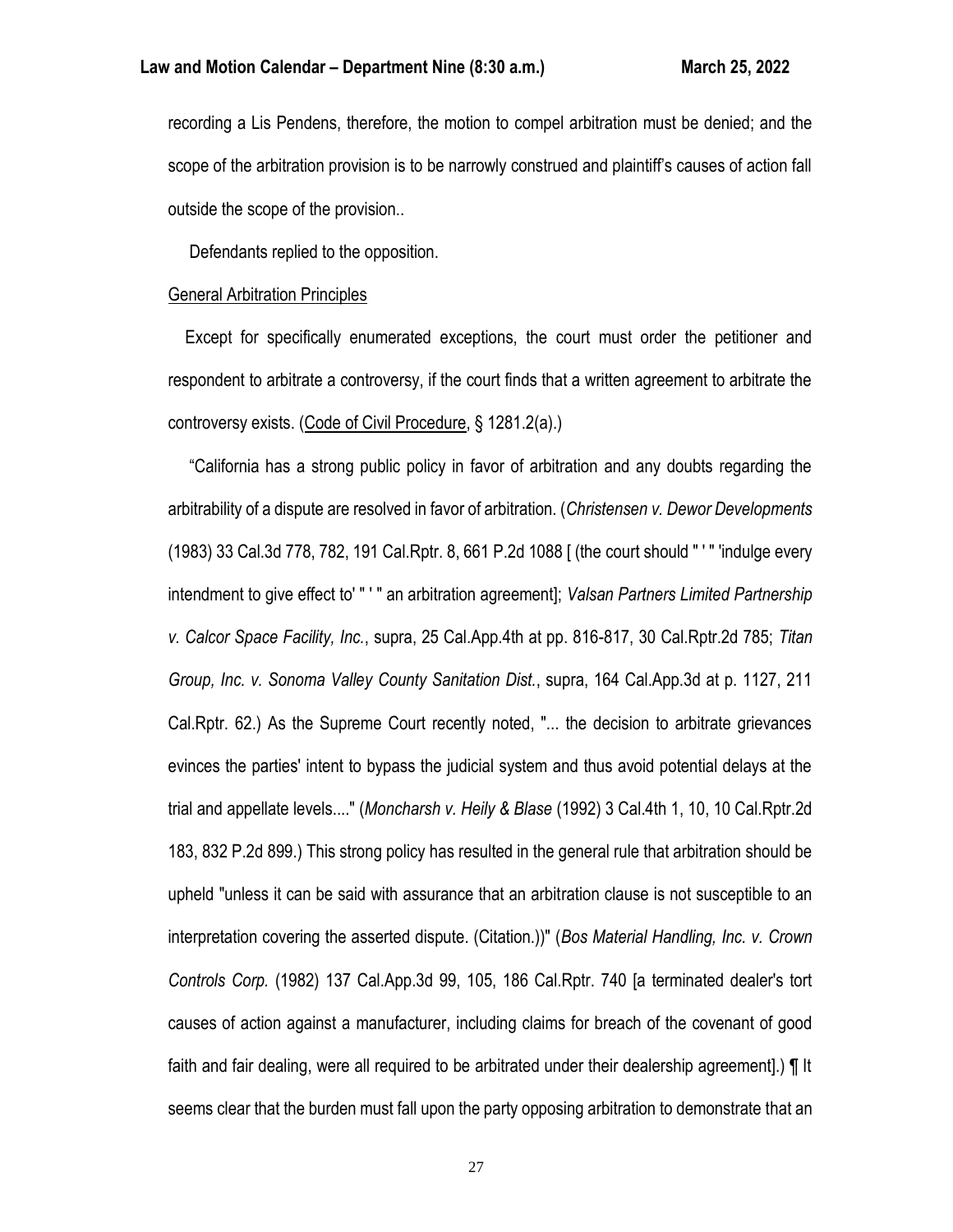arbitration clause cannot be interpreted to require arbitration of the dispute. Thus, if there is any reasonable doubt as to whether Coast Plaza's claims come within the Service Agreement's arbitration clause, that doubt must be resolved in favor of arbitration, not against it. (*Hayes Children Leasing Co. v. NCR Corp.* (1995) 37 Cal.App.4th 775, 788, 43 Cal.Rptr.2d 650; *Vianna v. Doctors' Management Co.* (1994) 27 Cal.App.4th 1186, 1189, 33 Cal.Rptr.2d 188; *United Transportation Union v. Southern Cal. Rapid Transit Dist.* (1992) 7 Cal.App.4th 804, 808, 9 Cal.Rptr.2d 702.)" (Coast Plaza Doctors Hosp. v. Blue Cross of California (2000) 83 Cal.App.4th 677, 686-687.)

 "In California, "[g]eneral principles of contract law determine whether the parties have entered a binding agreement to arbitrate." (*Craig v. Brown & Root, Inc.* (2000) 84 Cal.App.4th 416, 420, 100 Cal.Rptr.2d 818; see *Engalla v. Permanente Medical Group, Inc.* (1997) 15 Cal.4th 951, 972–973, 64 Cal.Rptr.2d 843, 938 P.2d 903.) Generally, an arbitration agreement must be memorialized in writing. (*Fagelbaum & Heller LLP v. Smylie* (2009) 174 Cal.App.4th 1351, 1363, 95 Cal.Rptr.3d 252.) A party's acceptance of an agreement to arbitrate may be express, as where a party signs the agreement. A signed agreement is not necessary, however, and a party's acceptance may be implied in fact (e.g., *Craig,* at p. 420, 100 Cal.Rptr.2d 818 [employee's continued employment constitutes acceptance of an arbitration agreement proposed by the employer] ) or be effectuated by delegated consent (e.g., *Ruiz v. Podolsky* (2010) 50 Cal.4th 838, 852–854, 114 Cal.Rptr.3d 263, 237 P.3d 584 (*Ruiz*).) An arbitration clause within a contract may be binding on a party even if the party never actually read the clause. (*24 Hour Fitness, Inc. v. Superior Court* (1998) 66 Cal.App.4th 1199, 1215, 78 Cal.Rptr.2d 533.)" (Pinnacle Museum Tower Assn. v. Pinnacle Market Development (US), LLC (2012) 55 Cal.4th 223, 236.)

 ""As this court has noted in the past, arbitration agreements should be liberally interpreted and arbitration should be ordered unless an agreement clearly does not apply to the dispute in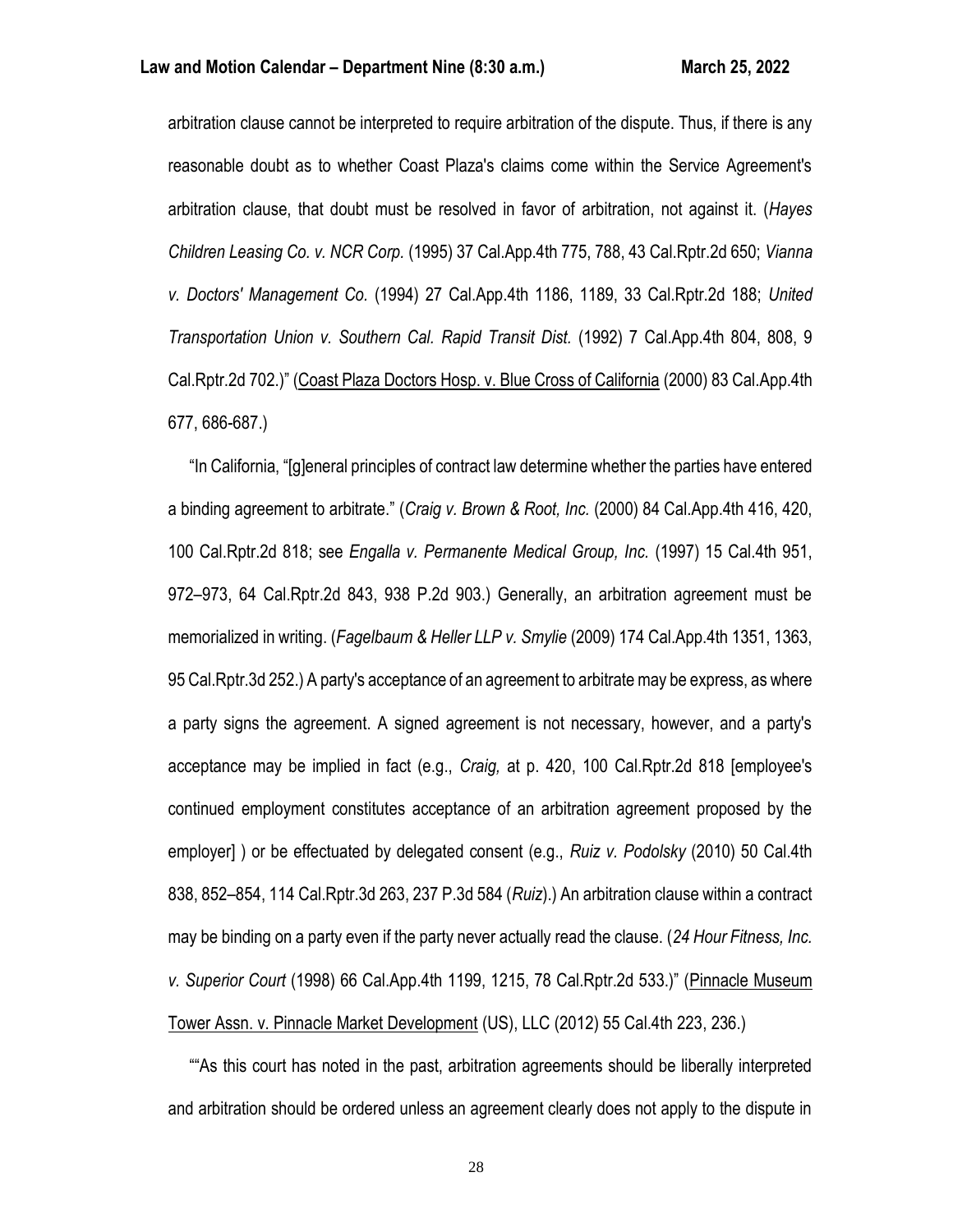question. (*Vianna v. Doctors' Management Co.* (1994) 27 Cal.App.4th 1186, 1189, 33 Cal.Rptr.2d 188.)" (Oakland-Alameda County Coliseum Authority v. CC Partners (2002) 101 Cal.App.4th 635, 644.)

 "A written agreement to arbitrate is fundamental, because Code of Civil Procedure section 1281.2 permits a court to order the parties to arbitrate a matter only if it determines that an agreement to arbitrate exists. (*Banner Entertainment, Inc. v. Superior Court* (1998) 62 Cal.App.4th 348, 356, 72 Cal.Rptr.2d 598; *Berman v. Renart Sportswear Corp.* (1963) 222 Cal.App.2d 385, 388-389, 35 Cal.Rptr. 218.) Indeed, when the trial court reviews a petition to compel arbitration, the threshold question is whether there is an agreement to arbitrate. (*Cheng-Canindin v. Renaissance Hotel Associates* (1996) 50 Cal.App.4th 676, 683, 57 Cal.Rptr.2d 867.)" (Villa Milano Homeowners Ass'n v. Il Davorge (2001) 84 Cal.App.4th 819, 824-825.)

 "However, notwithstanding the cogency of the policy favoring arbitration and despite frequent judicial utterances that because of that policy every intendment must be indulged in favor of finding an agreement to arbitrate, the policy favoring arbitration cannot displace the necessity for a voluntary agreement to arbitrate. (See *Player v. Geo. M. Brewster & Son, Inc.*, supra, 18 Cal.App.3d 526, 534, 96 Cal.Rptr. 149.) As our Supreme Court recently observed: 'There is indeed a strong policy in favor of enforcing agreements to arbitrate, but there is no policy compelling persons to accept arbitration of controversies which they have not agreed to arbitrate

. . ..' (*Freeman v. State Farm Mut. Auto. Ins. Co.*, supra, 14 Cal.3d 473, 481, 121 Cal.Rptr. 477, 482, 535 P.2d 341, 346.) And it has been held that to be enforceable, an agreement to arbitrate must have been 'openly and fairly entered into.' (*Player v. Geo. M. Brewster & Son, Inc.*, supra, 18 Cal.App.3d 526, 534, 96 Cal.Rptr. 149; *Windsor Mills, Inc. v. Collins & Aikman Co.*, supra, 25 Cal.App.3d 987, 993--994, 101 Cal.Rptr. 347.)" (Wheeler v. St. Joseph Hospital (1976) 63 Cal.App.3d 345, 356.)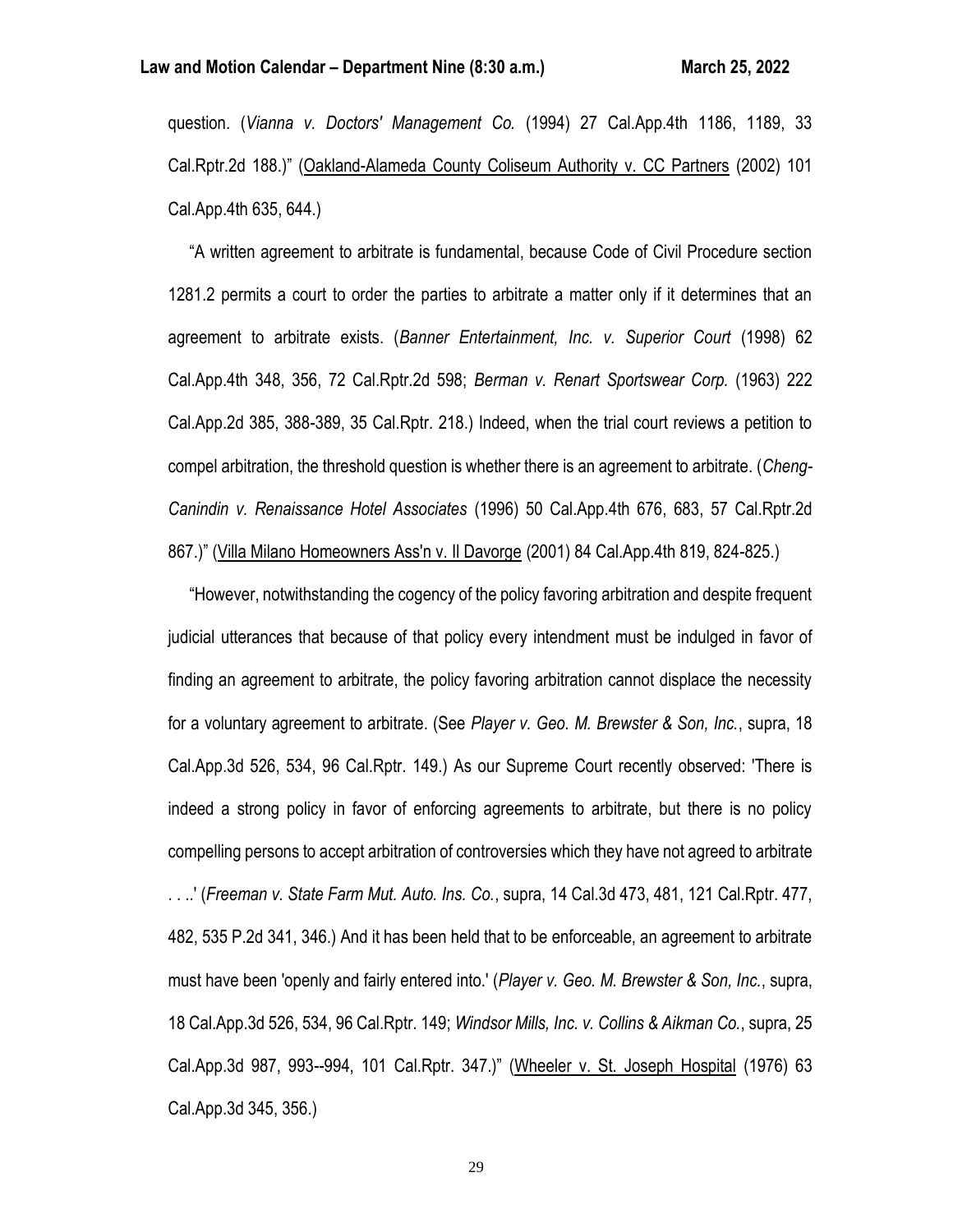"It follows, of course, that if there was no valid contract to arbitrate, the petition must be denied. (Ibid. ["There is no public policy favoring arbitration of disputes which the parties have not agreed to arbitrate. [Citation.]"]; *Boys Club of San Fernando Valley, Inc. v. Fidelity & Deposit Co.* (1992) 6 Cal.App.4th 1266, 1271, 8 Cal.Rptr.2d 587.)" (Banner Entertainment, Inc. v. Superior Court (Alchemy Filmworks, Inc.) (1998) 62 Cal.App.4th 348, 356.)

With the above-cited legal principles in mind, the court will rule on the motion.

## Scope of Litigation Provision

 "…any doubts regarding the arbitrability of a dispute are resolved in favor of arbitration…This strong policy has resulted in the general rule that arbitration should be upheld "unless it can be said with assurance that an arbitration clause is not susceptible to an interpretation covering the asserted dispute. (Citation.))" (*Bos Material Handling, Inc. v. Crown Controls Corp.* (1982) 137 Cal.App.3d 99, 105, 186 Cal.Rptr. 740 [a terminated dealer's tort causes of action against a manufacturer, including claims for breach of the covenant of good faith and fair dealing, were all required to be arbitrated under their dealership agreement].)" (Coast Plaza Doctors Hosp. v. Blue Cross of California (2000) 83 Cal.App.4th 677, 686.)

 "…Consistent with the presumption favoring arbitration, other federal circuit courts have broadly construed "arising under" and "arising out of" language in arbitration provisions. (*Battaglia v. McKendry, supra,* 233 F.3d at p. 727 ["when phrases such as 'arising under' and 'arising out of' appear in arbitration provisions, they are normally given broad construction, and are generally construed to encompass claims going to the formation of the underlying agreements"]; *Gregory v. Electro–Mechanical Corp., supra,* 83 F.3d at p. 385 ["arising under" and "arising out of" clauses are broad]; *Sweet Dreams Unlimited, Inc. v. Dial–A–Mattress International, Ltd.* (7th Cir.1993) 1 F.3d 639, 641 ["arising out of" arbitration clause language extended to tort causes of action having their genesis in the contract].) The only federal circuit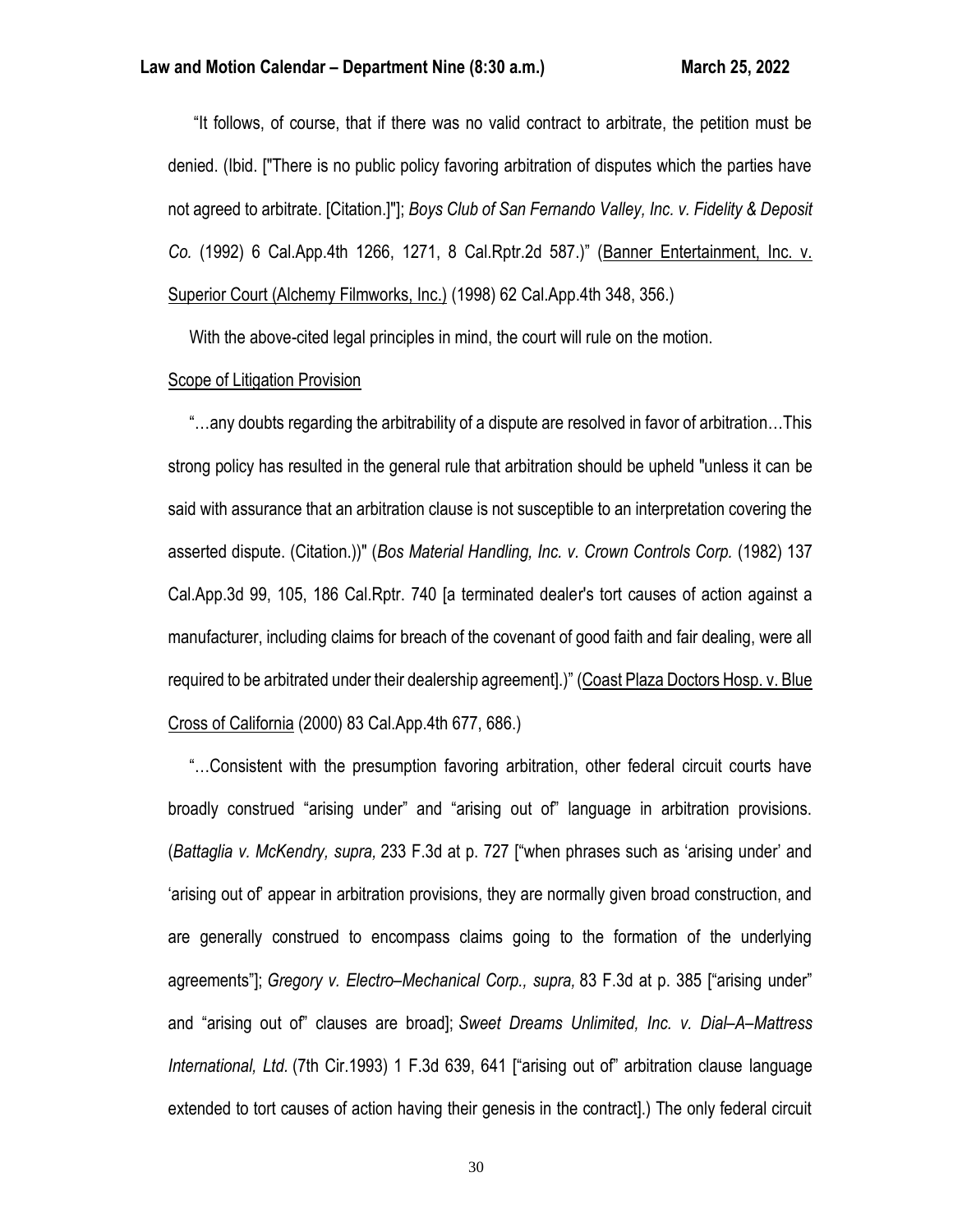that continues to strictly adhere to the Second Circuit analysis expressed by Judge Medina in *In re Kinoshita, supra,* 287 F.2d at page 953 is the Ninth Circuit. ¶ We decline to follow the Ninth Circuit rule for the following reasons. To begin with, it is a distinctly minority rule. Further, as noted, California courts have repeatedly held that language similar to that in the present arbitration clause requires that the parties arbitrate extracontractual disputes apart from strict interpretation and contract performance questions. (*Coast Plaza Doctors Hospital v. Blue Cross of California, supra,* 83 Cal.App.4th at pages 684–687, 99 Cal.Rptr.2d 809; *Izzi v. Mesquite Country Club, supra,* 186 Cal.App.3d at pp. 1315–1317, 231 Cal.Rptr. 315; *Berman v. Dean Witter & Co., Inc., supra,* 44 Cal.App.3d at pp. 1002–1003, 119 Cal.Rptr. 130.) Moreover, under both federal and state law, we are obligated to liberally construe arbitration clauses. (*Moses H. Cone Memorial Hosp. v. Mercury Const. Corp.* (1983) 460 U.S. 1, 23, 103 S.Ct. 927, 74 L.Ed.2d 765 ["the policy of the [United States] Arbitration Act requires a liberal reading of arbitration agreements ..."]; *O'Malley v. Wilshire Oil Co.* (1963) 59 Cal.2d 482, 491, 30 Cal.Rptr. 452, 381 P.2d 188 ["A heavy presumption weighs the scales in favor of arbitrability; an order directing arbitration should be granted 'unless it may be said with positive assurance that the arbitration clause is not susceptible of an interpretation that covers the asserted dispute. Doubts should be resolved in favor of coverage' "]; *Vianna v. Doctors' Management Co.* (1994) 27 Cal.App.4th 1186, 1189, 33 Cal.Rptr.2d 188 [" 'arbitration agreements should be liberally interpreted, and arbitration should be ordered unless the agreement clearly does not apply to the dispute in question' "].) Under California law, we cannot give arbitration clauses the " 'relatively narrow' " construction described in *Mediterranean Enterprises, Inc. v. Ssangyong Corp., supra,* 708 F.2d at page 1464. Thus, we believe the language in the arbitration clause at issue—"[a]ny dispute ... arising from or out of this ... [a]greement shall be submitted to arbitration"—is broad enough to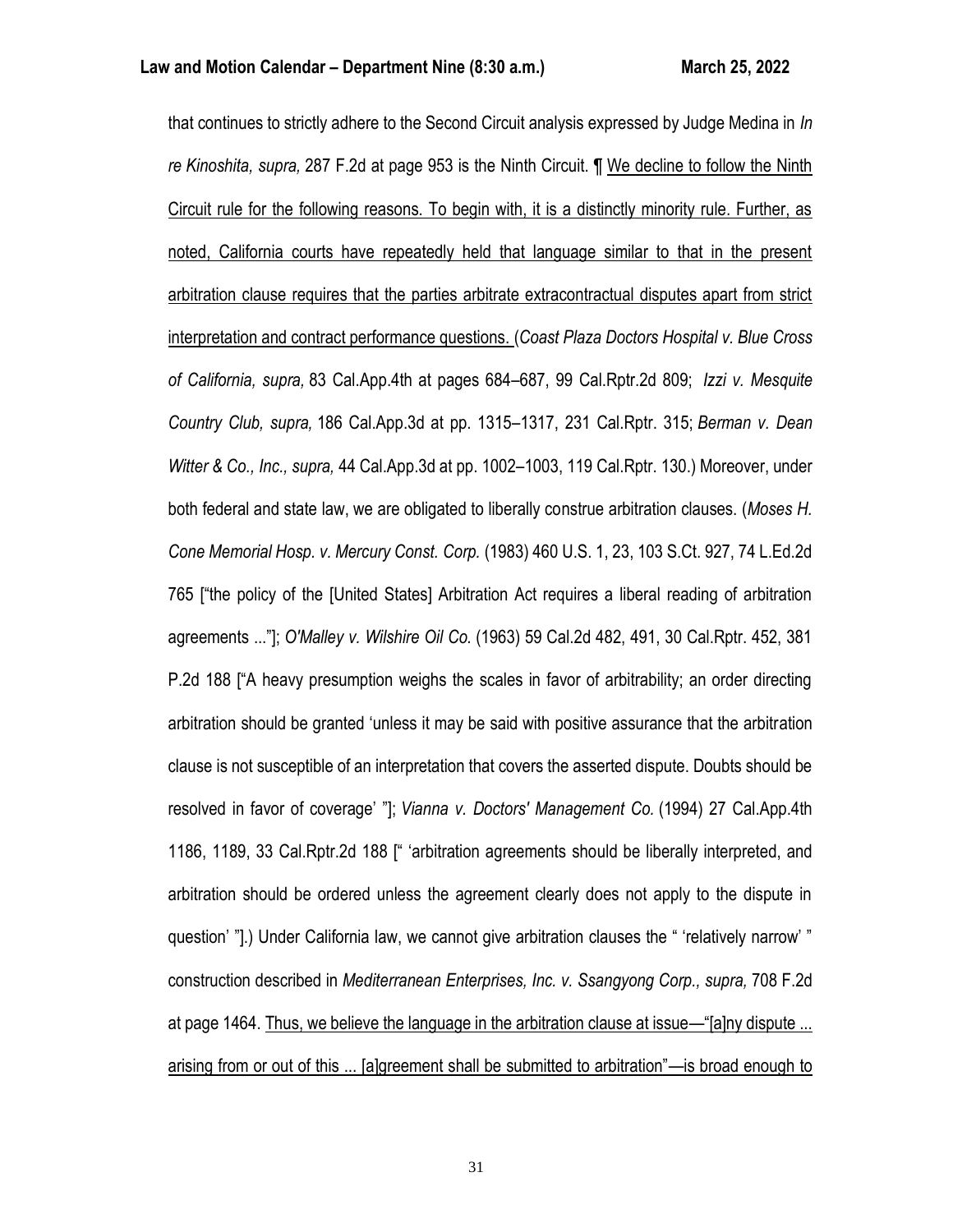cover plaintiff's tort claims." (Emphasis added.) (EFund Capital Partners v. Pless (2007) 150 Cal.App.4th 1311, 1329-1330.)

 The arbitration provision of that agreement states: "**The parties agree that any dispute or claim in Law or equity arising between them out of this Agreement or any resulting transaction, which is not settled through mediation, shall be decided by neutral, binding arbitration**…" (Emphasis in original.) (Complaint, Exhibit G – Commercial Property Purchase Agreement, paragraph 26.B.)

 Resolving doubts regarding the arbitrability of a dispute in favor of arbitration, indulging in every intendment to give effect to the arbitration agreement, and applying the general rule that arbitration should be upheld "unless it can be said with assurance that an arbitration clause is not susceptible to an interpretation covering the asserted dispute", the court finds that all of the claims in the compliant in this action fall within the scope of the broad arbitration provision set forth in the subject commercial property sales agreement

Contractual Lis Pendens Exception to Waiver of the Arbitration Provision of the Agreement Does Not Bar Defendants from Seeking to Compel Arbitration

 The subject agreement provides for additional mediation and arbitration terms in the arbitration section, which includes the provision that states: "**PRESERVATION OF ACTIONS: The following shall not constitute a waiver nor violation of the mediation or arbitration provisions:…(ii) the filing of a court action to enable the recording of a notice of pending actions…"** (Emphasis in Original.) (Complaint, Exhibit G – Commercial Property Purchase Agreement, paragraph 26(C)(2).)

 "" 'As a rule, the language of an instrument must govern its interpretation if the language is clear and explicit. [Citations.] A court must view the language in light of the instrument as a whole and not use a "disjointed, single-paragraph, strict construction approach' [citation]." If possible,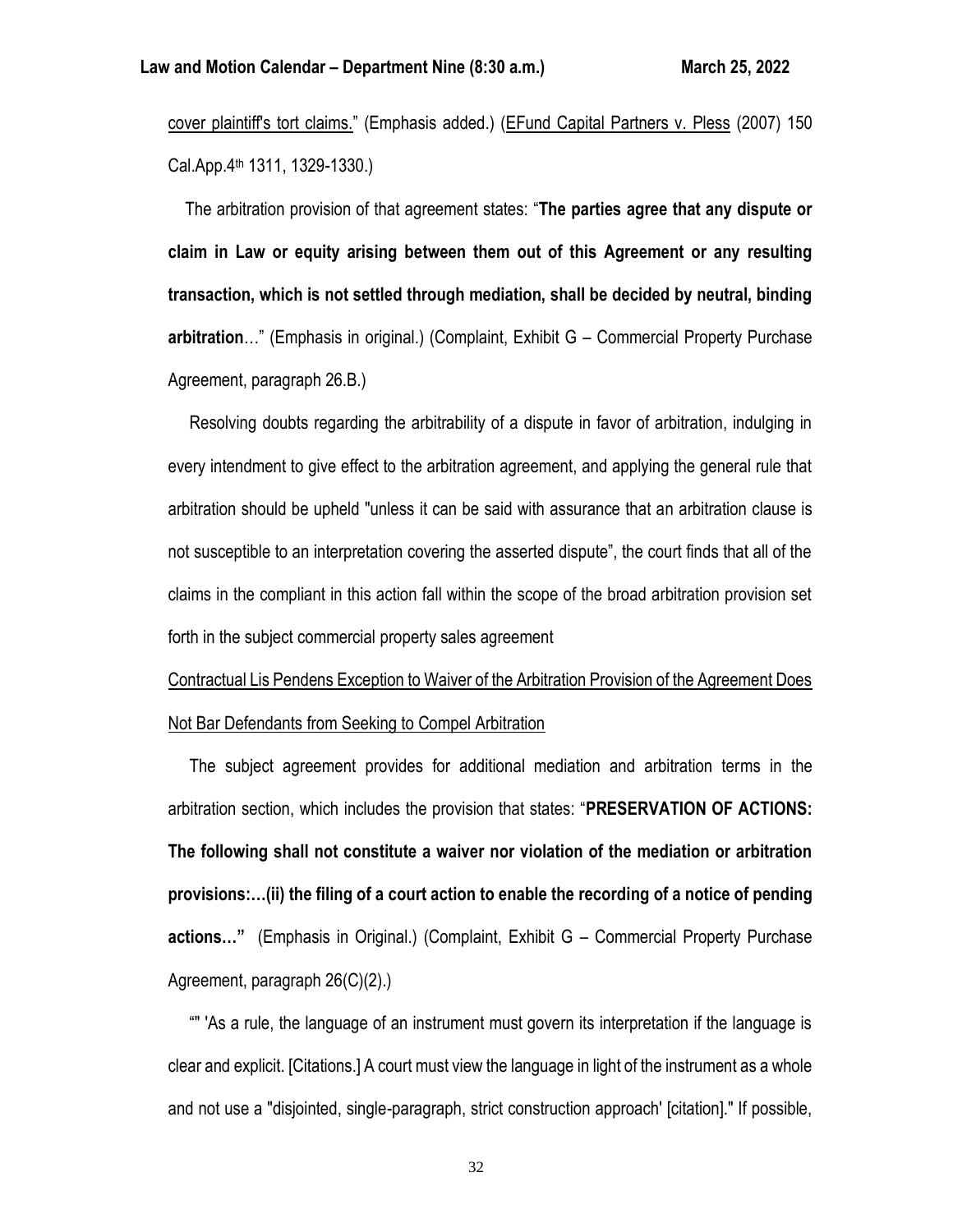the court should give effect to every provision. [Citations.] An interpretation which renders part of the instrument to be surplusage should be avoided. [Citations.]" (National City Police Officers' Ass'n v. City of National City (2001) 87 Cal.App.4th 1274, 1279.)

 "A contract must receive such an interpretation as will make it lawful, operative, definite, reasonable, and capable of being carried into effect, if it can be done without violating the intention of the parties." (Civil Code, § 1643.)

 "The words of a contract are to be understood in their ordinary and popular sense, rather than according to their strict legal meaning; unless used by the parties in a technical sense, or unless a special meaning is given to them by usage, in which case the latter must be followed." (Civil Code, § 1644.)

 Interpreting the language of the subject arbitration provision as will make the agreement reasonable, and capable of being carried into effect and construing the words of the subject agreement in their ordinary and popular sense, the court finds that the preservations of actions clause only preserve the plaintiff's right to arbitrate the claims raised in a lawsuit that the plaintiff filed where the action was filed to enable the recording of a notice of pendency of action. Under a reasonable construction of the provision, plaintiff does not waive plaintiff's right to arbitrate and does not violate the arbitration provision by filing such an action. Furthermore, the language cannot reasonably be construed to waive the rights of defendants to arbitrate the claims against them where the plaintiff files a lawsuit against them.

Plaintiff is Estopped from Asserting that Arbitration Must be Denied Pursuant to Code of Civil Procedure, § 1281.2(c)

 Plaintiff essentially asserts that defendant GT Hotel Partners and LLC did not sign the agreement and it claims in its answer that it is not bound by the subject agreement, therefore, it is a third party non-signatory who cannot force plaintiff to arbitrate plaintiff's claims against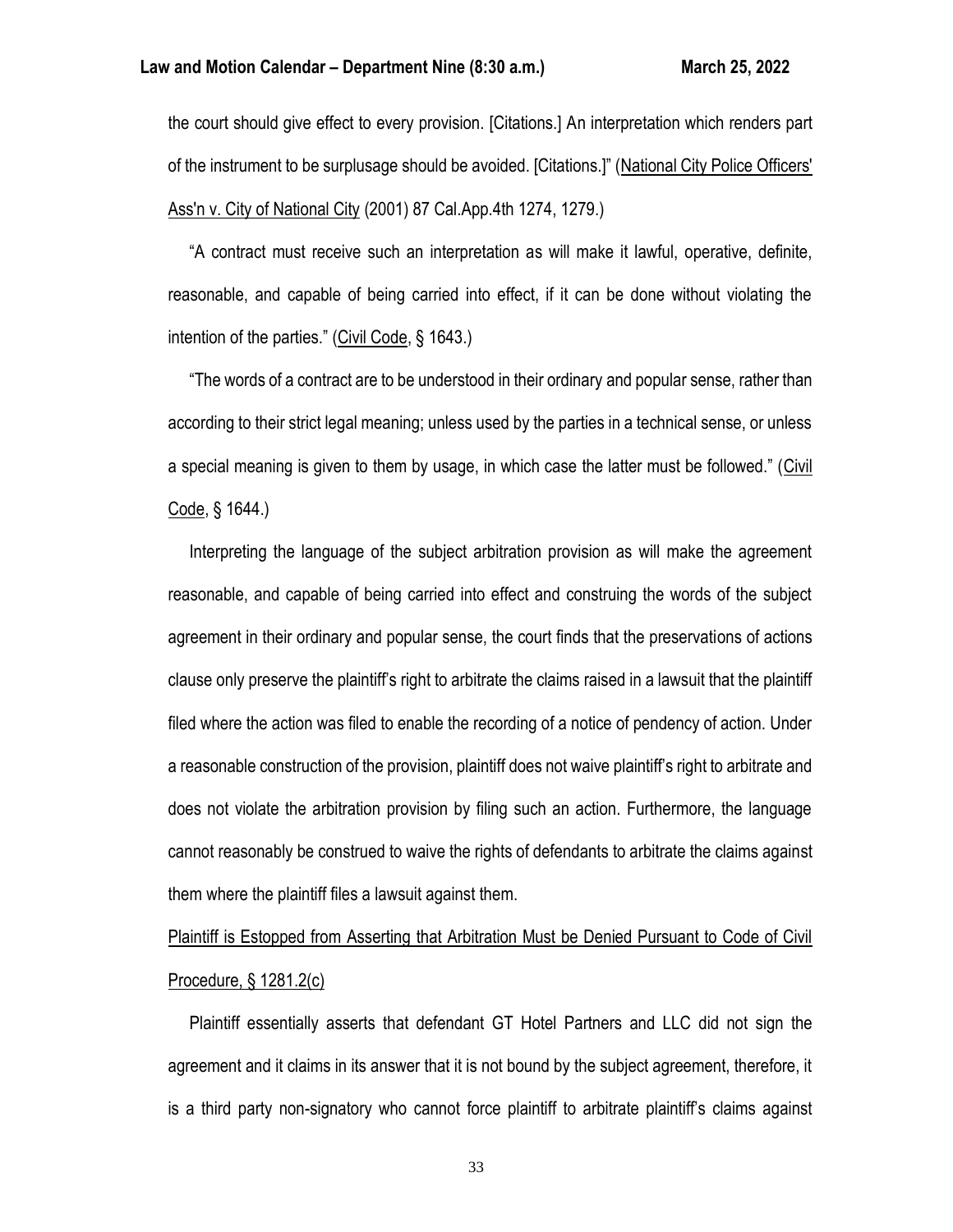defendant GT Hotel Partners, LLC and the arbitration motion must be denied on the ground that defendant GT Hotel Partners, LLC is a third party to the same transaction or series of related transactions and there is a possibility of conflicting rulings on a common issue of law or fact if the matter is arbitrated by plaintiff and defendants Cato and Fifield and also litigated in court between plaintiff and defendant GT Hotel Partners, LLC

 "On petition of a party to an arbitration agreement alleging the existence of a written agreement to arbitrate a controversy and that a party thereto refuses to arbitrate such controversy, the court shall order the petitioner and the respondent to arbitrate the controversy if it determines that an agreement to arbitrate the controversy exists, unless it determines that:  $\P$ <sup>\*\*\*</sup> (c) A party to the arbitration agreement is also a party to a pending court action or special proceeding with a third party, arising out of the same transaction or series of related transactions and there is a possibility of conflicting rulings on a common issue of law or fact. For purposes of this section, a pending court action or special proceeding includes an action or proceeding initiated by the party refusing to arbitrate after the petition to compel arbitration has been filed, but on or before the date of the hearing on the petition. This subdivision shall not be applicable to an agreement to arbitrate disputes as to the professional negligence of a health care provider made pursuant to Section 1295. ¶ If the court determines that a written agreement to arbitrate a controversy exists, an order to arbitrate such controversy may not be refused on the ground that the petitioner's contentions lack substantive merit. ¶ If the court determines that there are other issues between the petitioner and the respondent which are not subject to arbitration and which are the subject of a pending action or special proceeding between the petitioner and the respondent and that a determination of such issues may make the arbitration unnecessary, the court may delay its order to arbitrate until the determination of such other issues or until such earlier time as the court specifies. ¶ If the court determines that a party to the arbitration is also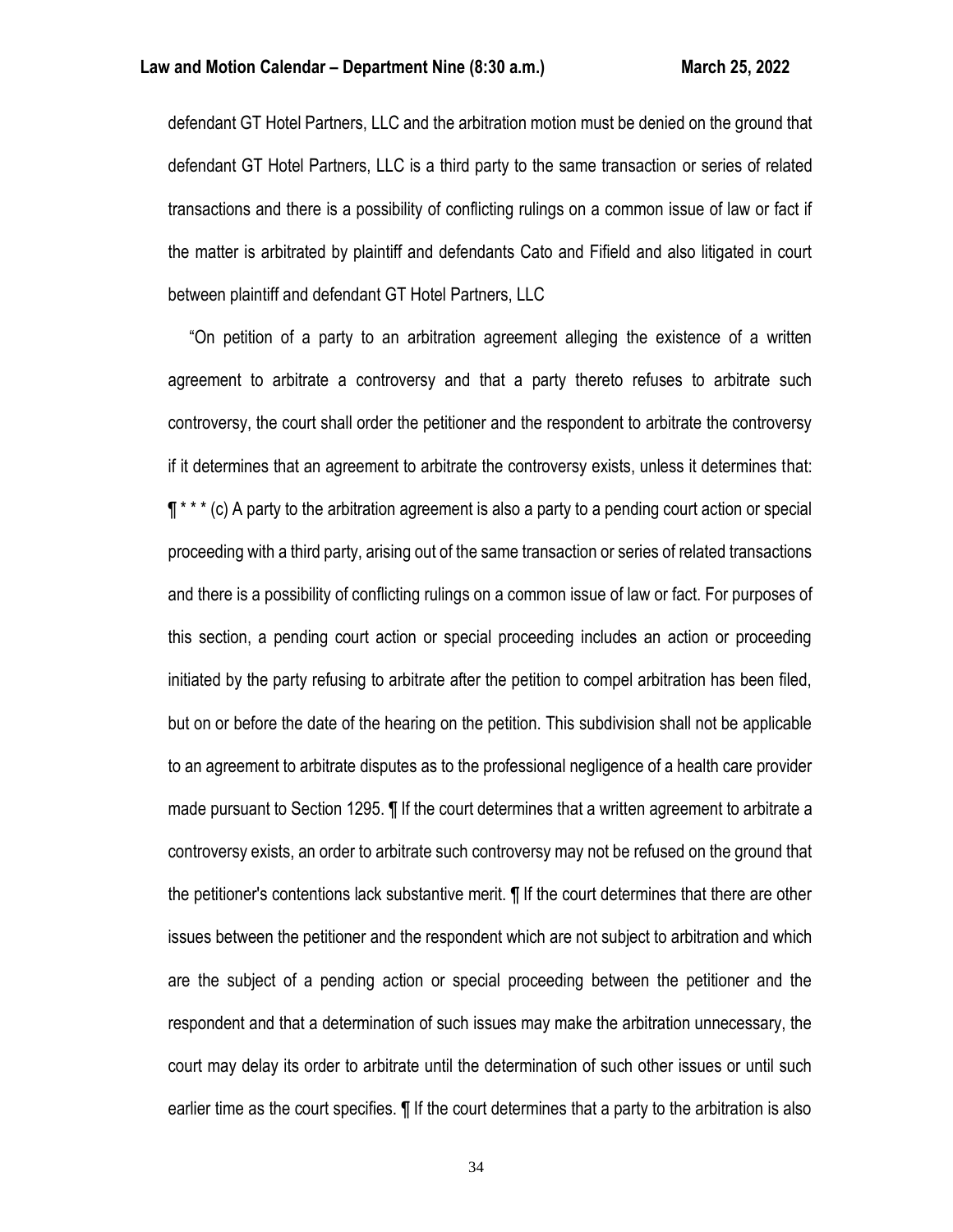a party to litigation in a pending court action or special proceeding with a third party as set forth under subdivision (c) herein, the court (1) may refuse to enforce the arbitration agreement and may order intervention or joinder of all parties in a single action or special proceeding; (2) may order intervention or joinder as to all or only certain issues; (3) may order arbitration among the parties who have agreed to arbitration and stay the pending court action or special proceeding pending the outcome of the arbitration proceeding; or (4) may stay arbitration pending the outcome of the court action or special proceeding." (Code of Civil Procedure, § 1281.2(c).)

 The subject agreement with counteroffer was executed by individual defendants Cato and Fifield as sellers and plaintiff as the buyer. (See Complaint, Exhibits F and G.)

 The arbitration provision of that agreement states: "**The parties agree that any dispute or claim in Law or equity arising between them out of this Agreement or any resulting transaction, which is not settled through mediation, shall be decided by neutral, binding arbitration**…" (Emphasis in original.) (Complaint, Exhibit G – Commercial Property Purchase Agreement, paragraph 26.B.)

 Plaintiff and defendants Cato and Fifield initialed the arbitration provision of the agreement. (Complaint, Exhibit G – Commercial Property Purchase Agreement, paragraph 26.B.)

 ""Equitable estoppel precludes a party from asserting rights 'he otherwise would have had against another' when his own conduct renders assertion of those rights contrary to equity." (*Schwabedissen*, supra, 206 F.3d at pp. 417-418.) In the arbitration context, a party who has not signed a contract containing an arbitration clause may nonetheless be compelled to arbitrate when he seeks enforcement of other provisions of the same contract that benefit him. (Id. at p. 418; *NORCAL Mutual Ins. Co. v. Newton* (2000) 84 Cal.App.4th 64, 81, 100 Cal.Rptr.2d 683 (*NORCAL*).) As invoked by *Ventana*, the equitable estoppel doctrine applies when a party has signed an agreement to arbitrate but attempts to avoid arbitration by suing nonsignatory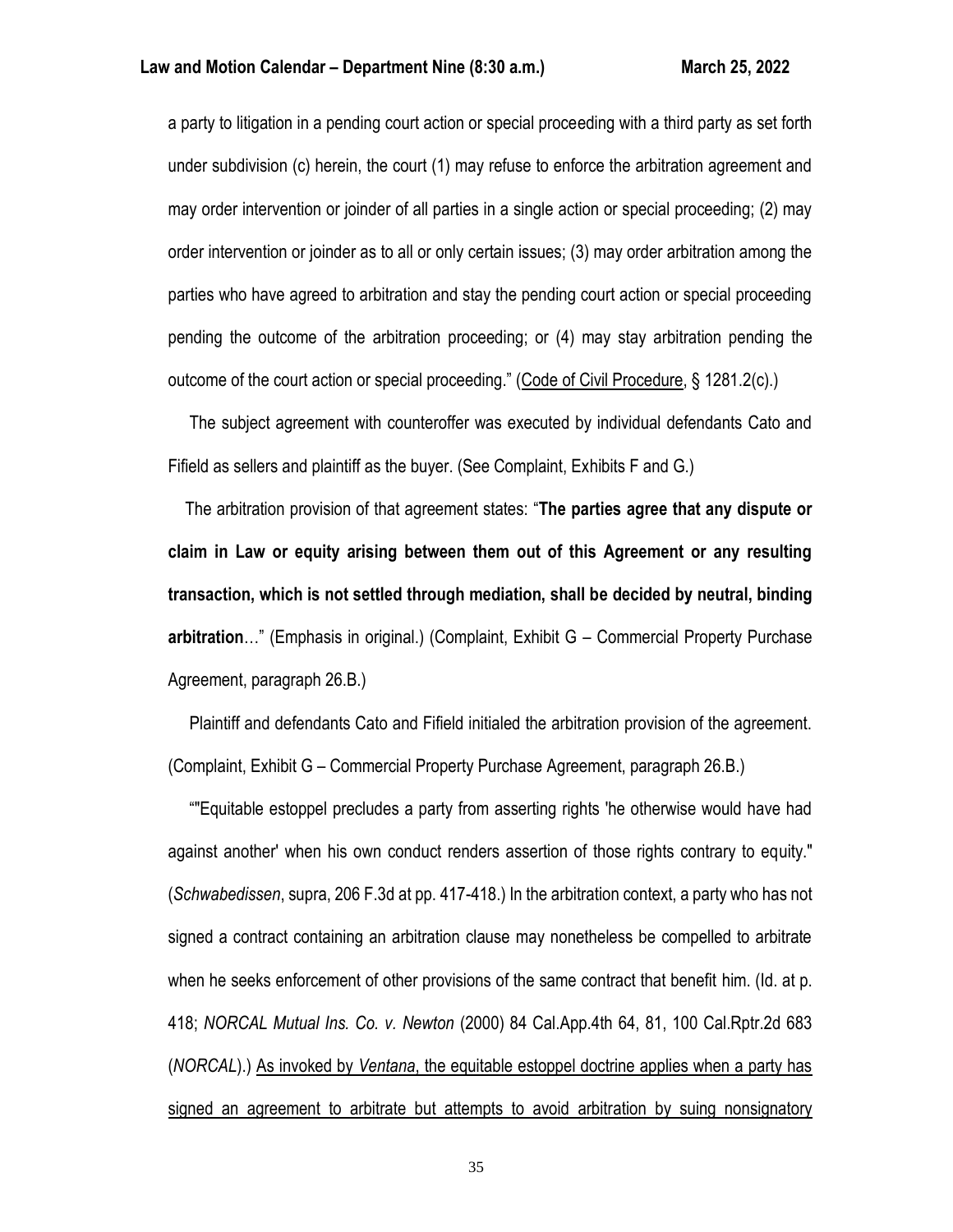defendants for claims that are " 'based on the same facts and inherently inseparable' " from arbitrable claims against signatory defendants. (*Sunkist*, supra, 10 F.3d at p. 757, quoting J*.J. Ryan & Sons, Inc. v. Rhone Poulenc Textile, S.A.* (4th Cir.1988) 863 F.2d 315, 320-321 (*J.J.Ryan*) ["When the charges against a parent company and its subsidiary are based on the same facts and are inherently inseparable, a court may refer claims against the parent to arbitration even though the parent is not formally a party to the arbitration agreement."].) Courts applying equitable estoppel against a signatory have "looked to the relationships of persons, wrongs and issues, in particular whether the claims that the nonsignatory sought to arbitrate were ' " 'intimately founded in and intertwined with the underlying contract obligations.' " ' " (*Choctaw Generation Ltd. Partnership v. American Home Assur. Co.* (2d Cir.2001) 271 F.3d 403, 406 (*Choctaw*).) ¶ In *Sunkist*, the court determined that a plaintiff who " ultimately must rely on the terms of [an] agreement in its claims against the [nonsignatory defendant]," should be "equitably estopped from repudiating the arbitration clause of the agreement." (*Sunkist*, supra, 10 F.3d at p. 757.) "The fundamental point," as explained by *NORCAL*, "is that respondent was not entitled to make use of the [contract containing an arbitration clause] as long as it worked to her advantage, then attempt to avoid its application in defining the forum in which her dispute ... should be resolved." (*NORCAL*, supra, 84 Cal.App.4th at p. 84, 100 Cal.Rptr.2d 683.) The doctrine thus prevents a party from playing fast and loose with its commitment to arbitrate, honoring it when advantageous and circumventing it to gain undue advantage. (Cf. *IDS Life Ins. Co. v. SunAmerica, Inc.* (7th Cir.1996) 103 F.3d 524, 530 [where a party to an arbitration agreement attempts to avoid that agreement by suing a "related party with which it has no arbitration agreement, in the hope that the claim against the other party will be adjudicated first and have preclusive effect in the arbitration. Such a maneuver should not be allowed to succeed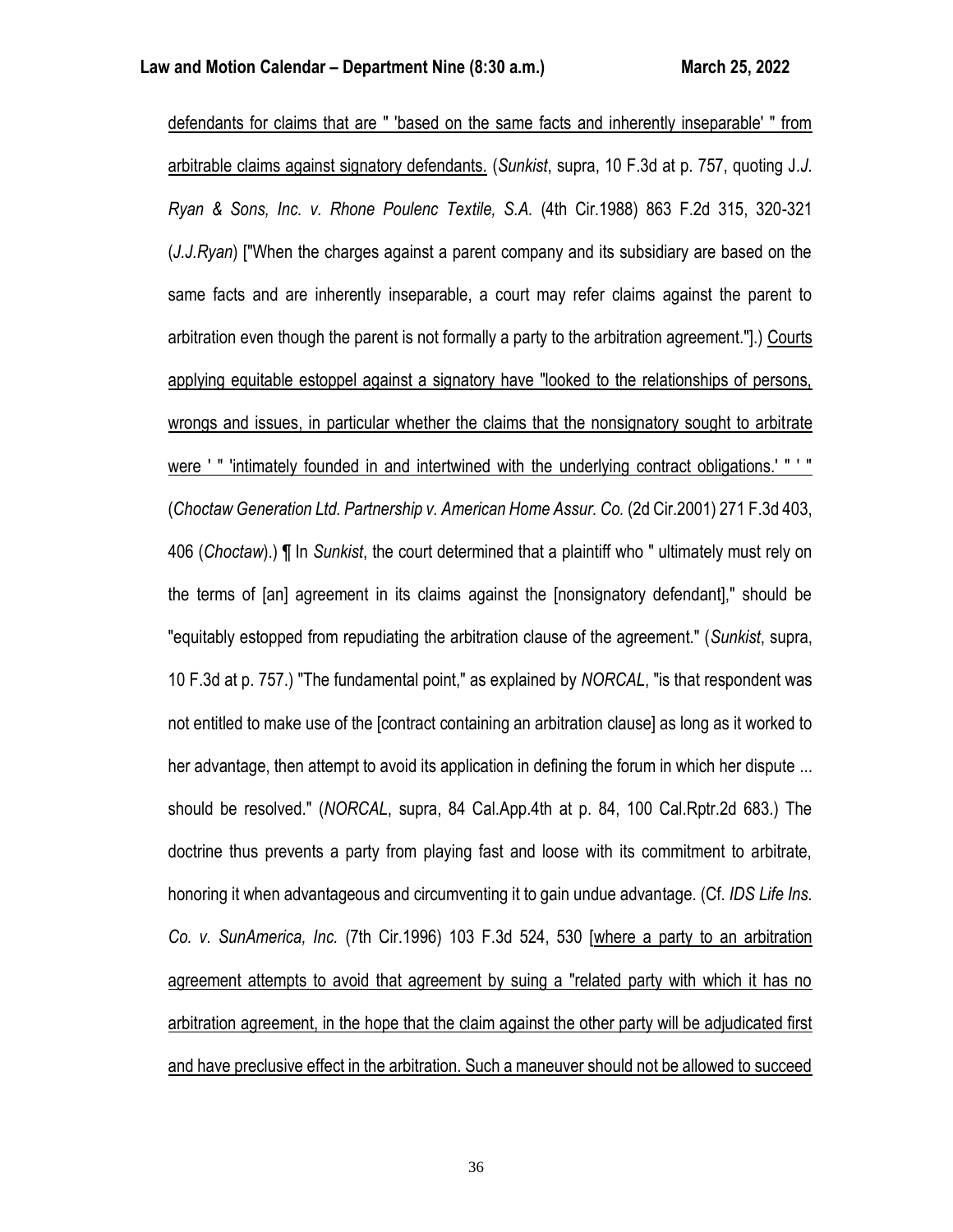..."].)" (Emphasis added.) (Metalclad Corp. v. Ventana Environmental Organizational Partnership (2003) 109 Cal.App.4th 1705, 1713-1714.)

 Plaintiff has conceded that the claims against all three defendants involve the same transaction, between all the parties, the same set of facts, and same set of legal questions. (See Opposition, page 4, lines 17-19.)

 Plaintiff has also conceded in paragraph 6 of the complaint that defendant GT Hotel Partners, LLC acted as the agent, employee, and/or representative of defendants Cato and Fifield, and was acting within the course and scope of its agency and employment with the full knowledge, consent permission, authorization, and ratification, either express or implied, of defendants Cato and Fifield in performing the acts alleged in the complaint.

 Plaintiff is clear to attempt to avoid arbitration by suing a nonsignatory defendant for claims that are based on the same facts and inherently inseparable from arbitrable claims against signatory defendants. Plaintiff is equitably estopped from claiming defendant GT Hotel Partners, LLC's involvement in the case is grounds to deny arbitration, particularly since defendant GT Hotel Partners, LLC seeks to compel the arbitration and has agreed to be bound by the arbitration proceedings. (See Defendants' Memorandum of Points and Authorities in Support of Motion to Compel Arbitration, page 15, lines 21-24.)

 Furthermore, as an independent rationale to grant the motion, plaintiff's allegations that defendant GT Hotel Partners, LLC acted as the agent, employee, and/or representative of defendants Cato and Fifield also allows defendant GT Hotel Partners, LLC to compel arbitration of plaintiff's claims against it.

 "There are, however, "exceptions to the general rule that a nonsignatory ... cannot invoke an agreement to arbitrate, without being a party to the arbitration agreement." (*Westra, supra,* 129 Cal.App.4th at p. 765, 28 Cal.Rptr.3d 752.) One such exception provides that when a plaintiff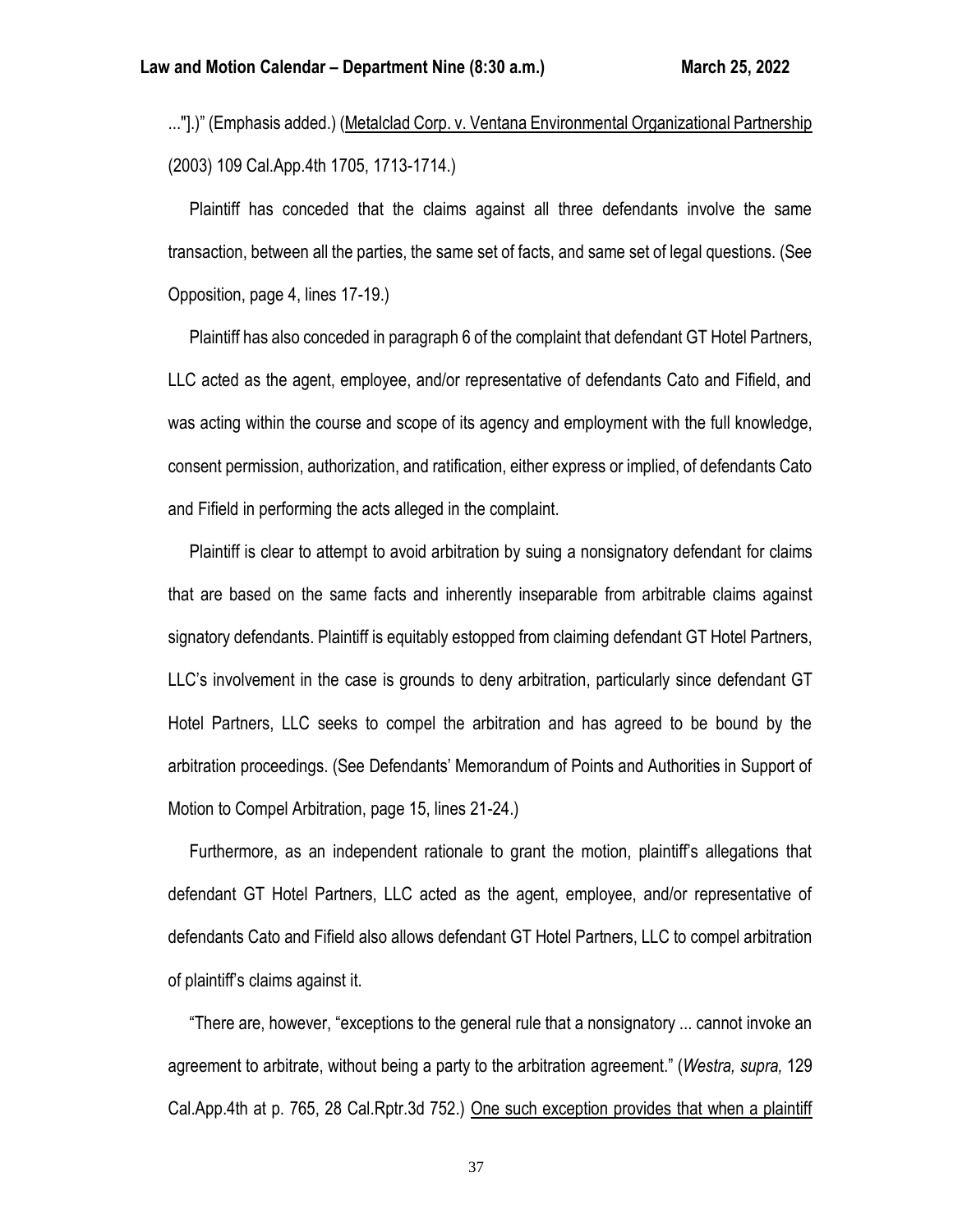alleges a defendant acted as an agent of a party to an arbitration agreement, the defendant may enforce the agreement even though the defendant is not a party thereto. (E.g., *Dryer v. Los Angeles Rams* (1985) 40 Cal.3d 406, 418, 220 Cal.Rptr. 807, 709 P.2d 826 (*Dryer*); *RN Solution, Inc. v. Catholic Healthcare West* (2008) 165 Cal.App.4th 1511, 1520, 81 Cal.Rptr.3d 892 (*RN Solution*); *24 Hour Fitness, Inc. v. Superior Court* (1998) 66 Cal.App.4th 1199, 1210, 78 Cal.Rptr.2d 533 (*24 Hour Fitness*).) [FN 7] Here, the operative complaint alleged: "At all times relevant herein, Defendants, and each of them, acted as an agent of each other Defendant in connection with the acts and omissions alleged herein." It also alleged that in soliciting Katherine to act or refrain from acting and providing her with information, "Defendants were acting as the actual or ostensible agents of the other Defendants." The operative complaint further alleged that Westlake, in all of his dealings with Katherine, "acted on behalf of, and as the authorized agent of," all of the other defendants. Accordingly, as alleged agents of parties to the agreements containing arbitration clauses, AFI, Westlake, WGG, IDS and RiverSource are also entitled to compel arbitration of John's claims against them. ¶ FN 7. Some of the arbitration clauses introduced by defendants require arbitration be "conducted pursuant to the Federal Arbitration Act." This does not require us to apply federal law in determining defendants' right to compel arbitration, however. Even when the Federal Arbitration Act applies, state law governs such matters as who is bound by and who may enforce an arbitration agreement. (*Arthur Andersen LLP v. Carlisle* (2009) 556 U.S. 624, 630–632, 129 S.Ct. 1896, 1902, 173 L.Ed.2d 832, 839– 840; *Bank of America v. UMB Financial Services, Inc.* (8th Cir.2010) 618 F.3d 906, 912.) ¶ John contended at oral argument, however, that the allegations of agency he made in the operative complaint cannot be used to require him to arbitrate his claims against the defendants which are not parties to any of the agreements Katherine executed. According to John, agency is only a theory of tort liability by which he may hold those defendants responsible for the wrongdoing that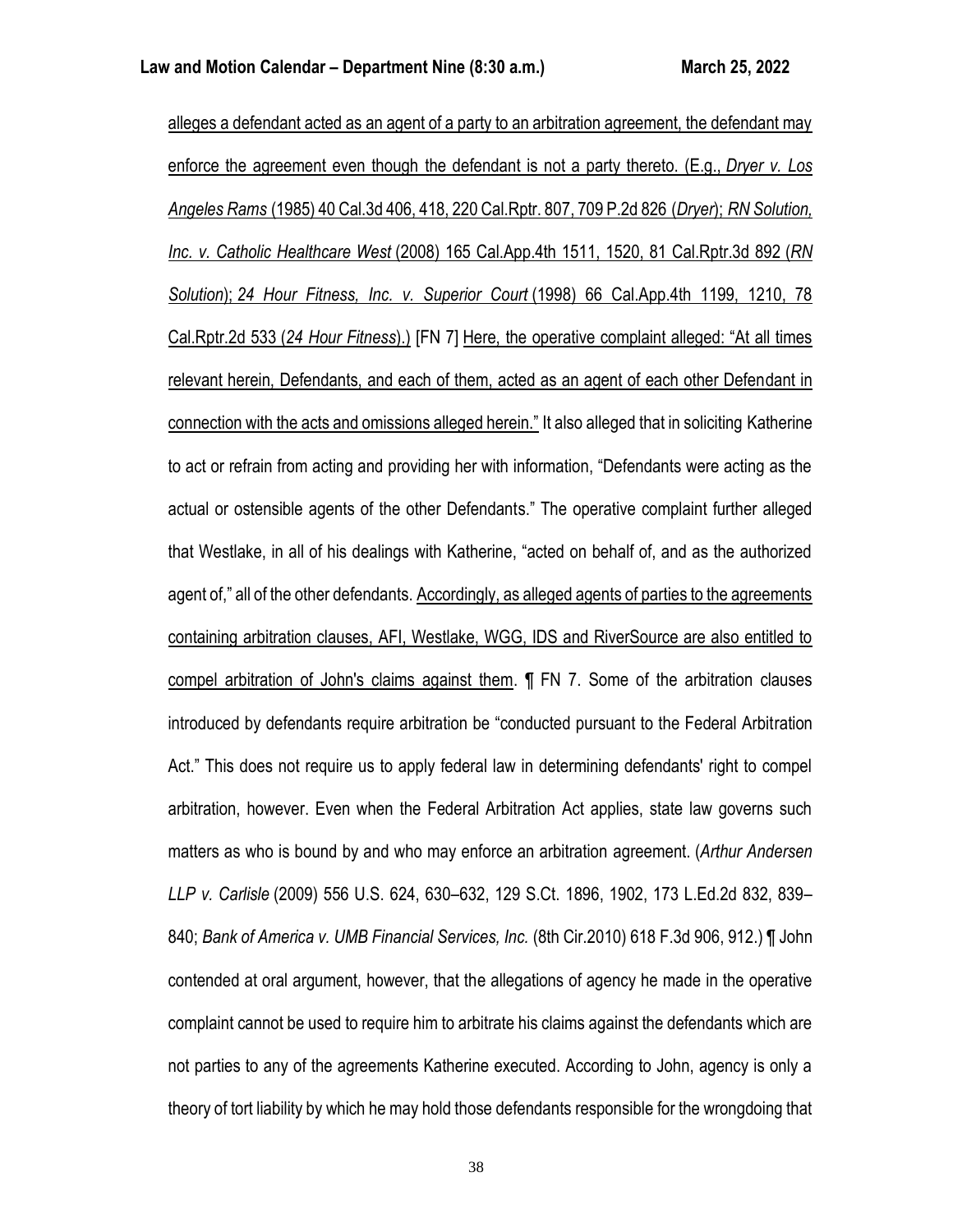allegedly arose out of the relationship created by those agreements. We disagree. Having alleged all defendants acted as agents of one another, John is bound by the legal consequences of his allegations. (See *Westra, supra,* 129 Cal.App.4th at p. 766, 28 Cal.Rptr.3d 752 [plaintiffs' allegations that nonsignatory to arbitration agreement acted as agent of signatory parties constituted binding judicial admissions].) And, as the cases cited above hold, a plaintiff's allegations of an agency relationship among defendants is sufficient to allow the alleged agents to invoke the benefit of an arbitration agreement executed by their principal even though the agents are not parties to the agreement. (*Dryer, supra,* 40 Cal.3d at p. 418, 220 Cal.Rptr. 807, 709 P.2d 826; *RN Solution, supra,* 165 Cal.App.4th at p. 1520, 81 Cal.Rptr.3d 892; *24 Hour Fitness, supra,* 66 Cal.App.4th at p. 1210, 78 Cal.Rptr.2d 533.) Moreover, it would be unfair to defendants to allow John to invoke agency principles when it is to his advantage to do so, but to disavow those same principles when it is not. (See Civ.Code, § 3521 ["He who takes the benefit must bear the burden."]; *Avina v. Cigna Healthplans of California* (1989) 211 Cal.App.3d 1, 3, 259 Cal.Rptr. 105, ["To allow respondent to assert rights and benefits under the contract and then later repudiate it merely to avoid arbitration would be entirely inequitable."].) We therefore reject John's attempt to limit the legal effect of his agency allegations to the imposition of tort liability on defendants." (Emphasis added.) (Thomas v. Westlake (2012) 204 Cal.App.4th 605, 614–615.)

 In summary, defendants' motion to compel arbitration and stay this action pending arbitration is granted.

**TENTATIVE RULING # 4: DEFENDANTS' MOTION TO COMPEL ARBITRATION IS GRANTED. THIS ACTION IS STAYED PENDING ARBITRATION. NO HEARING ON THIS MATTER WILL BE HELD (LEWIS V. SUPERIOR COURT (1999) 19 CAL.4TH 1232, 1247.), UNLESS A NOTICE OF INTENT TO APPEAR AND REQUEST FOR ORAL ARGUMENT IS**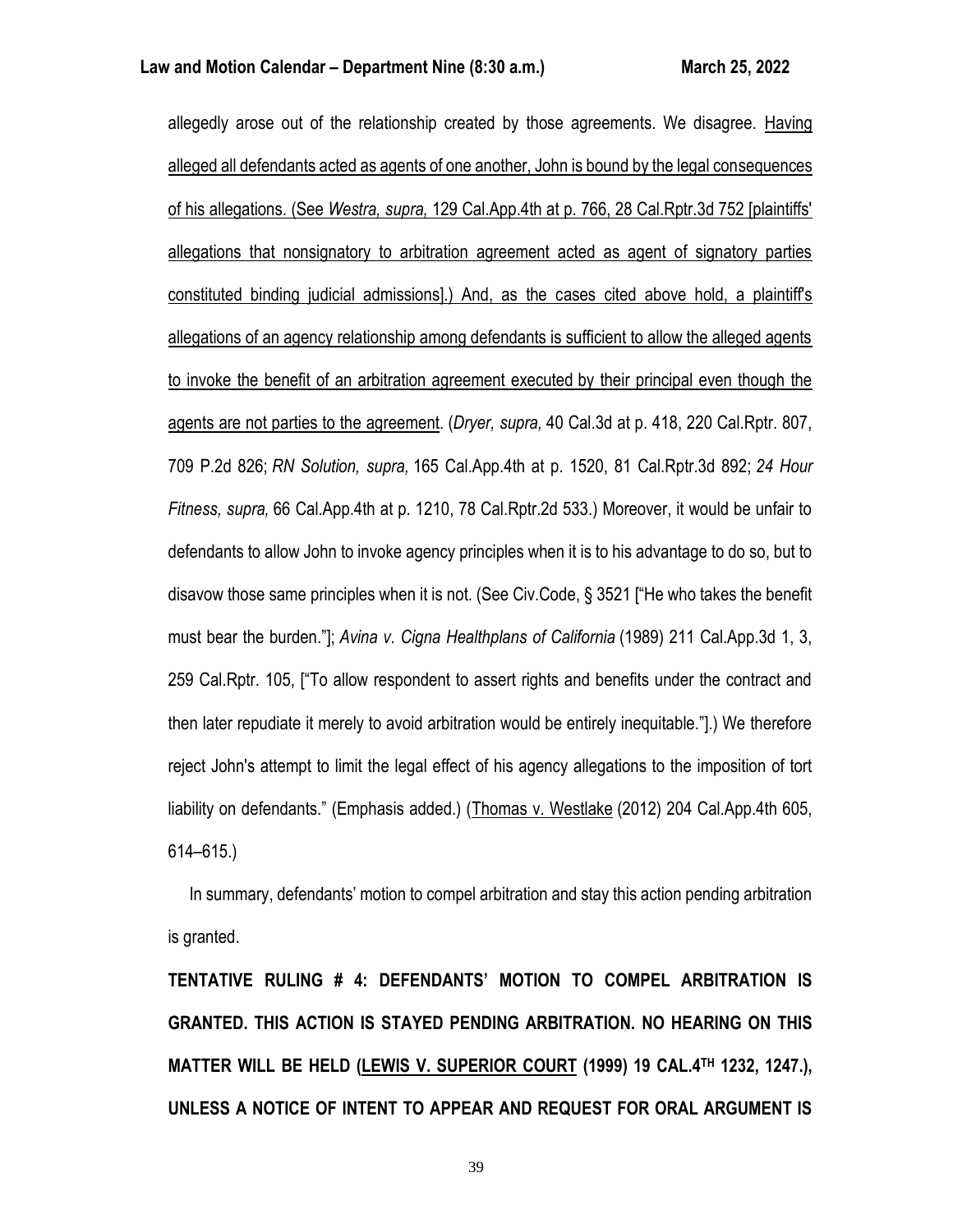**TRANSMITTED ELECTRONICALLY THROUGH THE COURT'S WEBSITE OR BY TELEPHONE TO THE COURT AT (530) 621-6551 BY 4:00 P.M. ON THE DAY THE TENTATIVE RULING IS ISSUED. NOTICE TO ALL PARTIES OF AN INTENT TO APPEAR MUST BE MADE BY TELEPHONE OR IN PERSON. PROOF OF SERVICE OF SAID NOTICE MUST BE FILED PRIOR TO OR AT THE HEARING. LONG CAUSE HEARINGS MUST BE REQUESTED BY 4:00 P.M. ON THE DAY THE TENTATIVE RULING IS ISSUED AND THE PARTIES ARE TO PROVIDE THE COURT WITH THREE MUTUALLY AGREEABLE DATES ON FRIDAY AFTERNOONS AT 2:30 P.M. LONG CAUSE ORAL ARGUMENT REQUESTS WILL BE SET FOR HEARING ON ONE OF THE THREE MUTUALLY AGREEABLE DATES ON FRIDAY AFTERNOONS AT 2:30 P.M. THE COURT WILL ADVISE THE PARTIES OF THE LONG CAUSE HEARING DATE AND TIME BY 5:00 P.M. ON THE DAY THE TENTATIVE RULING IS ISSUED. PARTIES MAY PERSONALLY APPEAR AT THE HEARING. IF A PARTY OR PARTIES WISH TO APPEAR TELEPHONICALLY THEY MUST APPEAR BY "VCOURT", WHICH MUST BE SCHEDULED AND PAID THROUGH THE COURT WEBSITE AT www.eldorado.courts.ca.gov/online-services/telephonic-appearances. MATTERS IN WHICH THE PARTIES' TOTAL TIME ESTIMATE FOR ARGUMENT IS 15 MINUTES OR LESS WILL BE HEARD ON THE LAW AND MOTION CALENDAR AT 8:30 A.M. ON FRIDAY, MARCH 25, 2022, EITHER IN PERSON OR BY VCOURT TELEPHONIC APPEARANCE UNLESS OTHERWISE NOTIFIED BY THE COURT.**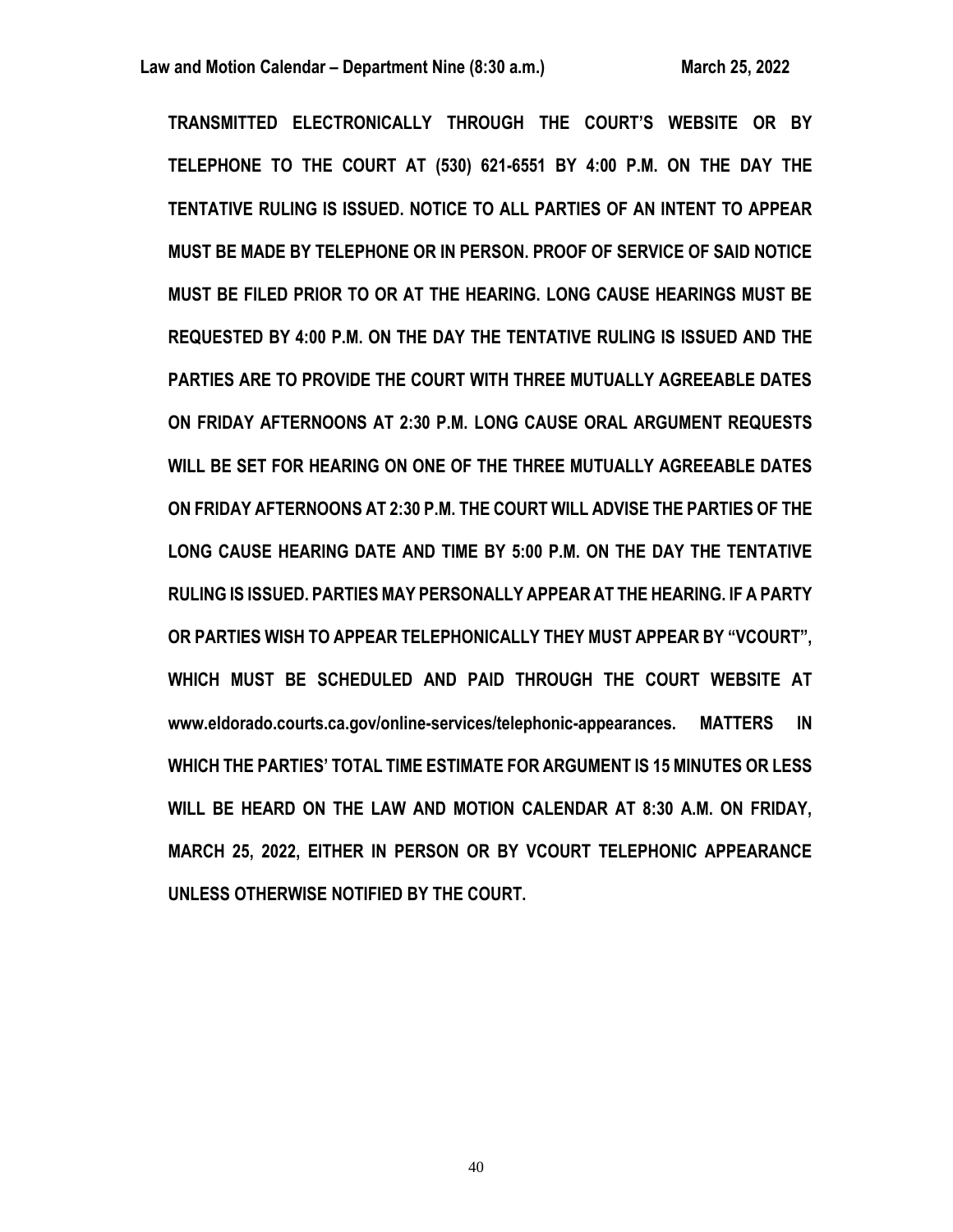# **5. MIDLAND CREDIT MANAGEMENT v. HIRSCH PCL-20210071**

## **Motion to Compel Arbitration and Stay Proceedings.**

 On January 28, 2021, plaintiff filed an action against defendant for an alleged debt owed on a credit card account. Plaintiff and defendant appeared at the case management conference on June 7, 2021, and the court set the initial court trial date as November 7, 2022, which was estimated to be a one-day trial. On October 6, 2021, the court, on its own motion, vacated the trial date, set a new trial date for March 30, 2022, and set an issues conference date for March 18, 2022. During the mandatory settlement conference on January 26, 2022, the court set a trial setting conference for February 28, 2022. At the February 28, 2022, trial setting conference defendant advised the court that she had submitted a motion to compel arbitration. Plaintiff's counsel stated he was unaware of any motion having been served on his office. The court continued the trial setting conference to March 28, 2022.

The defendant's motion to compel arbitration was filed on February 25, 2022.

 Defendant moves to compel arbitration on the ground that the credit card agreement provides that if either plaintiff or defendant make a demand for arbitration, the parties must arbitrate any dispute of claim between them that directly or indirectly arises from or relates to the subject account, the account agreement, or the parties' relationship.

 Except for specifically enumerated exceptions, the court must order the petitioner and respondent to arbitrate a controversy, if the court finds that a written agreement to arbitrate the controversy exists. (Code of Civil Procedure, § 1281.2(a).)

 "California has a strong public policy in favor of arbitration and any doubts regarding the arbitrability of a dispute are resolved in favor of arbitration. (*Christensen v. Dewor Developments* (1983) 33 Cal.3d 778, 782, 191 Cal.Rptr. 8, 661 P.2d 1088 [ (the court should " ' " 'indulge every intendment to give effect to' " ' " an arbitration agreement]; *Valsan Partners Limited Partnership*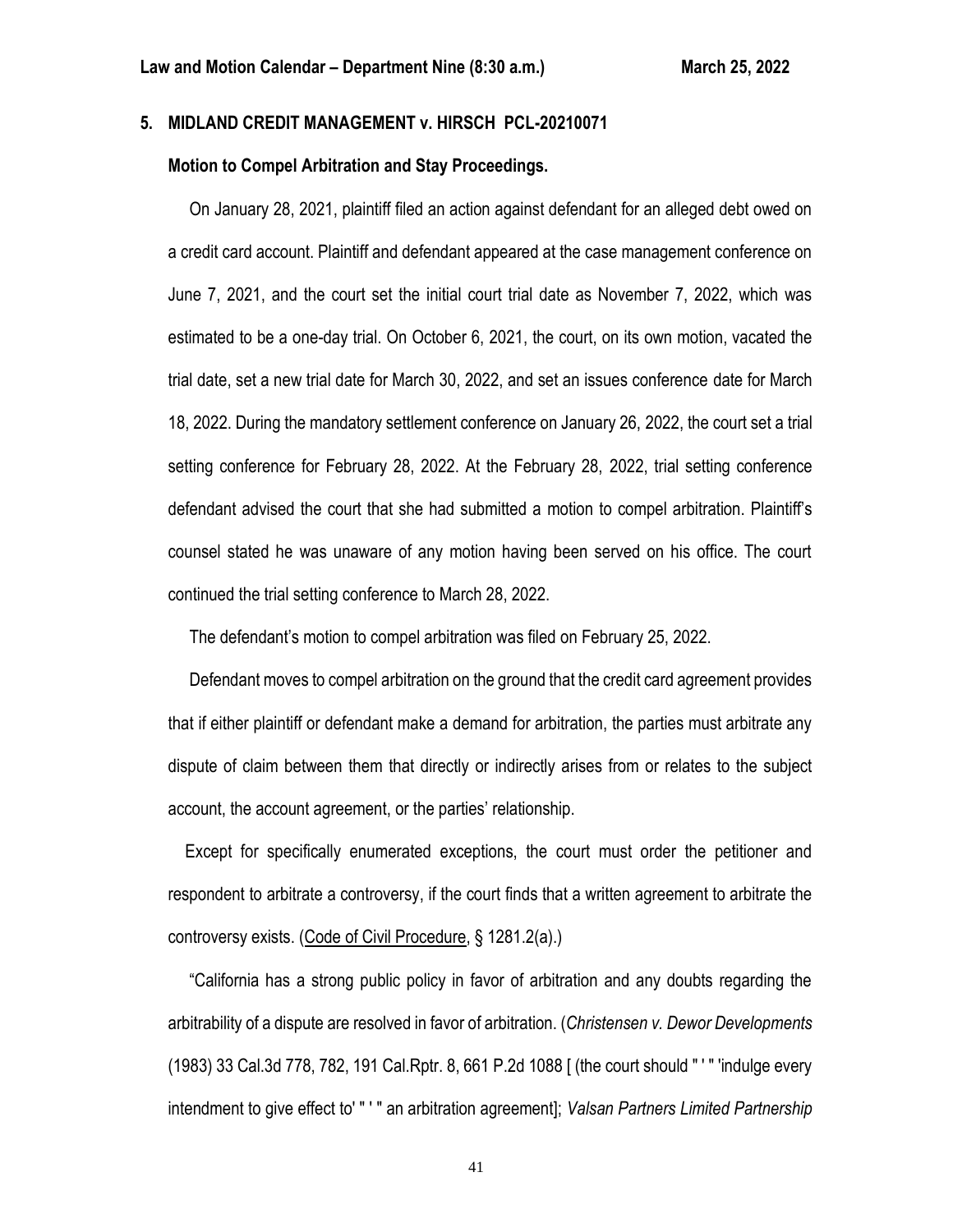*v. Calcor Space Facility, Inc.*, supra, 25 Cal.App.4th at pp. 816-817, 30 Cal.Rptr.2d 785; *Titan Group, Inc. v. Sonoma Valley County Sanitation Dist.*, supra, 164 Cal.App.3d at p. 1127, 211 Cal.Rptr. 62.) As the Supreme Court recently noted, "... the decision to arbitrate grievances evinces the parties' intent to bypass the judicial system and thus avoid potential delays at the trial and appellate levels...." (*Moncharsh v. Heily & Blase* (1992) 3 Cal.4th 1, 10, 10 Cal.Rptr.2d 183, 832 P.2d 899.) This strong policy has resulted in the general rule that arbitration should be upheld "unless it can be said with assurance that an arbitration clause is not susceptible to an interpretation covering the asserted dispute. (Citation.))" (*Bos Material Handling, Inc. v. Crown Controls Corp.* (1982) 137 Cal.App.3d 99, 105, 186 Cal.Rptr. 740 [a terminated dealer's tort causes of action against a manufacturer, including claims for breach of the covenant of good faith and fair dealing, were all required to be arbitrated under their dealership agreement].) ¶ It seems clear that the burden must fall upon the party opposing arbitration to demonstrate that an arbitration clause cannot be interpreted to require arbitration of the dispute. Thus, if there is any reasonable doubt as to whether Coast Plaza's claims come within the Service Agreement's arbitration clause, that doubt must be resolved in favor of arbitration, not against it. (*Hayes Children Leasing Co. v. NCR Corp.* (1995) 37 Cal.App.4th 775, 788, 43 Cal.Rptr.2d 650; *Vianna v. Doctors' Management Co.* (1994) 27 Cal.App.4th 1186, 1189, 33 Cal.Rptr.2d 188; *United Transportation Union v. Southern Cal. Rapid Transit Dist.* (1992) 7 Cal.App.4th 804, 808, 9 Cal.Rptr.2d 702.)" (Coast Plaza Doctors Hosp. v. Blue Cross of California (2000) 83 Cal.App.4th 677, 686-687.)

 "In California, "[g]eneral principles of contract law determine whether the parties have entered a binding agreement to arbitrate." (*Craig v. Brown & Root, Inc.* (2000) 84 Cal.App.4th 416, 420, 100 Cal.Rptr.2d 818; see *Engalla v. Permanente Medical Group, Inc.* (1997) 15 Cal.4th 951,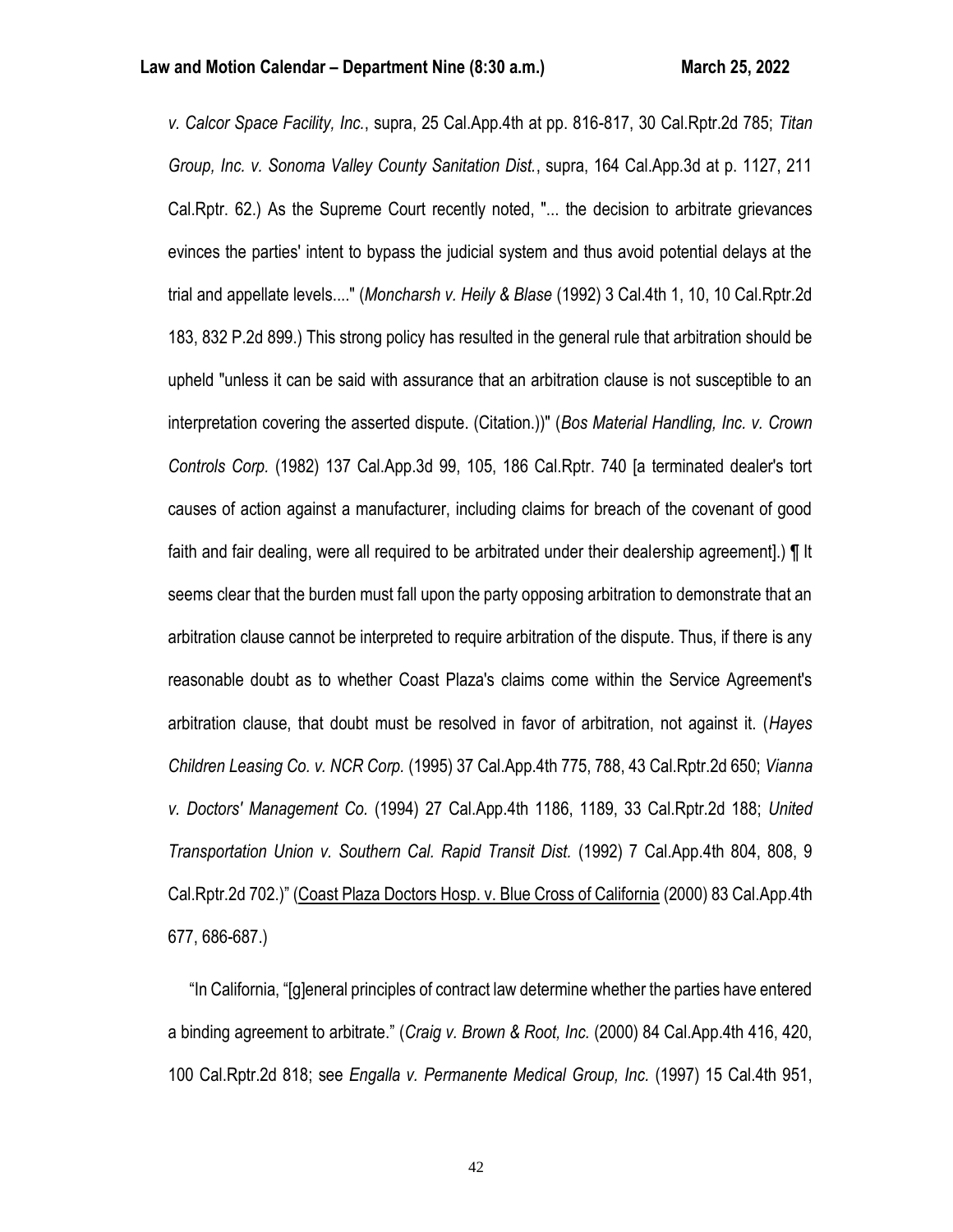972–973, 64 Cal.Rptr.2d 843, 938 P.2d 903.) Generally, an arbitration agreement must be memorialized in writing. (*Fagelbaum & Heller LLP v. Smylie* (2009) 174 Cal.App.4th 1351, 1363, 95 Cal.Rptr.3d 252.) A party's acceptance of an agreement to arbitrate may be express, as where a party signs the agreement. A signed agreement is not necessary, however, and a party's acceptance may be implied in fact (e.g., *Craig,* at p. 420, 100 Cal.Rptr.2d 818 [employee's continued employment constitutes acceptance of an arbitration agreement proposed by the employer] ) or be effectuated by delegated consent (e.g., *Ruiz v. Podolsky* (2010) 50 Cal.4th 838, 852–854, 114 Cal.Rptr.3d 263, 237 P.3d 584 (*Ruiz*).) An arbitration clause within a contract may be binding on a party even if the party never actually read the clause. (*24 Hour Fitness, Inc. v. Superior Court* (1998) 66 Cal.App.4th 1199, 1215, 78 Cal.Rptr.2d 533.)" (Emphasis added.) (Pinnacle Museum Tower Assn. v. Pinnacle Market Development (US), LLC (2012) 55 Cal.4th 223, 236.)

 ""As this court has noted in the past, arbitration agreements should be liberally interpreted and arbitration should be ordered unless an agreement clearly does not apply to the dispute in question. (*Vianna v. Doctors' Management Co.* (1994) 27 Cal.App.4th 1186, 1189, 33 Cal.Rptr.2d 188.)" (Oakland-Alameda County Coliseum Authority v. CC Partners (2002) 101 Cal.App.4th 635, 644.)

 "A written agreement to arbitrate is fundamental, because Code of Civil Procedure section 1281.2 permits a court to order the parties to arbitrate a matter only if it determines that an agreement to arbitrate exists. (*Banner Entertainment, Inc. v. Superior Court* (1998) 62 Cal.App.4th 348, 356, 72 Cal.Rptr.2d 598; *Berman v. Renart Sportswear Corp.* (1963) 222 Cal.App.2d 385, 388-389, 35 Cal.Rptr. 218.) Indeed, when the trial court reviews a petition to compel arbitration, the threshold question is whether there is an agreement to arbitrate. (*Cheng-*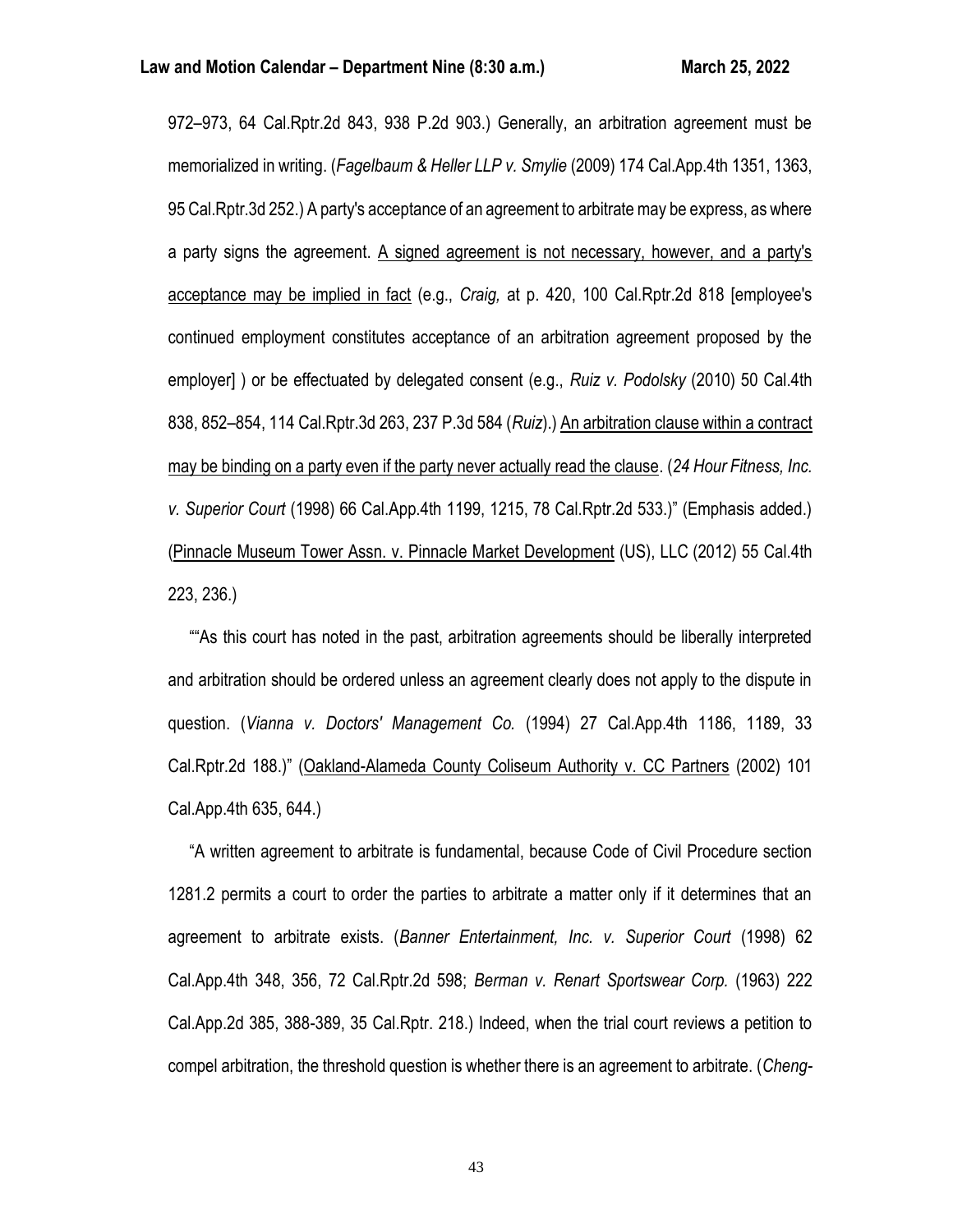*Canindin v. Renaissance Hotel Associates* (1996) 50 Cal.App.4th 676, 683, 57 Cal.Rptr.2d 867.)" (Villa Milano Homeowners Ass'n v. Il Davorge (2001) 84 Cal.App.4th 819, 824-825.)

 "However, notwithstanding the cogency of the policy favoring arbitration and despite frequent judicial utterances that because of that policy every intendment must be indulged in favor of finding an agreement to arbitrate, the policy favoring arbitration cannot displace the necessity for a voluntary agreement to arbitrate. (See *Player v. Geo. M. Brewster & Son, Inc.*, supra, 18 Cal.App.3d 526, 534, 96 Cal.Rptr. 149.) As our Supreme Court recently observed: 'There is indeed a strong policy in favor of enforcing agreements to arbitrate, but there is no policy compelling persons to accept arbitration of controversies which they have not agreed to arbitrate

. . ..' (*Freeman v. State Farm Mut. Auto. Ins. Co.*, supra, 14 Cal.3d 473, 481, 121 Cal.Rptr. 477, 482, 535 P.2d 341, 346.) And it has been held that to be enforceable, an agreement to arbitrate must have been 'openly and fairly entered into.' (*Player v. Geo. M. Brewster & Son, Inc.*, supra, 18 Cal.App.3d 526, 534, 96 Cal.Rptr. 149; *Windsor Mills, Inc. v. Collins & Aikman Co.*, supra, 25 Cal.App.3d 987, 993--994, 101 Cal.Rptr. 347.)" (Wheeler v. St. Joseph Hospital (1976) 63 Cal.App.3d 345, 356.)

 "It follows, of course, that if there was no valid contract to arbitrate, the petition must be denied. (Ibid. ["There is no public policy favoring arbitration of disputes which the parties have not agreed to arbitrate. [Citation.]"]; *Boys Club of San Fernando Valley, Inc. v. Fidelity & Deposit Co.* (1992) 6 Cal.App.4th 1266, 1271, 8 Cal.Rptr.2d 587.)" (Banner Entertainment, Inc. v. Superior Court (Alchemy Filmworks, Inc.) (1998) 62 Cal.App.4th 348, 356.)

 The complaint alleges that the subject credit account was established by Synchrony Bank and all rights, title and interest on the account was assigned to plaintiff. (Complaint, paragraph 5.)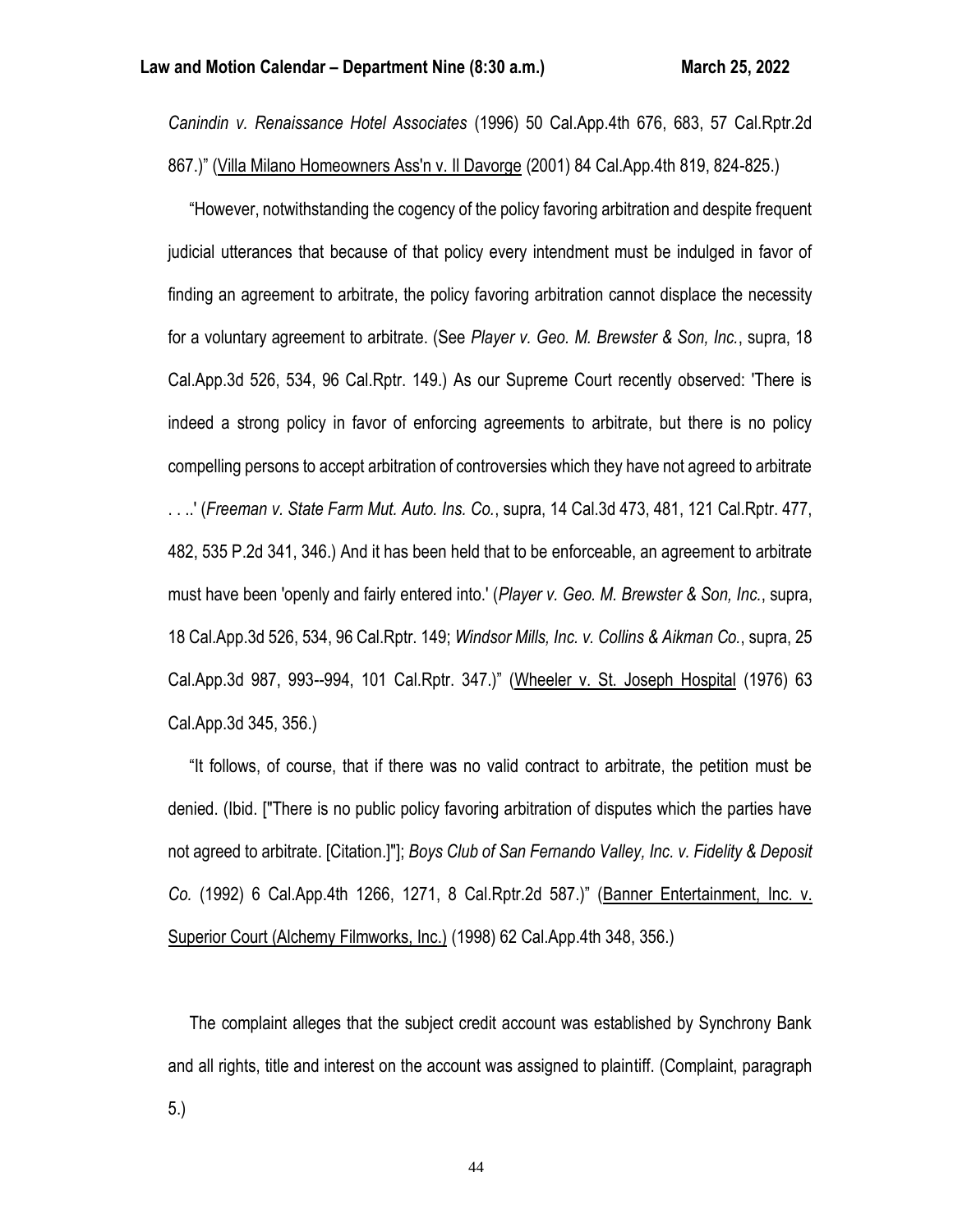Attached to the moving papers is an unauthenticated copy of the purported PayPal Cashback MasterCard agreement with Synchrony Bank. The purported agreement contained an arbitration provision on pages 5 and 6 consisting of 14 paragraphs.

 Paragraph 1 provides: "If either you or we make a demand for arbitration, you and we must arbitrate any dispute of claim between you (including any other user of your account), and us (including our parents, affiliates, agents, employees, officers, and assignees) that directly or indirectly arises from or relates to your account, your account Agreement or our relationship, except as noted below. In addition, PayPal, Inc. and/or any assignee, agent, or service provider of ours that collects amounts due on your account are intended beneficiaries of this Arbitration section and may enforce it in full (notwithstanding any state law to the contrary).(Emphasis added.)

Paragraph 2 provides: "The Arbitration section broadly covers claims based upon contract…"

 Paragraph 7 provides: "The party who wants to arbitrate must notify the other party in writing. This notice can be given after the beginning of a lawsuit or in papers filed in the lawsuit…"

 Unfortunately, the unauthenticated purported agreement is not admissible due the lack of proper authentication as the subject agreement.

 "Unless otherwise ordered or specifically provided by law, all moving and supporting papers shall be served and filed at least 16 court days before the hearing…" (Code of Civil Procedure,  $§ 1005(b).$ 

 The proof of service declares that notice of the hearing and the moving papers were caused to be sent to plaintiff's counsel by mail on February 25, 2022.

 The proof of service is not executed under penalty of perjury and plaintiff executed the statement of service, which renders the proof of service invalid. (See Code of Civil Procedure, § 1013a.)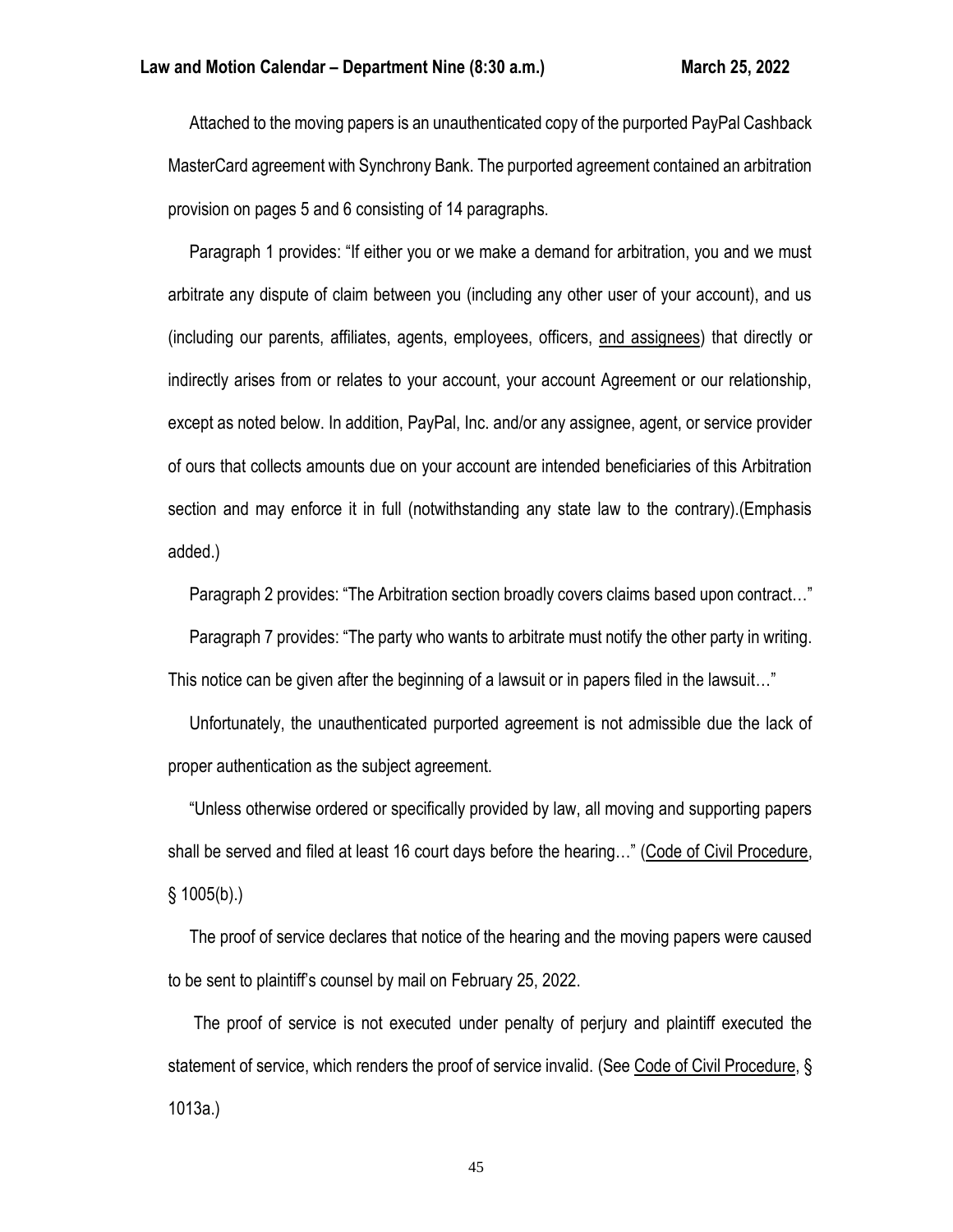There is no opposition in the file.

 Absent valid proof of adequate service of notice and the moving papers, the court has no alternative other than to deny the motion without prejudice due to lack of proof of service.

**TENTATIVE RULING # 5: DEFENDANT'S MOTION TO COMPEL ARBITRATION IS DENIED WITHOUT PREJUDICE DUE TO LACK OF PROOF OF SERVICE. NO HEARING ON THIS MATTER WILL BE HELD (LEWIS V. SUPERIOR COURT (1999) 19 CAL.4TH 1232, 1247.), UNLESS A NOTICE OF INTENT TO APPEAR AND REQUEST FOR ORAL ARGUMENT IS TRANSMITTED ELECTRONICALLY THROUGH THE COURT'S WEBSITE OR BY TELEPHONE TO THE COURT AT (530) 621-6551 BY 4:00 P.M. ON THE DAY THE TENTATIVE RULING IS ISSUED. NOTICE TO ALL PARTIES OF AN INTENT TO APPEAR MUST BE MADE BY TELEPHONE OR IN PERSON. PROOF OF SERVICE OF SAID NOTICE MUST BE FILED PRIOR TO OR AT THE HEARING. LONG CAUSE HEARINGS MUST BE REQUESTED BY 4:00 P.M. ON THE DAY THE TENTATIVE RULING IS ISSUED AND THE PARTIES ARE TO PROVIDE THE COURT WITH THREE MUTUALLY AGREEABLE DATES ON FRIDAY AFTERNOONS AT 2:30 P.M. LONG CAUSE ORAL ARGUMENT REQUESTS WILL BE SET FOR HEARING ON ONE OF THE THREE MUTUALLY AGREEABLE DATES ON FRIDAY AFTERNOONS AT 2:30 P.M. THE COURT WILL ADVISE THE PARTIES OF THE LONG CAUSE HEARING DATE AND TIME BY 5:00 P.M. ON THE DAY THE TENTATIVE RULING IS ISSUED. PARTIES MAY PERSONALLY APPEAR AT THE HEARING. IF A PARTY OR PARTIES WISH TO APPEAR TELEPHONICALLY THEY MUST APPEAR BY "VCOURT", WHICH MUST BE SCHEDULED AND PAID THROUGH THE COURT WEBSITE AT www.eldorado.courts.ca.gov/online-services/telephonic-appearances. MATTERS IN WHICH THE PARTIES' TOTAL TIME ESTIMATE FOR ARGUMENT IS 15 MINUTES OR LESS WILL BE HEARD ON THE LAW AND MOTION CALENDAR AT 8:30 A.M. ON FRIDAY,**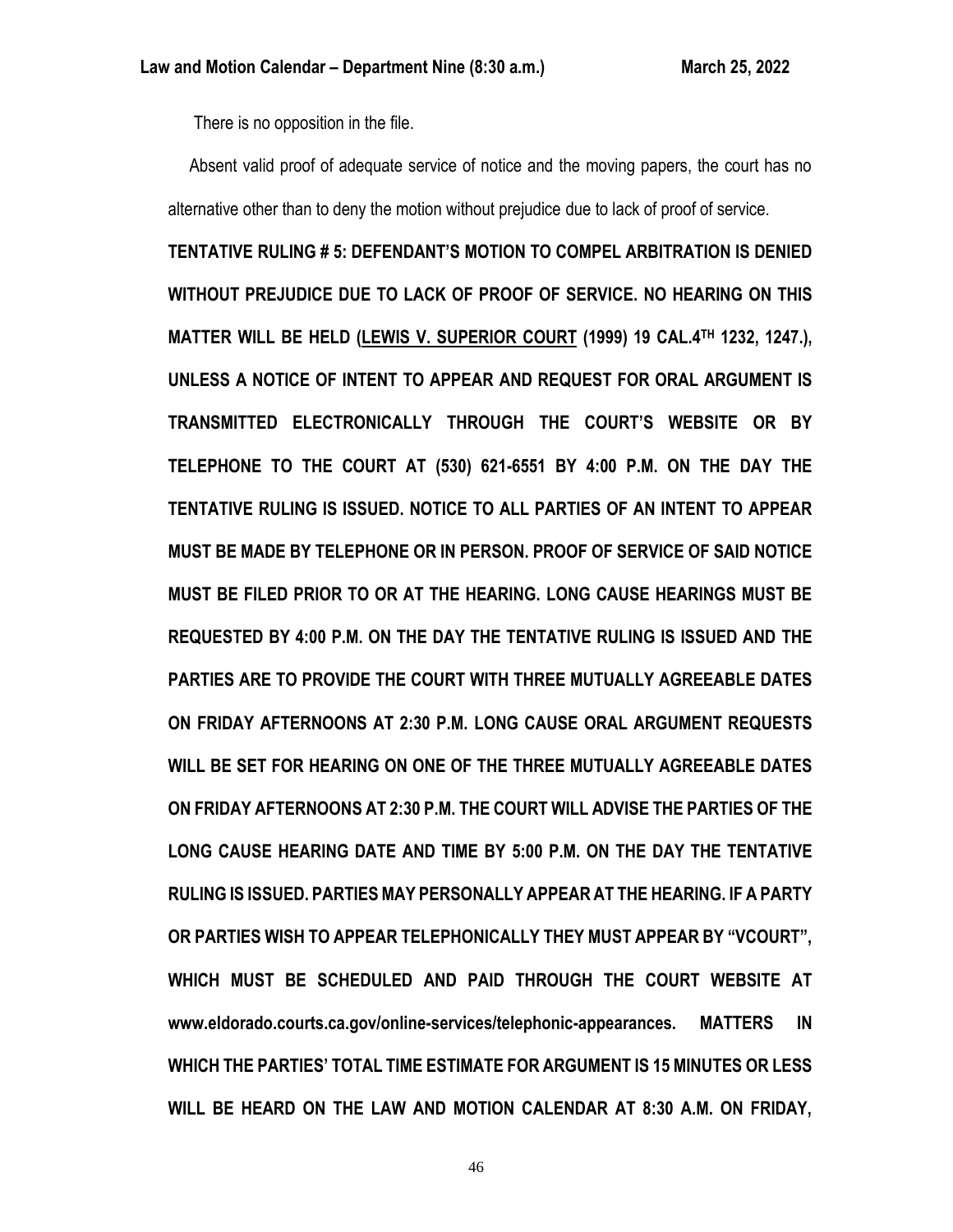**MARCH 25, 2022, EITHER IN PERSON OR BY VCOURT TELEPHONIC APPEARANCE UNLESS OTHERWISE NOTIFIED BY THE COURT.**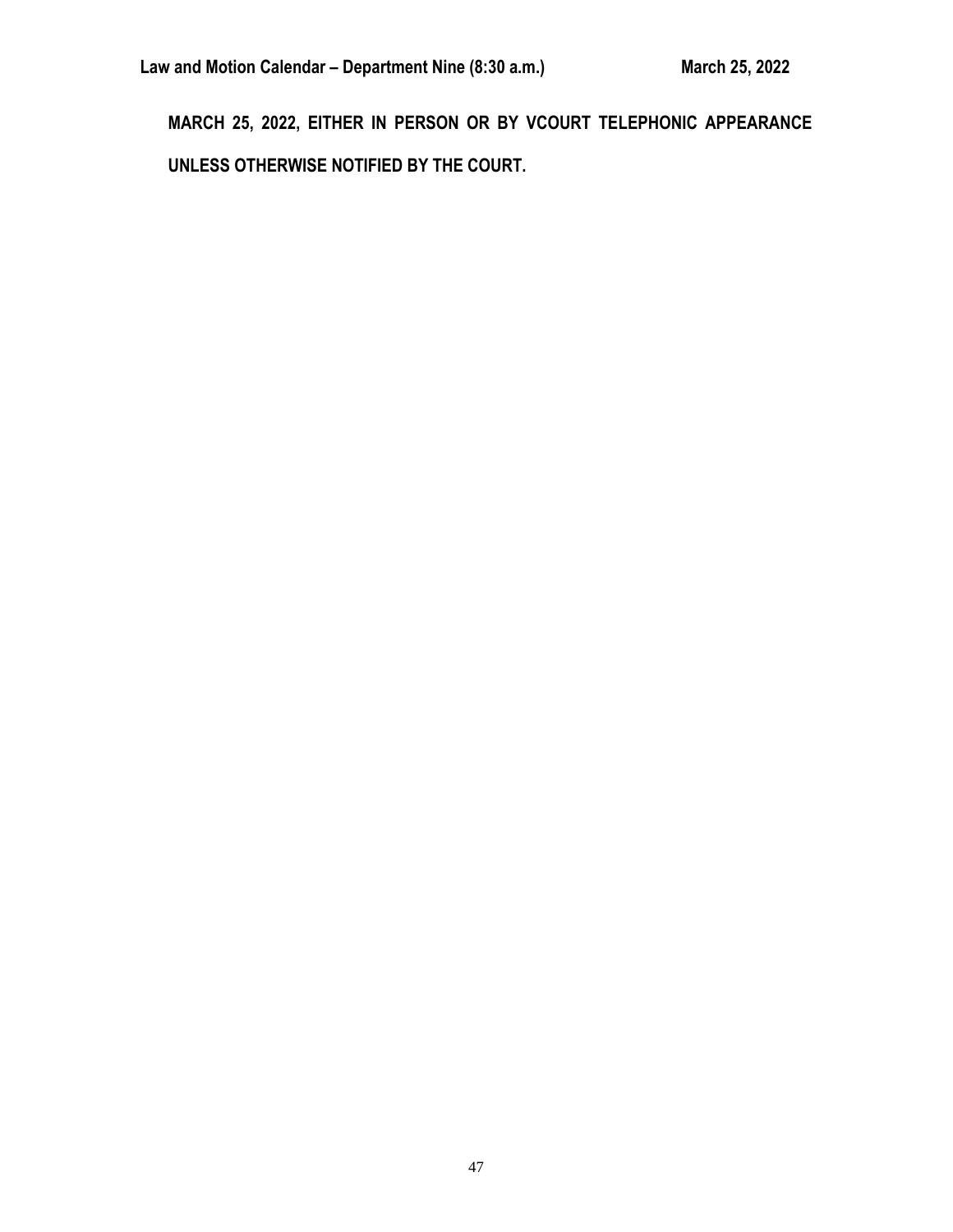# **6. SATO v. FOLSOM FAMILY AND SPORTS MEDICAL PC-20190059**

## **Plaintiffs' Motion to Compel Further Responses to Discovery.**

 Plaintiff Dr. Mimi K. Sato moves to compel responses to the following identical discovery propounded on each of the two defendants Dr. Matossian and Folsom Family and Sports Medical Group, Inc. (Folsom Family): special interrogatories, Set One, numbers 1-55; Requests of Admission, Set One, numbers 1-64 and second request number 17; Form Interrogatories, Set One, number 17.1 (Dr. Matossian); Form Interrogatories, Set Two, number 17.1 (Folsom Family); Requests for Production, Set Two, numbers 1-9 and 11-24 (Folsom Family); and Requests for Production, Set One, numbers 1-9 and 11-24 (Dr. Matossian).

 Plaintiff argues that further responses to the discovery should be compelled for the following reasons: defendants only provided improper boilerplate objections to the special interrogatories without a single substantive answer to any special interrogatory; defendants only provided an improper statement that form interrogatory, number 17.1 requesting information related to all responses to the requests for admission that were not an unqualified admission does not apply, was unresponsive to the extent that further responses to the requests for admission are ordered and those further responses do not amount to an unqualified admission; defendants only provided improper boilerplate objections to the requests for admission without a single substantive answer to any request for admission; and defendants only provided improper boilerplate objections to 18 of the 23 requests for production serving as an incomplete joint production.

 Plaintiffs further request an award of sanctions against defendants in the amount of \$15,882.50.

 Defendants initially opposed the motion on the following grounds: the motions to compel both defendants to provide further responses to requests for production are untimely; that it was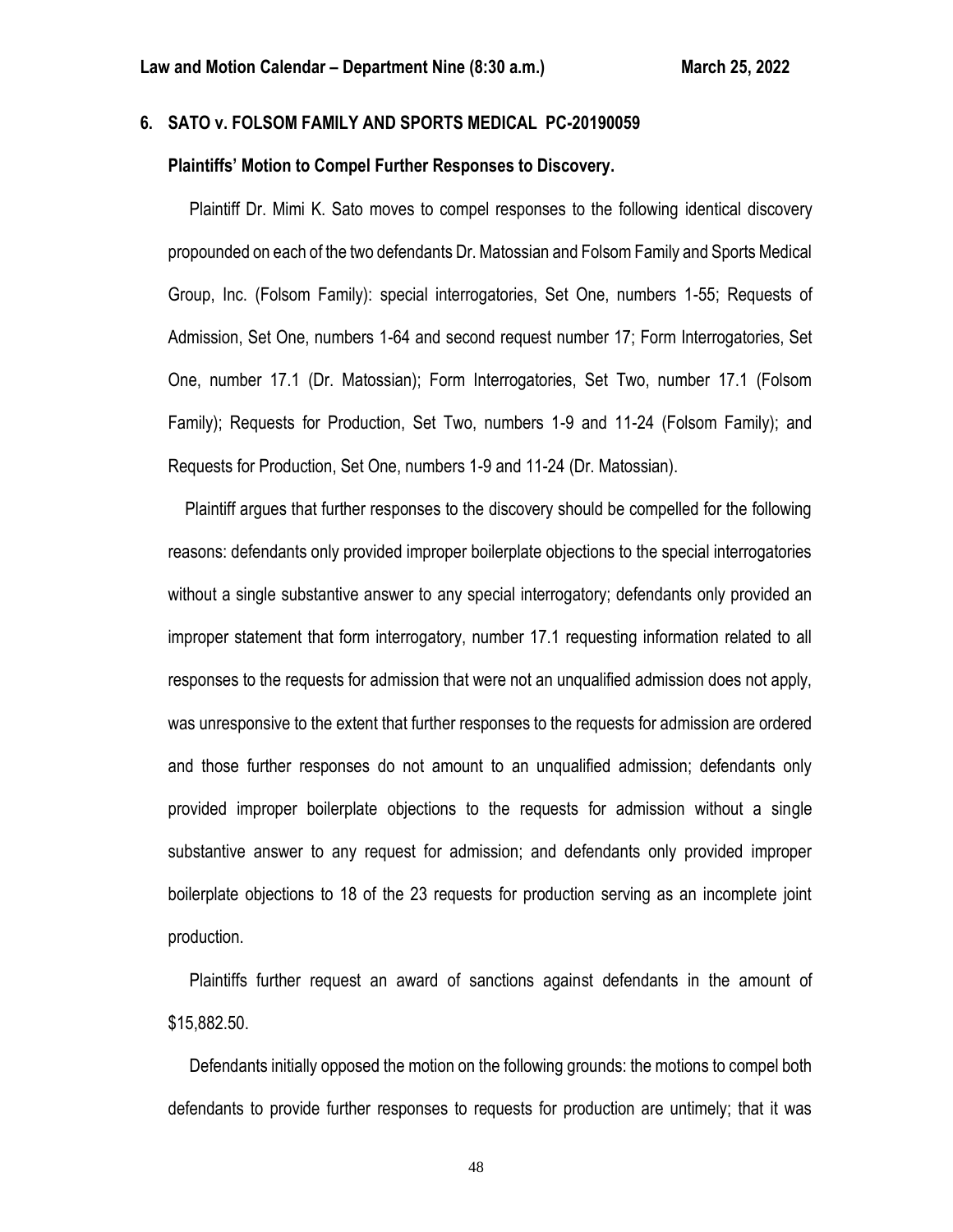## **Law and Motion Calendar – Department Nine (8:30 a.m.) March 25, 2022**

improper to file a consolidated motion seeking further responses concerning multiple types of discovery propounded; and the notice of motion is defective. Defendants explain that no substantive opposition on the merits was asserted, because defendants believe that assertion of such an opposition on the merits at the same time as procedural and untimely filing objections are asserted would result in defendants waiving those objections. Defendants requested that sanctions be denied to plaintiffs, because there were inadequate meet and confer activities by plaintiffs.

 Plaintiffs replied to the initial opposition: defendants had actual notice of the motion, the relief sought, and grounds asserted therein on October 26, 2021, and by defense counsel's own admission, defense counsel has been working on the motion since that day; there is no dispute that the timeliness objection is not asserted against the relief sought concerning discovery propounded other than as it relates to the requests for production; the court should rule on the merits as an unopposed motion, because defendants have refused to oppose the motion on the merits; and sanctions in the amount of \$18,322.50 are appropriately imposed on defendants for refusal to respond to 95% of plaintiffs' discovery requests.

 The hearing on March 4, 2022, the court denied plaintiff's motion for relief from untimely motion to compel further responses to requests for production, denied the motion for further responses to requests for production as untimely, and overruled the procedural, notice, and meet and confer objections to the other motions to compel discovery. The court ordered the hearing on the consolidated discovery motion continued to March 25, 2022, to allow the defendants sufficient time to file an opposition on the merits and to allow plaintiffs to file a reply addressing that opposition on the merits. The court further directed that the additional opposition on the merits was to be filed and served by March 11, 2022, and the reply to that opposition filed and served by March 17, 2022.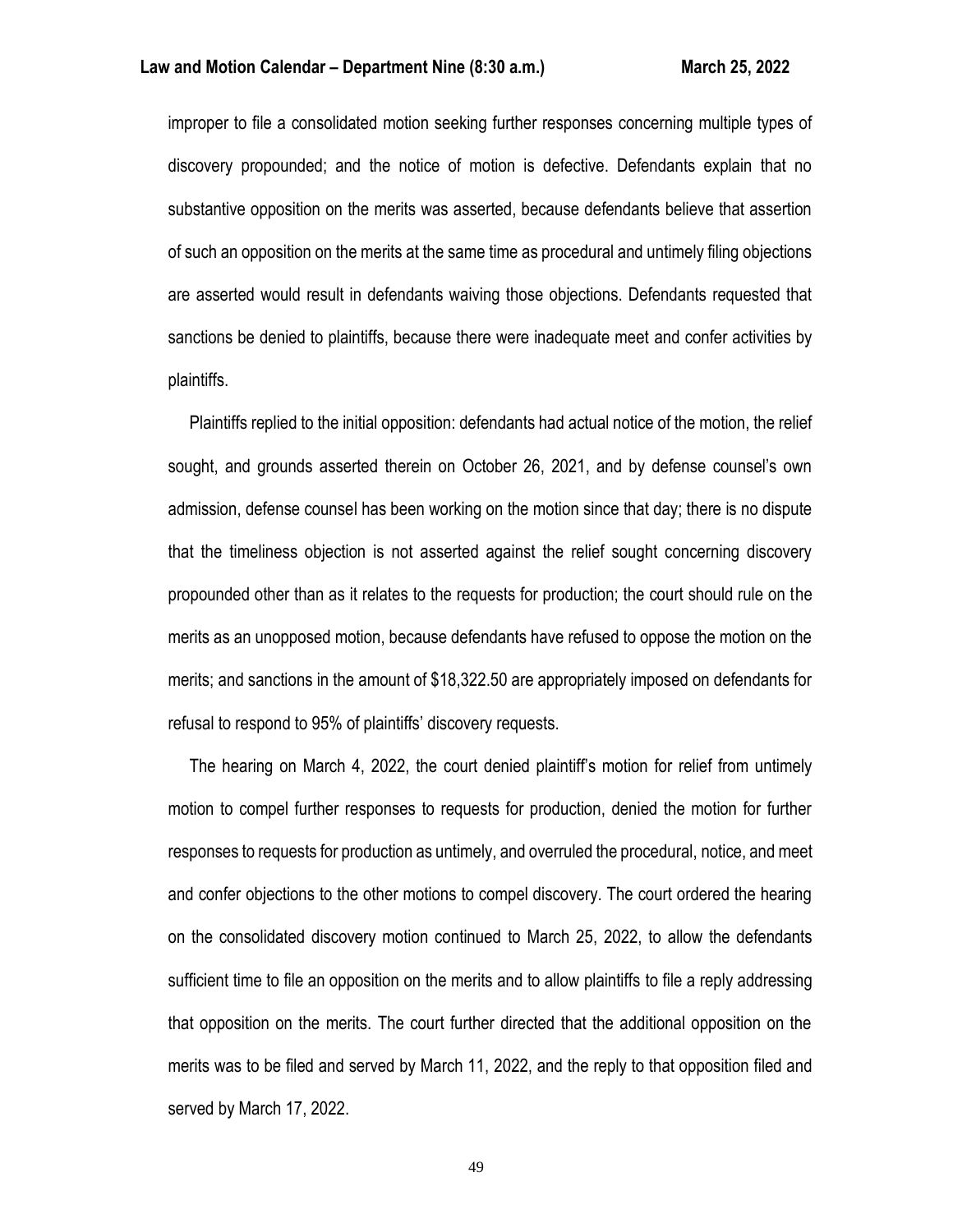On March 11, 2022, defendants Dr. Matossian and Folsom Family and Sports Medical Group, Inc. filed a further opposition. Defendants argue: the motion to compel further responses and production related to the requests for production was previously denied by the court at the prior hearing; plaintiff's 66 requests for admission are improper, because the requests do not ask defendant to admit the truth of specified matters of fact, opinions relating to fact, or the application of law to fact; plaintiffs have failed to demonstrate that the requests for admission will narrow the issues and save the time and expense of preparing for unnecessary proof at trial, because what truth being asked in each request is unknown; the requests for admission are intentionally vague, ambiguous, and overbroad, contain subparts, and are compound and/or conjunctive; plaintiffs' 55 special interrogatories are improper as they don't ask about contentions, or ask about facts, witnesses, or writings upon which a contention is based; the special interrogatories are vague, ambiguous, and call for a legal conclusion; some questions invade the privacy of third party non-litigants; most of the special interrogatories improperly contain sub-parts or are compound and/or conjunctive containing ambiguous terms resulting in ambiguity and confusion; the special interrogatories are intentionally vague and overbroad; and plaintiffs' request for sanctions should be denied.

Defendants request an award of sanctions in the amount of \$12,750. .

 There was no reply to the further opposition in the courts file at the time this ruling was prepared.

 The separate statements in support of the motion to compel further responses to special interrogatories and requests for admission are 78 pages in length.

 The separate statements in opposition to the motion to compel further responses to special interrogatories and requests for admission are 147 pages in length.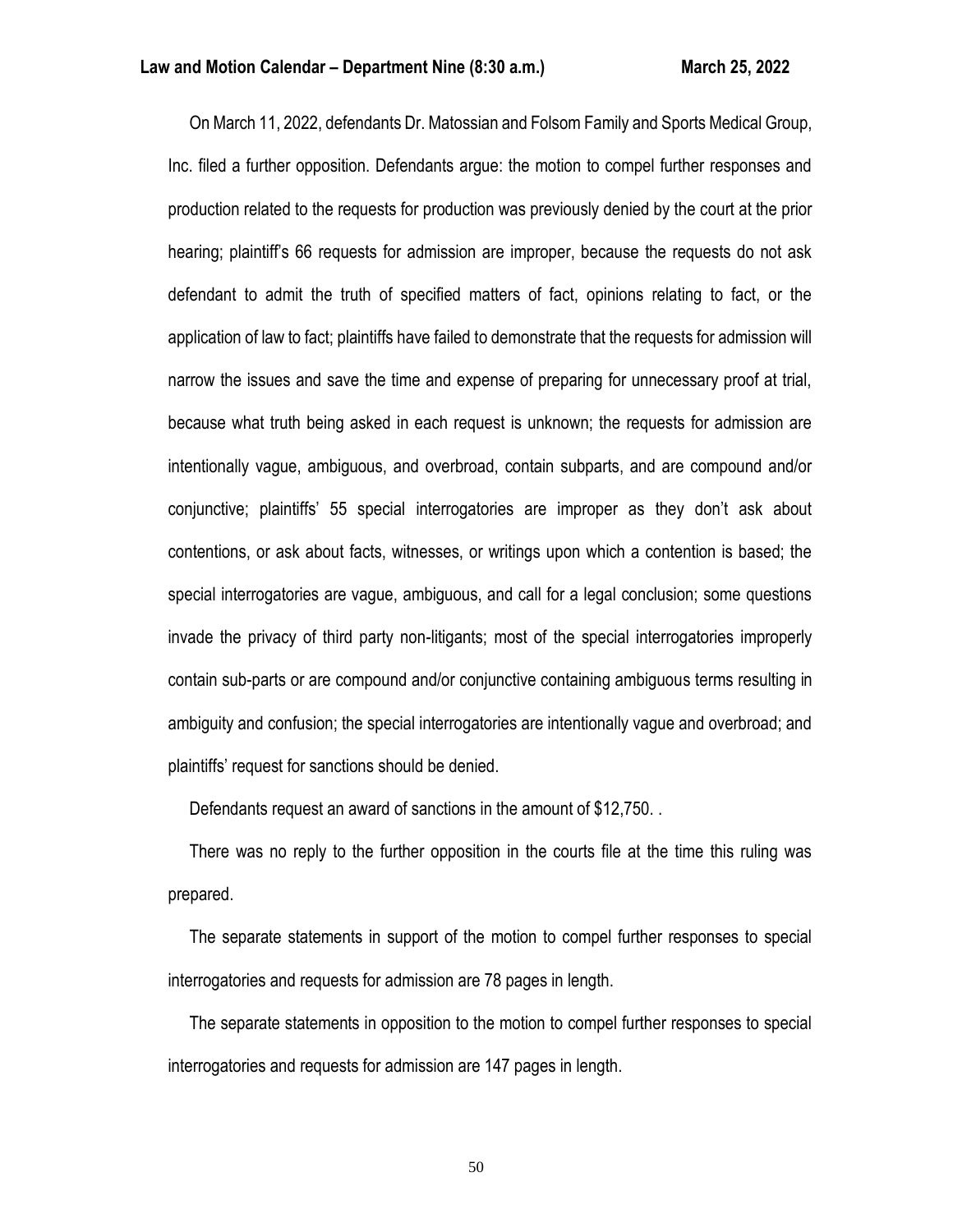During this discovery dispute the court also must review and rule on a motion for relief from untimely motion to compel further responses to requests for production and various procedural, notice and meet and confer objections to the other motions to compel discovery. The motions involved various declarations, moving papers, opposition papers, and replies that together amounted to a voluminous number of pages to review.

## **Sanctions**

The issue of sanctions will be determined in the final ruling on the merits of the motion.

#### Discovery Referee

 "When the parties do not consent, the court may, upon the written motion of any party, or of its own motion, appoint a referee in the following cases pursuant to the provisions of subdivision (b) of Section 640: ¶ \* \* \* (5) When the court in any pending action determines that it is necessary for the court to appoint a referee to hear and determine any and all discovery motions and disputes relevant to discovery in the action and to report findings and make a recommendation thereon." (Code of Civil Procedure, § 639(a)(5).) "Unless both parties have agreed to a reference, the court should not make blanket orders directing all discovery motions to a discovery referee except in the unusual case where a majority of factors favoring reference are present. These include: (1) there are multiple issues to be resolved; (2) there are multiple motions to be heard simultaneously; (3) the present motion is only one in a continuum of many; (4) the number of documents to be reviewed (especially in issues based on assertions of privilege) make the inquiry inordinately time-consuming. ¶ In making its decision, the trial courts need consider the statutory scheme is designed only to permit reference over the parties' objections where that procedure is necessary, not merely convenient. (§ 639, subd. (e).) Where one or more of the above factors unduly impact the court's time and/or limited resources, the court is clearly within its discretion to make an appropriate reference. ¶ On the other hand, certain factors will always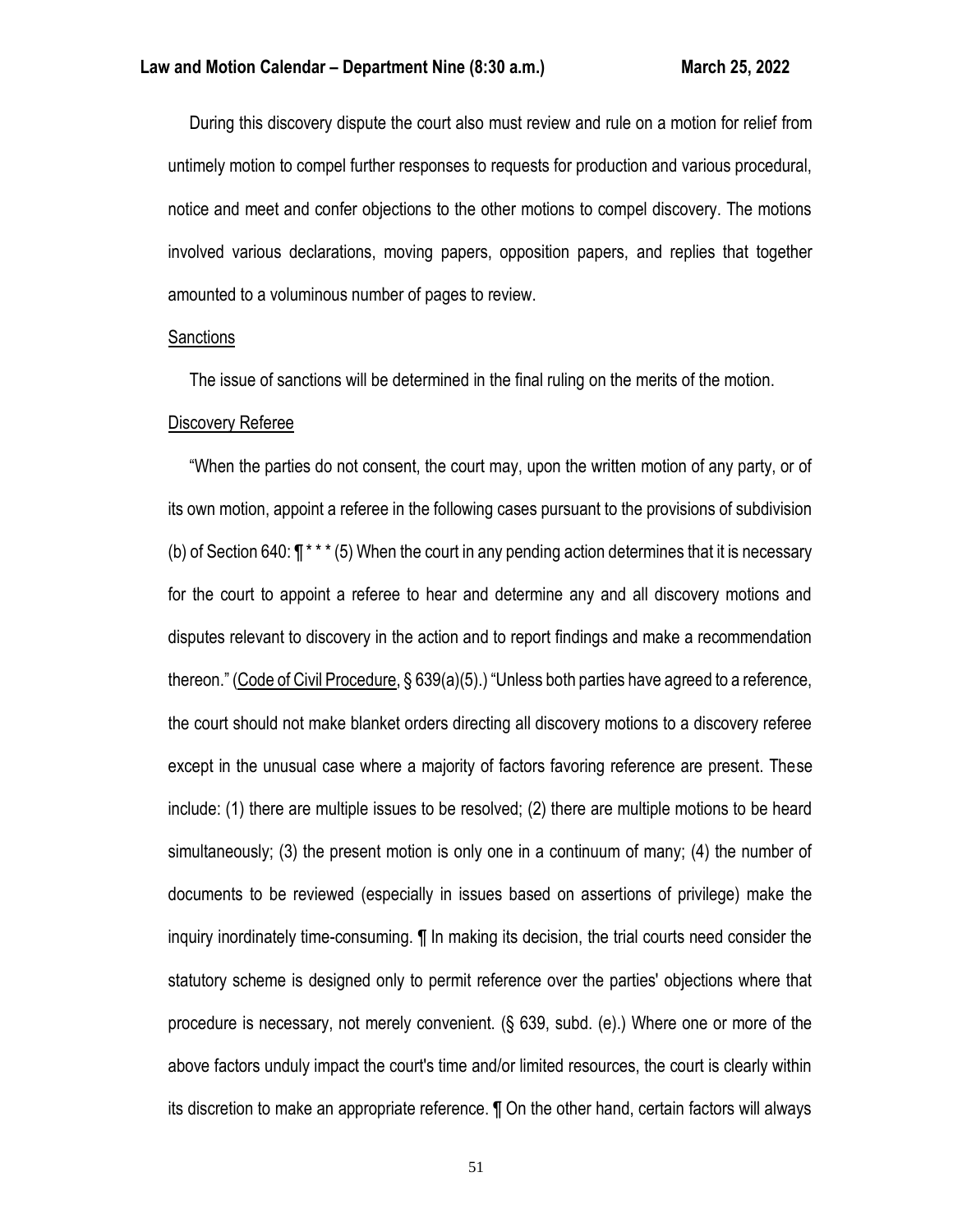militate against reference. Resolution of legal issues underlying discovery requests which are complex, unsettled or of first impression, lie peculiarly within the purview of the court. Further, where there are parties to the litigation who are not involved in these particular discovery proceedings, but who will be affected by the final rulings, it is the trial court which is best able to determine who these parties are and to what extent they may be affected, and best ensure they are properly noticed and their interests protected." (Taggares v. Superior Court (1998) 62 Cal.App.4th 94, 105-106.)

 "A discovery referee must not be appointed under Code of Civil Procedure section 639(a)(5) unless the exceptional circumstances of the particular case require the appointment." (Rules of Court Rule. 3.920(c).)

 The court is inclined to appoint a discovery referee for all purposes in this case as it appears necessary due to the following exceptional circumstances presented in this case: there are essentially multiple motions to be heard simultaneously; there are multiple issues to be resolved; the present motion is only one in a continuum of many; the number of documents to be reviewed make the inquiry inordinately time-consuming; and these factors unduly impact the court's time and limited resources.

 "If the referee is appointed under section 639(a)(5) to hear and determine discovery motions and disputes relevant to discovery, the order must state that the referee is authorized to set the date, time, and place for all hearings determined by the referee to be necessary; direct the issuance of subpoenas; preside over hearings; take evidence; and rule on objections, motions, and other requests made during the course of the hearing." (Rules of Court, Rule 3.922(e).)

 Appearances are required. If you agree to the discovery referee, then you can stipulate to the referee. Or the parties can provide the court three names for the referee; or, the court can assign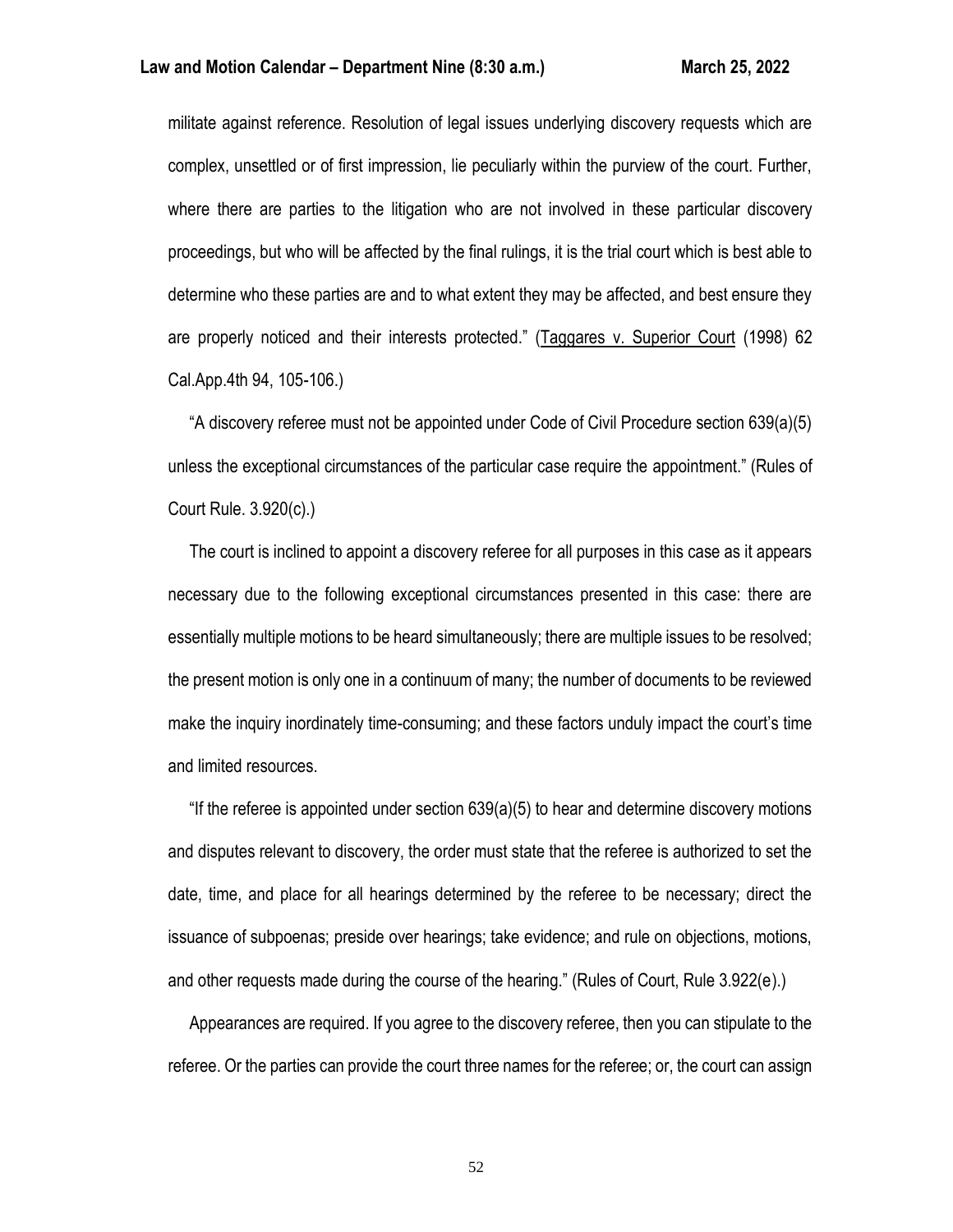a discovery referee. If one party does not agree to the appointment of a discovery referee, you may have an oral argument.

**TENTATIVE RULING # 6: APPEARANCES ARE REQUIRED AT 8:30 A.M. ON FRIDAY, MARCH 25, 2022, IN DEPARTMENT NINE. IF A PARTY OR PARTIES WISH TO APPEAR TELEPHONICALLY THEY MUST APPEAR BY "VCOURT", WHICH MUST BE SCHEDULED AND PAID THROUGH THE COURT WEBSITE AT www.eldorado.courts.ca.gov/onlineservices/telephonic-appearances.**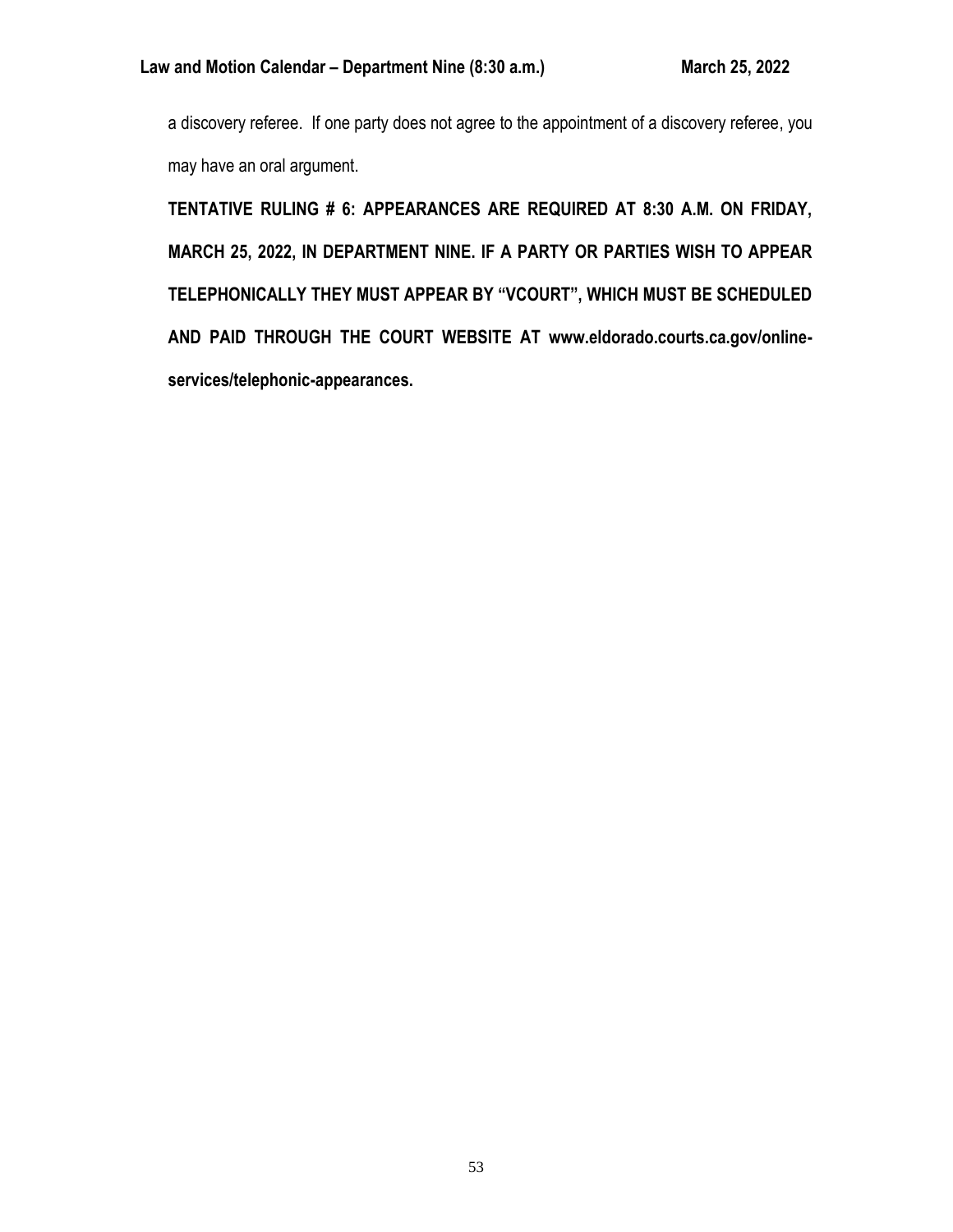# **7. ROSSI v. TURNEY PC-20190445**

## **Hearing Re: Default Judgment.**

 On August 20, 2019, the plaintiffs filed a complaint against defendants to quiet title, for partition by sale, and for an accounting to determine the allocations and distribution of the proceeds of sale. On December 9, 2020, default was entered against all unknown persons claiming an interest in the property. On September 17, 2020, default was entered against Carol Turney, Jeffrey Joseph Turney, Ross Emory Turney, Erin F. Turney-Cobb, and Michelle Ann Turney-Gatson. On June 16, 2021, default was entered against Kevin S. Turney. On June 10, 2020, default was entered against John Kevin Turney and Ronald Turney. On December 20, 2019, default was entered against Michael Turney. On January 13, 2020, default was entered against Sherine Turney. On November 14, 2019, default was entered against Lawrence Dale Turney and Eugene Lee Turney, Jr. On November 16, 2019, default was entered against Constance J. Turney-Morevak. The court entered default against Doe Defendant 1, Michael D. Turney on July 27, 2021. On January 10, 2022, the court entered default judgments against Delmar Ray Turney, Joseph J. Turney, Frank F. Turney, Sayles A. Turney, and Ross Turney.

 On April 5, 2021 plaintiffs filed a request for entry of a court judgment against Carol Turney, Joseph J. Turney, Delmar Ray Turney, Jr., Eugene Lee Turney, Eugene Lee Turney, Jr., Lawrence Dale Turney, Constance J. Turney-Morevak, John Kevin Turney, Sayles A. Turney, Ross Emory Turney, Ross Turney, Ronald Turney, Sherine Turney, Kevin S. Turney, Erin F. Turney-Cobb, Michelle Ann Tureny-Gatson, Michael Turney, Roberta Sylvia Turney, Winston Alton Turney, Patricia Turney-Borgman, Scott Turney, Stephen Turney, Wilfred Ray Turney, Orville Ross Turney, Jennifer Louise Tourney, Jeffrey Joseph Turney, Frank F. Turney, and Chris Lee Turney. On August 2, 2021, plaintiffs filed a request for entry of a court judgment against Doe Defendant 1, Michael D. Turney.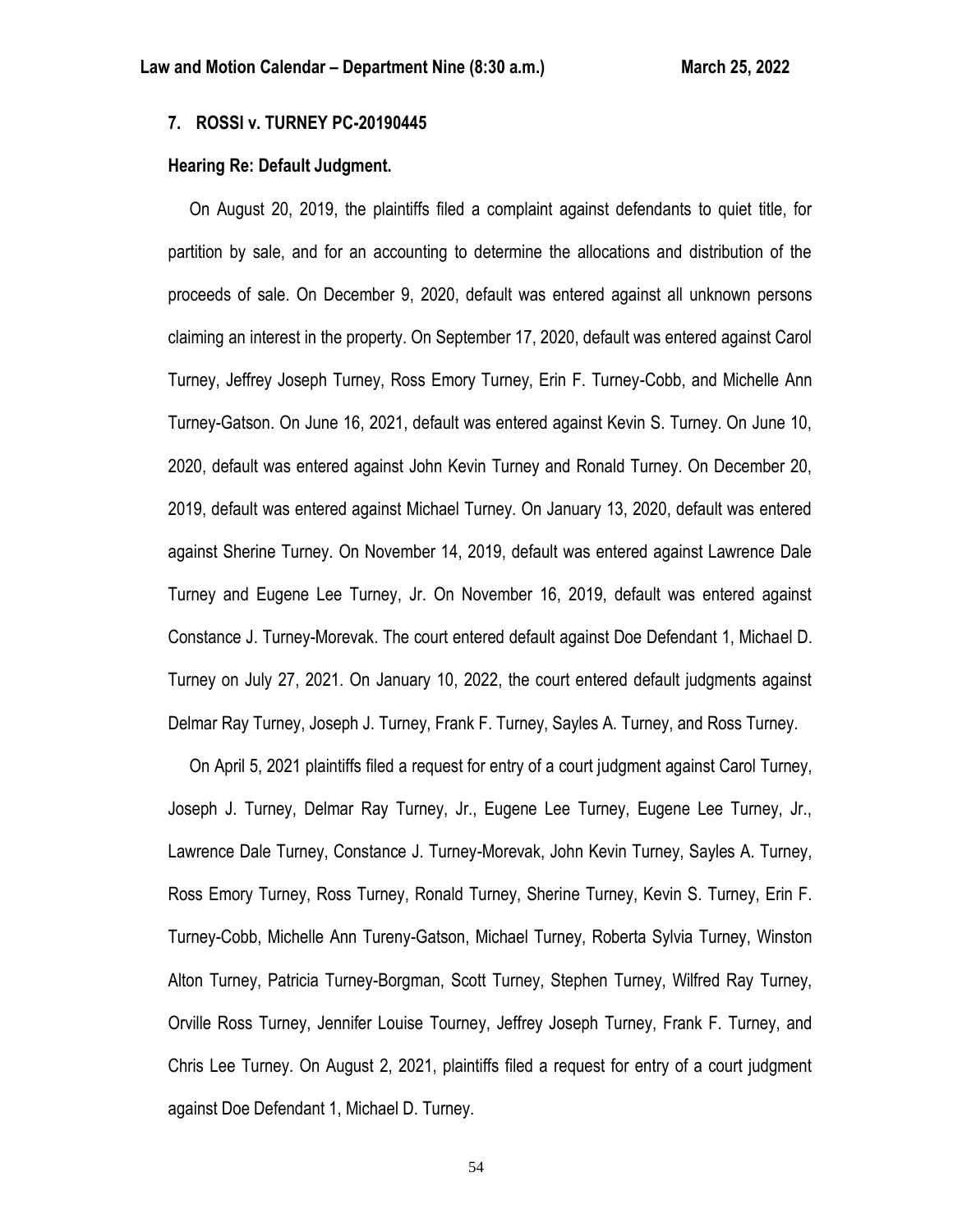On September 22, 2021, a paralegal in plaintiff's counsel's office filed a declaration.

A supplemental memorandum of points and authorities was filed on January 18, 2022.

 Although the court is unable to find orders for entry of the default of Chris Lee Turney, Roberta Silvia Turney, Ross Turney, Winston Alton Turney, Patricia Turney-Borgman, Scott Turney, Stephen Turney, Wilfred Ray Turney, Orville Ross Turney, Jennifer Louise Tourney, and Eugene Lee Turney, plaintiffs have adequately addressed this issue in their supplemental memorandum of points and authorities.

 Plaintiff states in the supplemental memorandum of points and authorities filed on January 18, 2022, that Patricia Turney-Borgman, Scott Turney, Stephen Turney, and Jennifer Louise Tourney entered appearances in the case and the parties have settled; and it is anticipated that in accordance with the terms of the settlement the court will enter judgment to quiet title in favor of plaintiffs and against these Turney defendants conditioned upon payment of the amount of \$7,000 to each of them.

 Plaintiffs have submitted proof of service of notice of the continued hearing on the request for default judgment, which declares that counsel for the above-described Turney Defendants were served that notice by mail on September 4, 2021.

 Plaintiff states in the supplemental memorandum at page 2, lines 20-24 those plaintiffs prepared to dismiss defendants Chris Lee Turney, Roberta Silvia Turney, Ross Turney, Winston Alton Turney, Wilfred Ray Turney, and Orville Ross Turney at the hearing as unnecessary, because while they are believed to be related in some way to the defendants on title to the subject property, all are believed to be deceased.

 There is an absolute ban on a judgment on default in quiet title actions and the traditional default prove-up does not apply. Even where a defendant is defaulted in a quiet title action, the plaintiff is not automatically entitled to judgment in his or her favor but must prove his or her case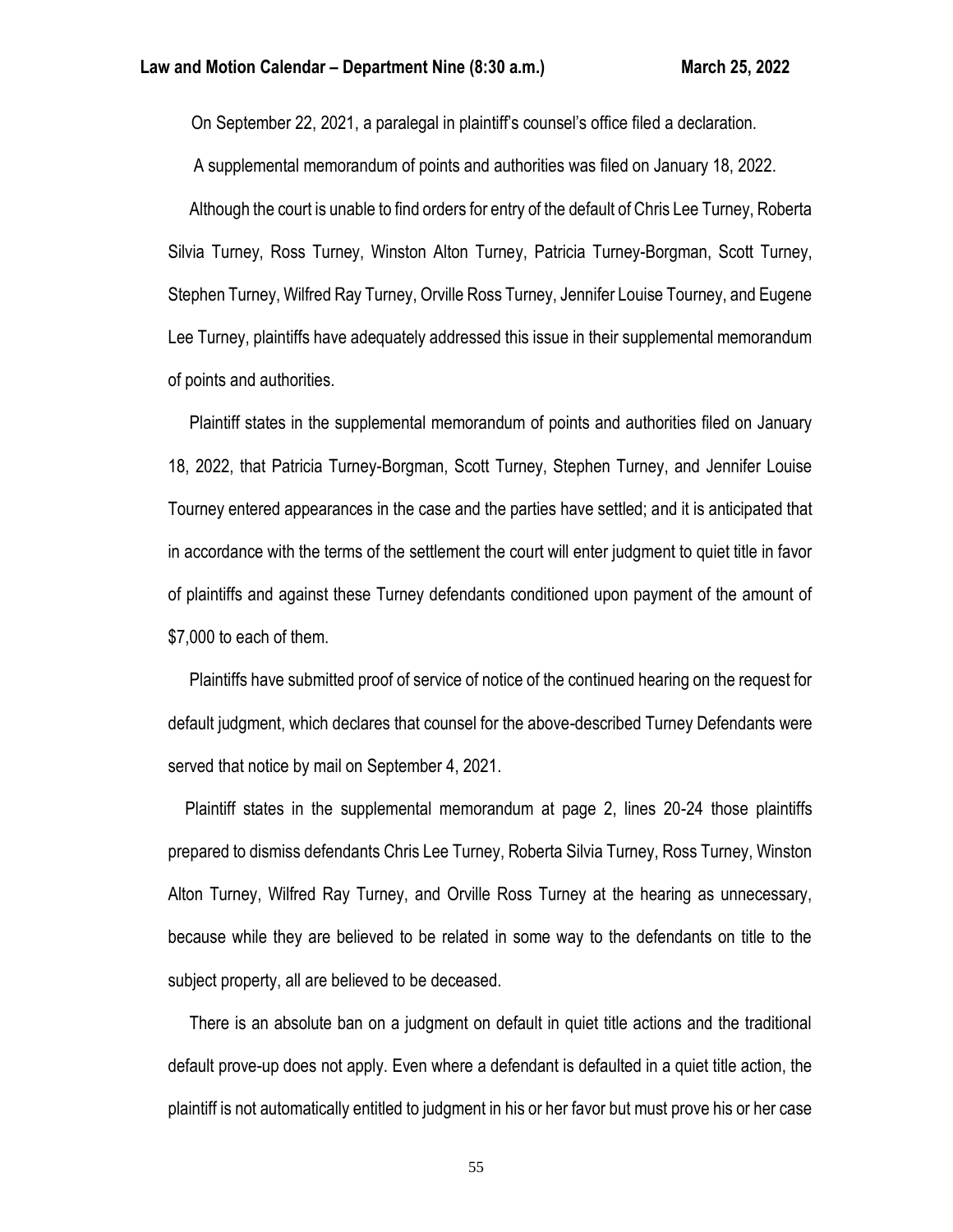in an evidentiary hearing with live witnesses and any other admissible evidence. (Nickell v. Matlock (2012) 206 Cal.App.4th 934, 945-947.)

 "In general, "after a plaintiff has obtained a default [against a defendant who failed to file a timely response to the complaint], the defendant no longer has any right to participate in the case.... Under section 764.010, by contrast, the court must 'in all cases' 'hear such evidence as may be offered respecting the claims of *any* of the defendants' ... before it can render judgment. 'Any' defendant has to include a defendant whose default has been taken, and 'all cases' must mean even cases in which a default has occurred. If a defendant shows up before judgment is entered, the court must 'hear such evidence' as this party may offer about its claims, even if the defendant is in default. We can see no other way of interpreting this statute." (*Harbour Vista, supra,* 201 Cal.App.4th at p. 1504, 134 Cal.Rptr.3d 424, citation omitted.)" (Nickell v. Matlock (2012) 206 Cal.App.4th 934, 941-942.)

On the other hand, the defendant is not entitled to notice of the hearing or participation in any other hearings. ""[I]t is not true ... that allowing a defendant to participate in a quiet title judgment hearing nullifies the legal effect of a default.... [S]ection 764.010 does not prohibit a quiet title plaintiff from taking a defendant's default. Once that happens, the defendant is severely disadvantaged. The plaintiff is no longer required to serve documents on it or give notice of any future court dates.... This cuts the defendant off from the most readily available source of information about the case. The defendant also cannot participate in any other hearings or conferences with the court. In fact, the most likely outcome is that the defaulting defendant will not learn of the hearing to adjudicate title until it is too late to attend." (*Harbour Vista, supra,* 201 Cal.App.4th at pp. 1504–1505, 134 Cal.Rptr.3d 424, citation omitted.)" (Nickell v. Matlock (2012) 206 Cal.App.4th 934, 942.)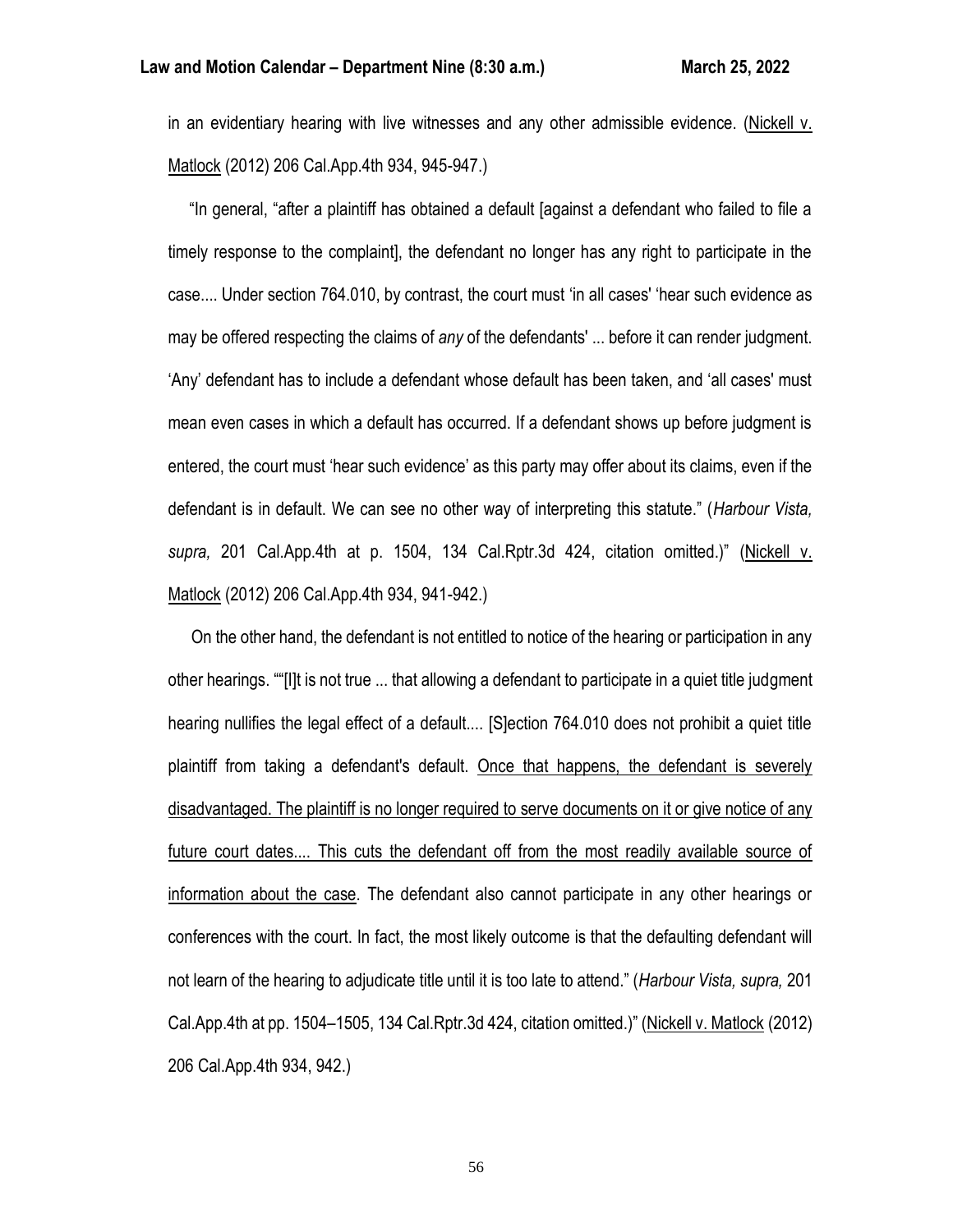Appearances are required at the evidentiary hearing for plaintiffs to submit evidence that proves their case. The court will set an evidentiary hearing.

**TENTATIVE RULING # 7: APPEARANCES ARE REQUIRED AT 8:30 A.M. ON FRIDAY, MARCH 25, 2022, IN DEPARTMENT NINE. IF A PARTY OR PARTIES WISH TO APPEAR TELEPHONICALLY THEY MUST APPEAR BY "VCOURT", WHICH MUST BE SCHEDULED AND PAID THROUGH THE COURT WEBSITE AT www.eldorado.courts.ca.gov/onlineservices/telephonic-appearances.**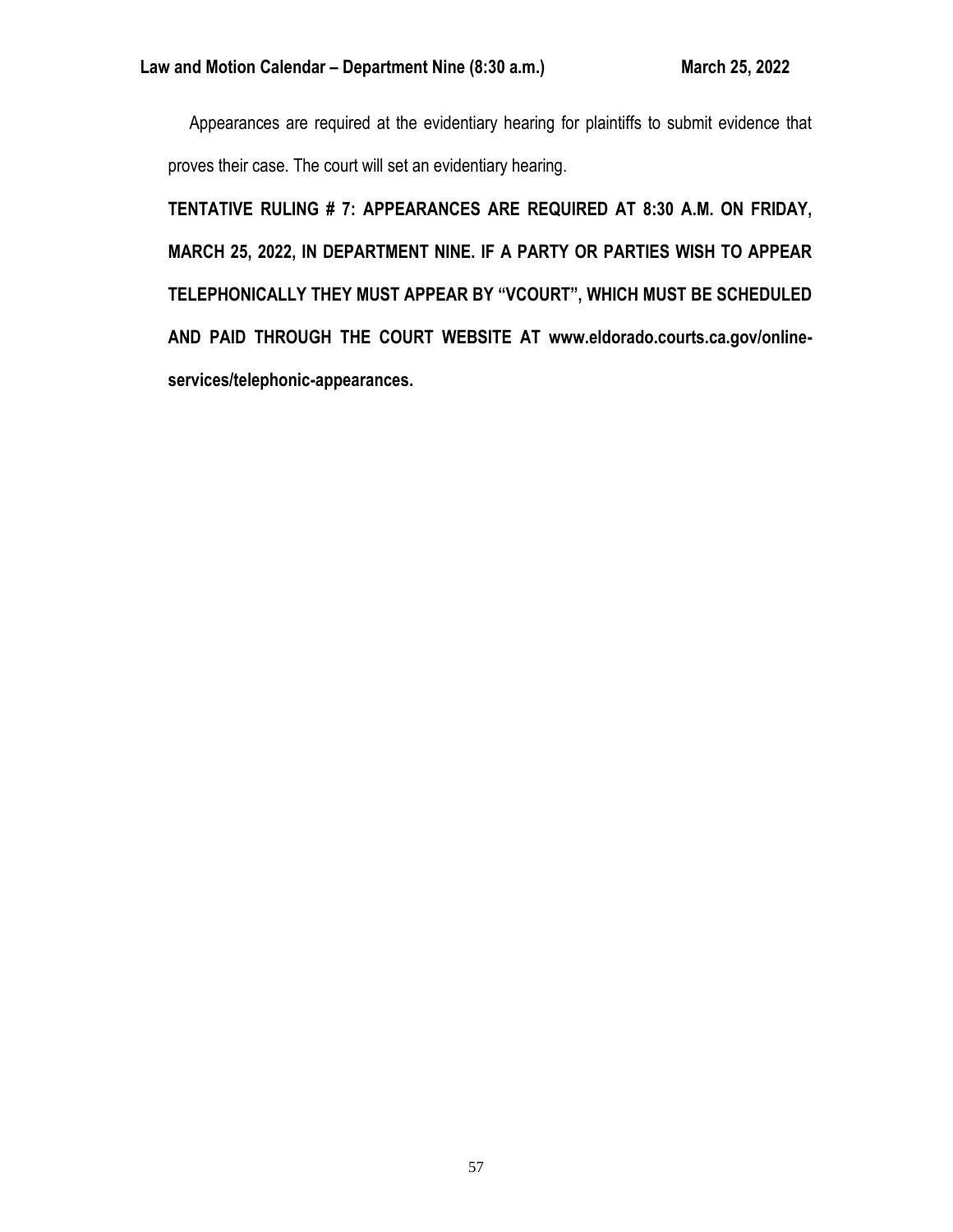## **8. JANUSIEWICZ v. PIKE PCU-20150239**

## **Hearing Re: Claim of Exemption.**

 On July 16, 2016, the court entered a default judgment in this action against defendants in the amount of \$11,753.37. Plaintiff levied on defendant Thomas Pike's (a.k.a. Onyx Pike) wages. The judgment debtor claims all his earnings are exempt because they are necessary for the support of himself and his family. Judgment debtor Pike is not willing to have anything withheld to pay on this judgment debt. The judgment debtor claims a minor daughter as his only dependent.

 The judgment creditor opposes the claim on the following grounds: the tax, FICA, and SDI payroll deductions in the amount of \$1,499.83 is excessive as shown by attached State and Federal tax withholding schedules of maximum withholding for judgment debtor Pike's weekly income as a single person and calculation of FICA as 6.5% of judgment debtor Pike's income and SDI as 1.2% of judgment debtor Pike's income; judgment debtor Gionannini continues to cohabitate with judgment debtor Pike, yet her income and contribution to the expenses is not included in the calculations. The judgment creditor will accept \$75 per weekly pay period.

 The public policy of the state's wage exemption statutes is to ensure that the debtor and his or her family will retain enough money to maintain a basic standard of living. (Barnhill v. Robert Saunders & Co. (1981) 125 Cal.App.3d 1, 6.) The exemption claimant has the burden of proof. (Code of Civil Procedure, § 703.580(b).) Absent the judgment debtor establishing his entire monthly net income is necessary for support of himself and his family, the amount subject to garnishment is 25% of his net monthly income (See 15 U.S.C. § 1673; and Code of Civil Procedure, § 706.050.), which amounts to \$676.75 per month.

 The judgment debtor claims a minor daughter as the only person dependent on the judgment debtor for support. Judgment debtor Pike claims in the verified financial statement that he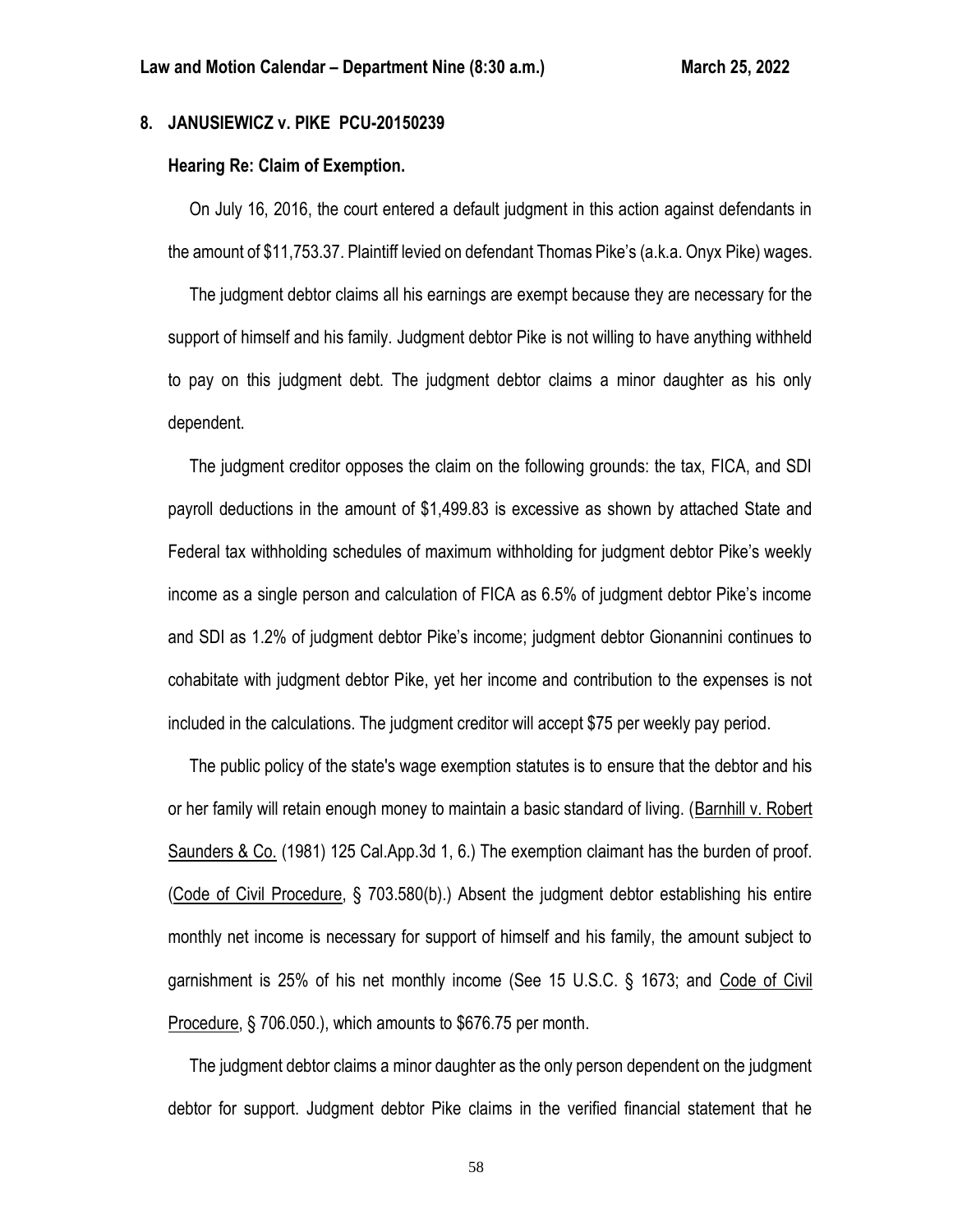received \$3,321.10 in monthly income including his last unemployment payment and incurs \$3,330 in expenses each month.

 The verified opposition states that co-judgment debtor Gionannini cohabitates with debtor. To the extent that the co-judgment debtor contributes to the household expenses, such as rent, food, utilities, etc., that amount must be included in the financial statement as other money judgment debtor Pike receives each month. This needs to be clarified by judgment debtor Pike under penalty of perjury.

**TENTATIVE RULING # 8: APPEARANCES ARE REQUIRED AT 8:30 A.M. ON FRIDAY, MARCH 25, 2022, IN DEPARTMENT NINE. IF A PARTY OR PARTIES WISH TO APPEAR TELEPHONICALLY THEY MUST APPEAR BY "VCOURT", WHICH MUST BE SCHEDULED AND PAID THROUGH THE COURT WEBSITE AT www.eldorado.courts.ca.gov/onlineservices/telephonic-appearances.**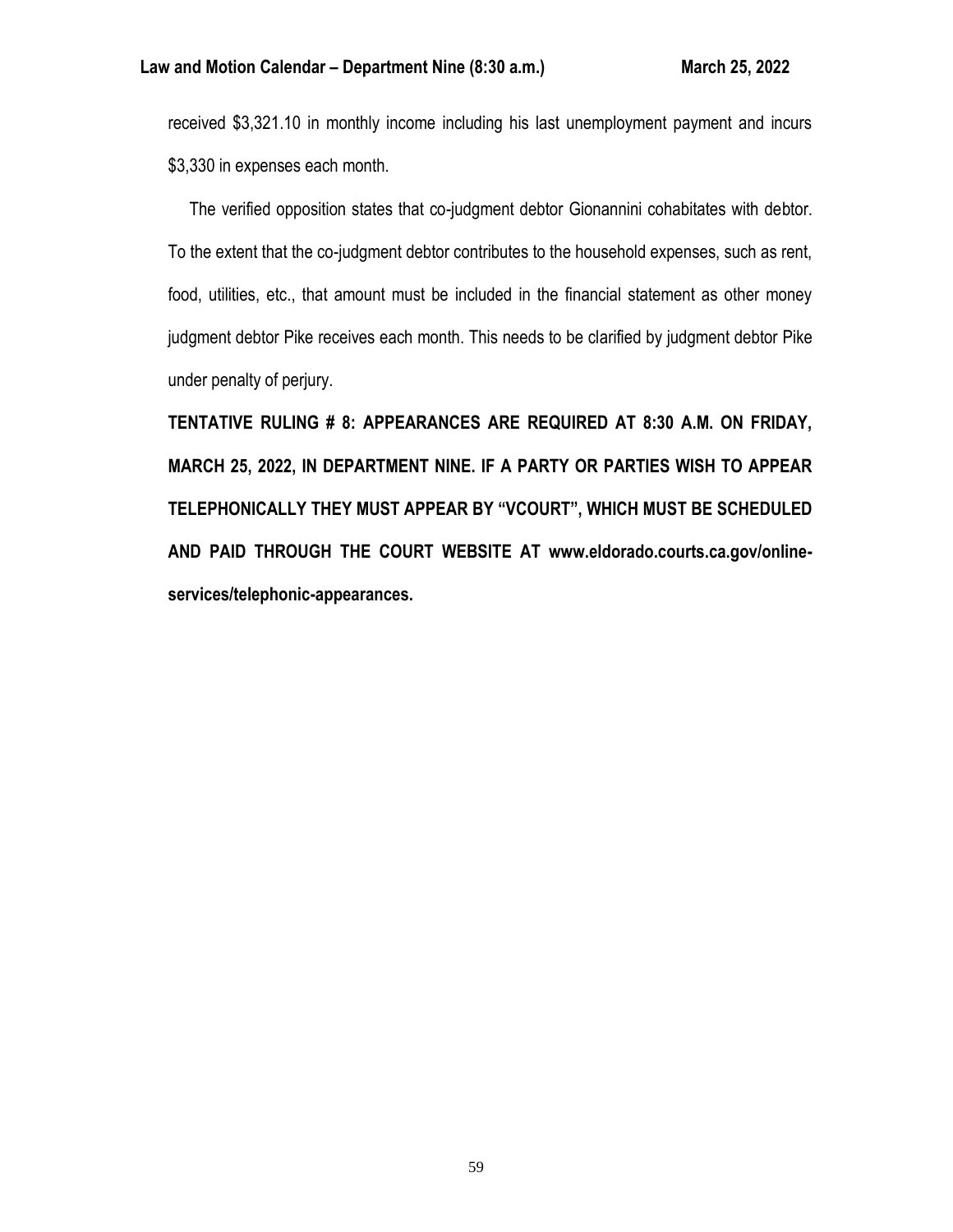# **9. PAINTER v. BENTON PC-20210202**

# **Defendants Arnest's and Filo Real Estate, Inc.'s Motion to Strike Portions of 2nd Amended Complaint.**

Defendants Arnest and Filo Real Estate, Inc. demurred to the  $9<sup>th</sup>$  cause of action of the 1<sup>st</sup> amended complaint for third party tort of another on the ground that the complaint admits that plaintiffs are seeking damages against all the defendants, including Arnest and Filo Real Estate, Inc., under a theory that they are joint tortfeasors, therefore, the tort of another doctrine does not apply.

 Defendants Arnest and Filo Real Estate, Inc. also moved to strike portions of the 1st amended complaint that sought recovery of attorney fees incurred in this action, punitive damages, emotional distress damages, and non-economic damages.

 After hearing oral argument on the demurrer and motion to strike, on November 5, 2021, the court, among other things, denied the motion to strike the claim for attorney fees asserted under the tort of another doctrine.

On November 23, 2021, plaintiff filed a  $2<sup>nd</sup>$  amended complaint asserting causes of action against defendants to quiet title, for declaratory relief, cancellation of deed, breach of contract, breach of fiduciary duty by failure to use reasonable care, breach of fiduciary duty by breach of loyalty, negligence, and requesting a preliminary injunction and other equitable relief.

 The action arises from an alleged dispute related to the plaintiffs having purchased the subject real property from defendants, plaintiffs' alleged failure to pay a portion of the down payment in the amount of \$45,000 when due and owing, and the plaintiffs allegedly deeding back title to the defendants as provided by the terms of an addendum to the sale/financing agreement, which plaintiffs contend was illegal and void as it allowed defendants to obtain title to the property without resort to the allegedly mandated judicial or non-judicial foreclosure procedure.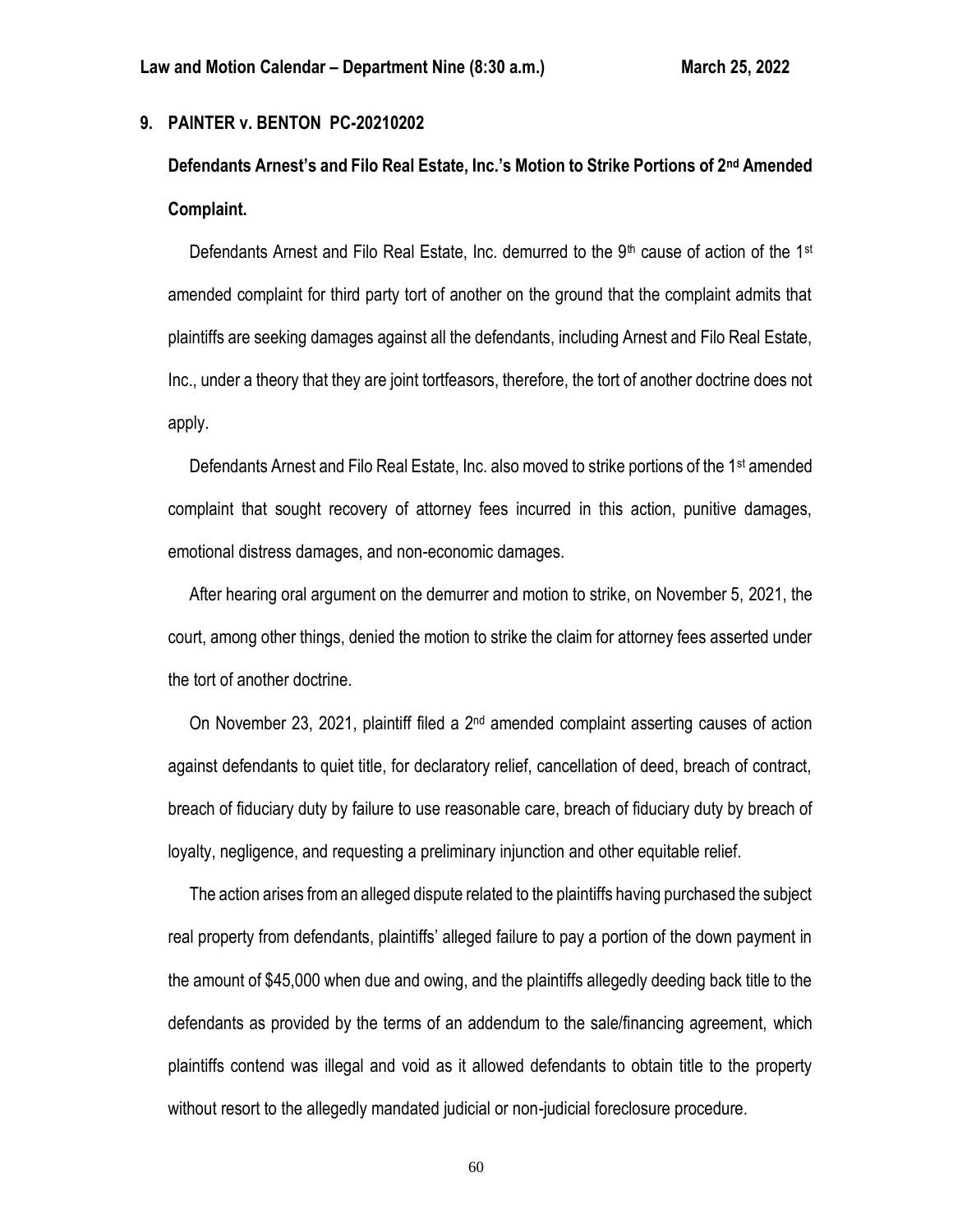On December 22, 2021, defendants Arnest and Filo Real Estate, Inc. filed the instant motion to strike the prayer for attorney fees on the ground that the  $2<sup>nd</sup>$  amended complaint states a tort cause of action for wrongful eviction against defendants, including defendants Ott and Benton, which bars any claim that the plaintiffs can recover attorney fees under the tort of another theory as all defendants are allegedly joint tortfeasors concerning the alleged wrongful eviction.

 Plaintiff opposes the motion to strike on the following grounds: defendants have not shown that the allegations of the  $2<sup>nd</sup>$  amended complaint state a mislabeled cause of action against defendants Benton and Ott for wrongful eviction as joint tortfeasors with the other defendants; the tort of another doctrine still applies under the allegations of the 2<sup>nd</sup> amended complaint; and the present motion to strike is a procedurally defective motion for reconsideration of the court's prior ruling denying defendants' motion to strike the attorney fees prayer in the 1<sup>st</sup> amended complaint.

 Defendants Arnest and Filo Real Estate, Inc. replied: this motion is not a second bite as the defendants have now identified the mislabeled tort asserted against purported joint tortfeasors Ott, Benton, Arnest, and Filo Real Estate, Inc. as an unlawful eviction tort cause of action; the gravamen of the 2<sup>nd</sup> amended complaint is unlawful eviction, therefore, the prayer for attorney fees against defendants Arnest and Filo Real Estate, Inc. should be stricken; as joint tortfeasors, the Vacco opinion applies; and attorney fees cannot be recovered against defendants Arnest and Filo Real Estate, Inc.

#### Motion for Reconsideration

Defendants Arnest and Filo Real Estate, Inc. argued in the demurrer to the 1<sup>st</sup> amended complaint that the 1st amended complaint, in reality, asserts tort causes of action against the seller defendants Benton and Ott as plaintiff has alleged that the seller defendants refused to grant plaintiffs an extension of time to make the \$45,000 payment; they never provided plaintiffs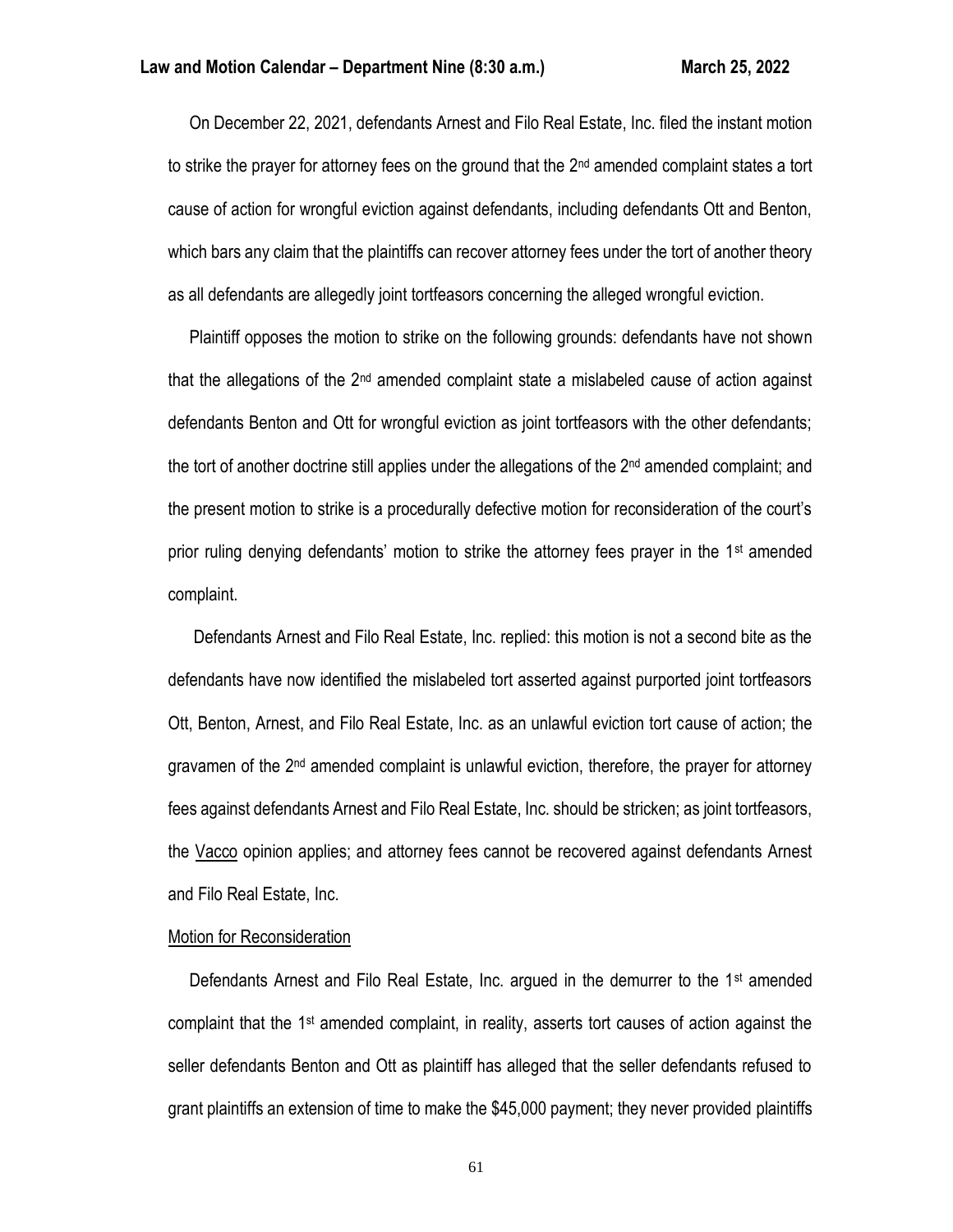with a notice of default and notice of trustee's sale; plaintiffs were never given the opportunity to sell the property to satisfy their down payment obligation; and in support of the cause of action for declaratory relief against defendants Benton and Ott, it is alleged that the controversy has caused plaintiffs immediate and substantial harm as plaintiff Painter no longer holds title to the property, defendant is pursuing eviction of plaintiffs, plaintiff stands to lose plaintiff's equity in the property, and plaintiff stands to lose plaintiff's down payment on the property. (1<sup>st</sup> Amended Complaint, paragraphs 53-56 and 74.)

 Defendants Arnest and Filo Real Estate, Inc. contended in that demurrer/motion to strike proceeding that these allegations clearly are not breaches of contract but are torts. Defendants Arnest and Filo Real Estate, Inc. did not assert the tort theory they contend was raised by these allegations during the demurrer and motion to strike directed at the 1st amended complaint.

 The court granted leave to amend the complaint to address the fact that the tort of another cause of action did not exist and to incorporate those allegations into the  $2<sup>nd</sup>$  amended complaint. The 2<sup>nd</sup> amended complaint was apparently filed to address that issue.

Citing paragraphs 53-56 and 74 of the  $2<sup>nd</sup>$  amended complaint, defendants Arnest and Filo Real Estate, Inc. essentially argue that that the 2<sup>nd</sup> amended complaint states a mislabeled tort cause of action for wrongful eviction against defendants, including defendants Ott and Benton, which bars any claim that the plaintiffs can recover attorney fees under the tort of another theory as all defendants are allegedly joint tortfeasors concerning the alleged wrongful eviction.

 For an interested party to obtain reconsideration of a prior ruling or order, the applicant is required to file the motion within 10 days after service upon the party of the written notice of entry of the order and the application must be based upon new or different facts, circumstances, or law. (Code of Civil Procedure, § 1008(a).)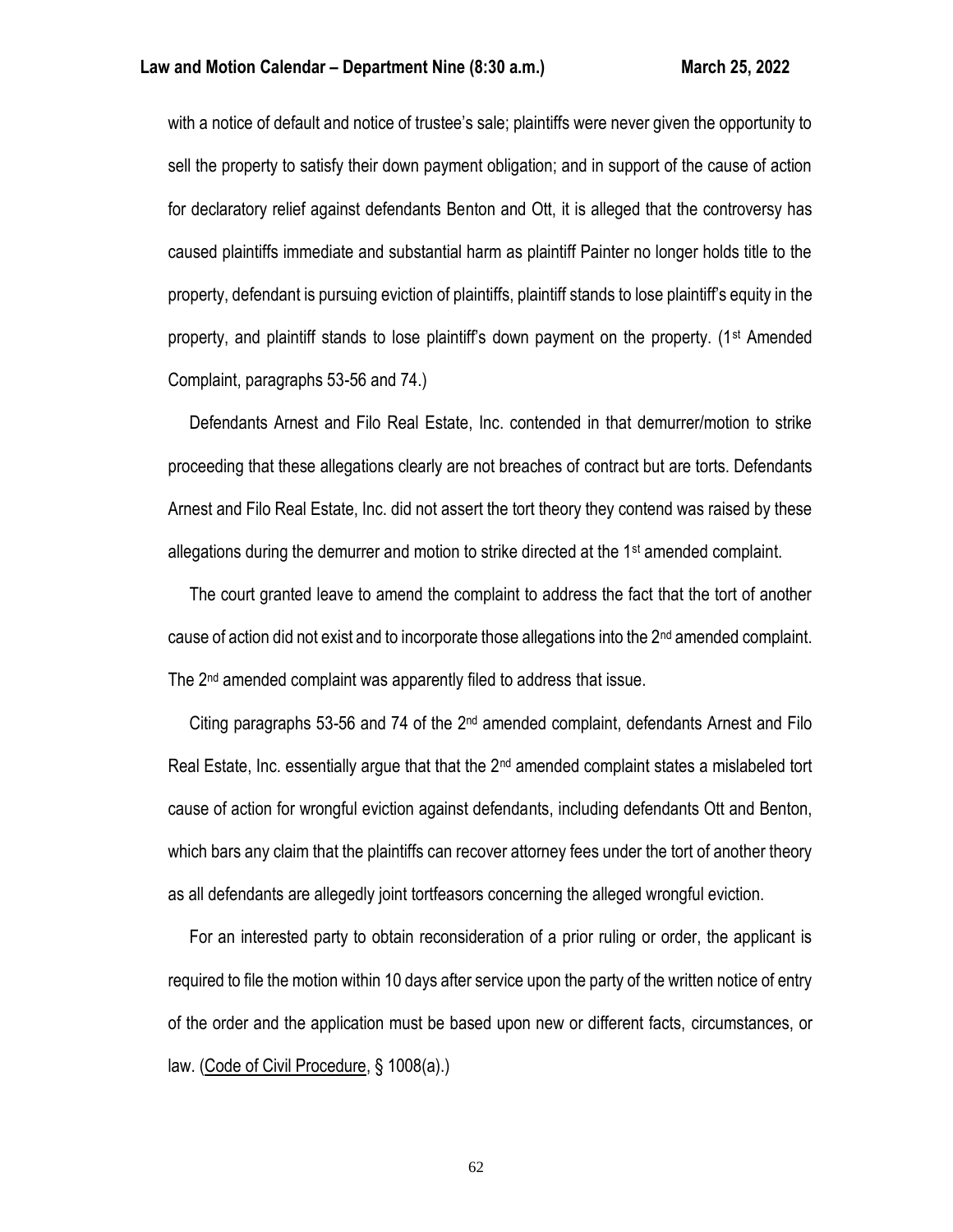"Section 1008's purpose is " 'to conserve judicial resources by constraining litigants who would endlessly bring the same motions over and over, or move for reconsideration of every adverse order and then appeal the denial of the motion to reconsider.' " (Sen. Com. on Judiciary, Analysis of Assem. Bill No. 1067 (2011–2012 Reg. Sess.), as amended Apr. 25, 2011, p. 4.) To state that purpose strongly, the Legislature made section 1008 expressly jurisdictional, as subdivision (e) explains: "This section specifies the court's jurisdiction with regard to applications for reconsideration of its orders and renewals of previous motions, and applies to all applications to reconsider any order of a judge or court, or for the renewal of a previous motion, whether the order deciding the previous matter or motion is interim or final. No application to reconsider any order or for the renewal of a previous motion may be considered by any judge or court unless made according to this section." (§ 1008, subd. (e).) To deter parties from filing noncompliant renewed applications, the Legislature provided that "[a] violation of this section may be punished as a contempt and with sanctions as allowed by Section 128.7." (§ 1008, subd. (d).) ¶ We have recognized only one exception to section 1008's "jurisdiction[al]" (*id.,* subd. (e)) exclusivity. In *Le Francois v. Goel* (2005) 35 Cal.4th 1094, 1096–1097, 29 Cal.Rptr.3d 249, 112 P.3d 636 (*Le Francois* ), we held the statute "do[es] not limit a *court's* ability to reconsider its previous interim orders on its own motion," even while it "prohibit[s] a *party* from making renewed motions not based on new facts or law...." We construed section 1008 in this manner to avoid serious doubts about its validity under the California Constitution's separation of powers clause. (Cal. Const., art. III, § 3.) " '[T]he Legislature,' " we explained, " 'generally may adopt reasonable regulations affecting a court's inherent powers or functions, so long as the legislation does not "defeat" or "materially impair" a court's exercise of its constitutional power or the fulfillment of its constitutional function.' " (*Le Francois,* at p. 1103, 29 Cal.Rptr.3d 249, 112 P.3d 636, quoting *Superior Court v. County of Mendocino* (1996) 13 Cal.4th 45, 58–59, 51 Cal.Rptr.2d 837, 913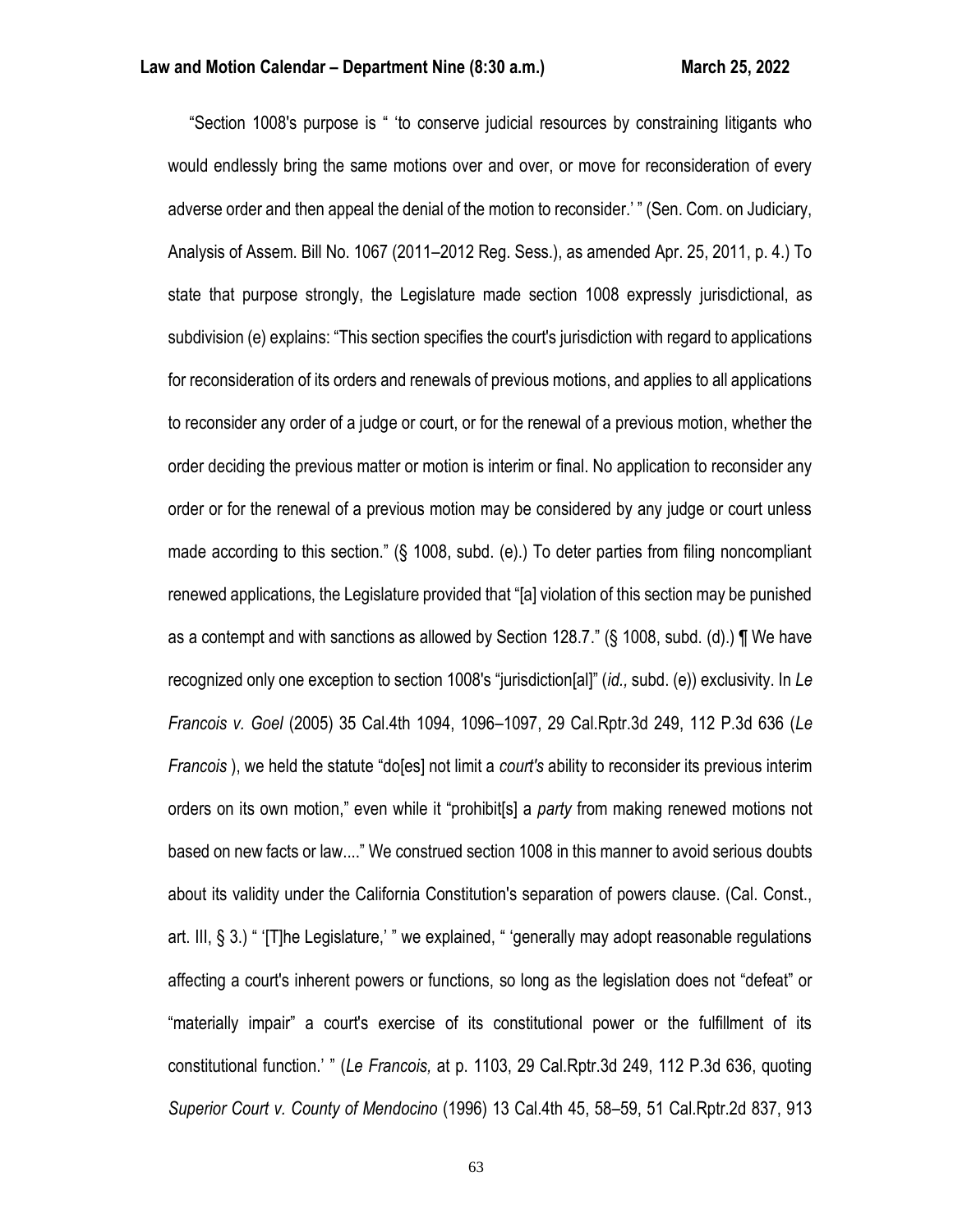P.2d 1046.) "One of the core judicial functions that the Legislature may regulate but not usurp is 'the essential power of the judiciary to resolve "specific controversies" between parties.' " (*Le Francois,* at p. 1103, 29 Cal.Rptr.3d 249, 112 P.3d 636, quoting *People v. Bunn* (2002) 27 Cal.4th 1, 15, 115 Cal.Rptr.2d 192, 37 P.3d 380.) To limit a court's ability to correct its own rulings, we reasoned, " 'would directly and materially impair and defeat' " that " 'core power.' " (*Le Francois,* at p. 1104, 29 Cal.Rptr.3d 249, 112 P.3d 636.)" (Even Zohar Const. & Remodeling, Inc. v. Bellaire Townhouses, LLC (2015) 61 Cal.4th 830, 839-840.)

 The November 5, 2021, minute order ruling on the submitted demurrer and motion to strike was served by the court clerk on the parties' counsels of record by mail on November 8, 2021. The instant motion to strike was filed more than ten days thereafter on December 22, 2021.

## Requirement to File Affidavit in Support of Motion

 "When an application for an order has been made to a judge, or to a court, and refused in whole or in part, or granted, or granted conditionally, or on terms, any party affected by the order may, within 10 days after service upon the party of written notice of entry of the order and based upon new or different facts, circumstances, or law, make application to the same judge or court that made the order, to reconsider the matter and modify, amend, or revoke the prior order. The party making the application shall state by affidavit what application was made before, when and to what judge, what order or decisions were made, and what new or different facts, circumstances, or law are claimed to be shown." (Emphasis added.) (Code of Civil Procedure, § 1008(a).)

 "Section 1008, subdivision (a) requires that a motion for reconsideration be based on new or different facts, circumstances, or law. A party seeking reconsideration also must provide a satisfactory explanation for the failure to produce the evidence at an earlier time. (*Garcia v.*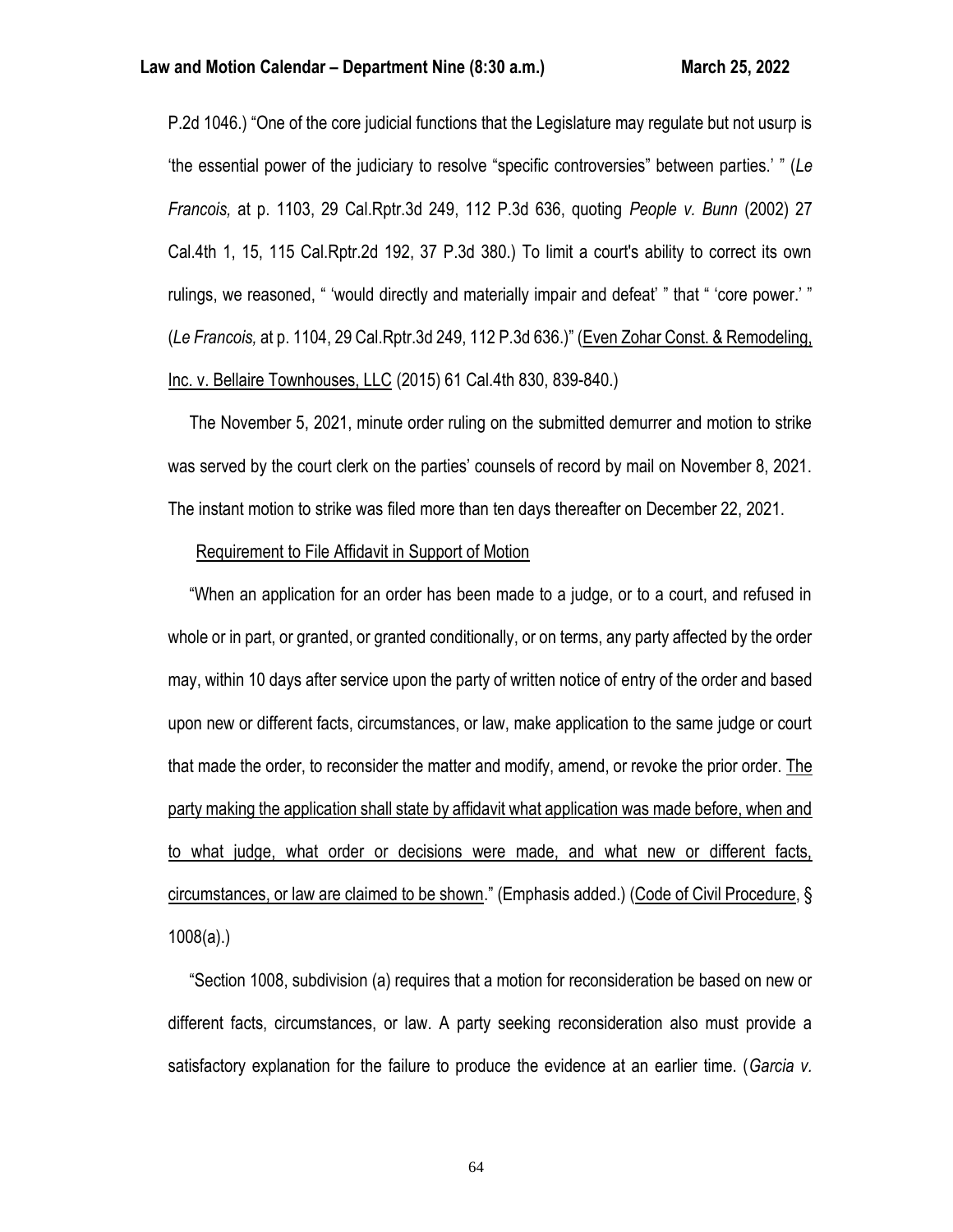*Hejmadi* (1997) 58 Cal.App.4th 674, 689, 68 Cal.Rptr.2d 228.)" (New York Times Co. v. Superior Court (2005) 135 Cal.App.4th 206, 212.)

 Defendants Arnest and Filo Real Estate, Inc. have not filed any declaration in support of the motion for reconsideration and this would justify denial of this motion if it were effectively a motion for reconsideration of the motion to strike portions of the 1<sup>st</sup> amended complaint.

Whether Motion to Strike Attorney Fees from the Prayers of the 2<sup>nd</sup> Amended Complaint is a Motion for Reconsideration of the Ruing on The Motion to Strike the Attorney Fees Prayer in the 1st Amended Complaint

Citing paragraphs 53-56 and 74 of the 1<sup>st</sup> amended complaint, defendants Arnest and Filo Real Estate, Inc. argued in the demurrer to the 1<sup>st</sup> amended complaint that the 1<sup>st</sup> amended complaint asserts tort causes of action against the seller defendants Benton and Ott

 Defendants Arnest and Filo Real Estate, Inc. contended that these allegations clearly are not breaches of contract but are torts. Defendants Arnest and Filo Real Estate, Inc. did not assert the tort theory they contend was raised by these allegations during the demurrer and motion to strike directed at the 1<sup>st</sup> amended complaint.

The  $2<sup>nd</sup>$  amended complaint alleges: the seller defendants refused to grant plaintiffs an extension of time to make the \$45,000 payment; they never provided plaintiffs with a notice of default and notice of trustee's sale; plaintiffs were never given the opportunity to sell the property to satisfy their down payment obligation; shortly after December 31, 2020, defendants Ott and Benson began demanding plaintiff Painter to execute a deed back to them pursuant to the Second Addendum to the sales contract; but for the  $2<sup>nd</sup>$  addendum to the purchase agreement, which was drafted by defendant Arnest, defendants Ott and Benton would not have been able to make this demand of plaintiff Painter; after weeks of constant demands and threats of legal action, plaintiff Painter executed a grant deed back to defendants Ott and Benton pursuant to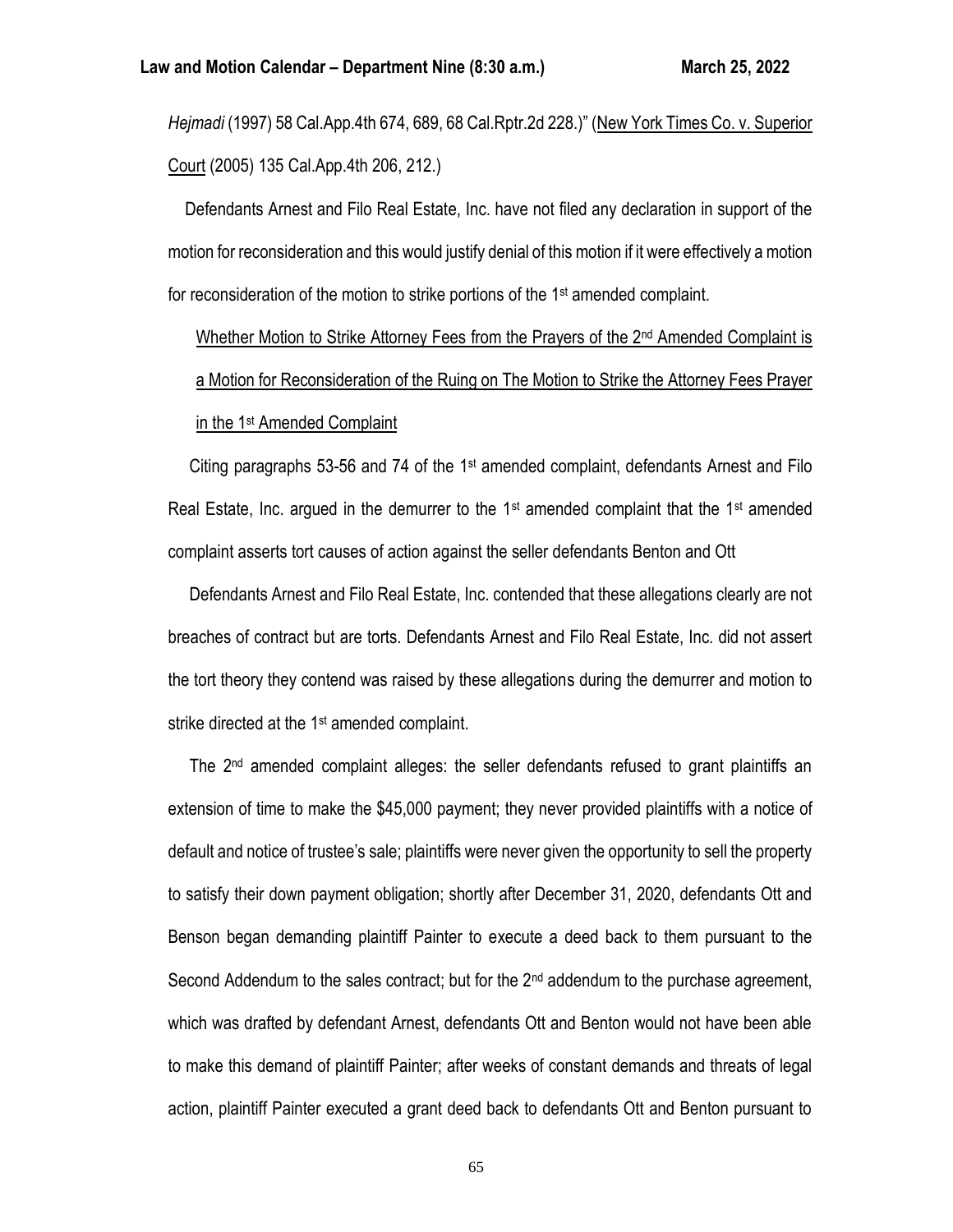the language of the Second addendum, which stated: "If the remainder of the down payment is not paid in full by 12/31/2020, the buyer shall be in breach of contract, all down payment moneys previously paid shall be considered forfeited to the buyer, deed shall return to the seller, and buyer shall have 30-days to vacate premises."; the second addendum sets forth a three step procedure. – First, all down payment moneys previously paid shall be considered forfeited to buyer [plaintiffs], Second, the deed shall return to the seller, and Third, the buyer shall have 30 days to vacate; despite having executed a deed back to defendants Ott and Benton, defendants refused to provide plaintiffs with their down payment moneys; and in support of the cause of action for declaratory relief against defendants Benton and Ott, it is alleged that the controversy has caused plaintiffs immediate and substantial harm as plaintiff Painter no longer holds title to the property, defendant is pursuing eviction of plaintiffs, plaintiff stands to lose plaintiff's equity in the property, and plaintiff stands to lose plaintiff's down payment on the property.  $(2^{nd}$ Amended Complaint, paragraphs 53-61 and 74.)

The court also reviewed paragraphs 57-61 of the 1<sup>st</sup> amended complaint and found that the allegations in those paragraphs are identical to the paragraphs cited above in the  $2<sup>nd</sup>$  amended complaint.

At best, the above cited alleged facts of the  $2<sup>nd</sup>$  amended complaint state a cause of action for breach of the purchase agreement by the seller defendants, defendants Ott and Benton, failing to refund to plaintiffs all down payments previously paid in breach of the agreement as plaintiffs had reconveyed the property back to the seller defendants Ott and Benton as provided in the agreement; and for declaratory relief concerning the validity, rights, and obligations of the second addendum of the purchase agreement. Not only are there no new allegations of fact to that could conceivably be a mislabeled tort action for wrongful/unlawful eviction against the seller defendants Ott and Benton, but there are also no allegations of fact that could conceivably be a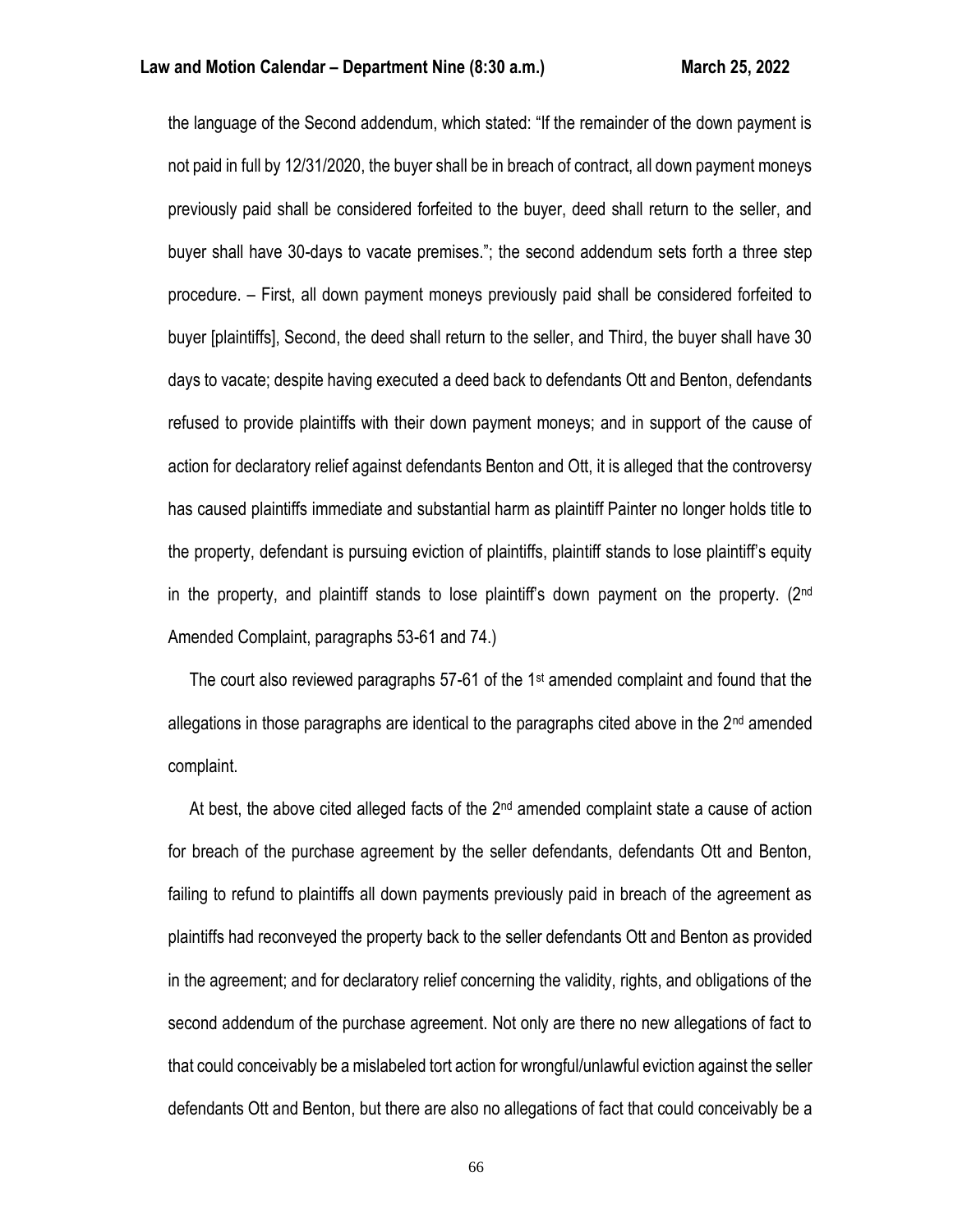mislabeled tort action for wrongful/unlawful eviction against the seller defendants Ott and Benton.

The instant motion to strike portions of the  $2<sup>nd</sup>$  amended complaint is merely an attempt to seek an untimely reconsideration of the prior motion to strike without any new or different facts, circumstances, or law, or any explanation as to why the theory of a mislabeled alleged tort of unlawful eviction was not raised in the first motion to strike and demurrer proceeding.

 The court finds that the failure to meet the requirements for reconsideration of the motion to strike the attorney fees provision is an independent reason to deny this motion.

The court will also address the merits of the motion.

## Motion to Strike Principles

 "The court may, upon a motion made pursuant to Section 435, or at any time in its discretion, and upon terms it deems proper: ¶ (a) Strike out any irrelevant, false, or improper matter inserted in any pleading. ¶ (b) Strike out all or any part of any pleading not drawn or filed in conformity with the laws of this state, a court rule, or an order of the court." (Code of Civil Procedure, § 436.)

 "The grounds for a motion to strike shall appear on the face of the challenged pleading or from any matter of which the court is required to take judicial notice." (Code of Civil Procedure, § 437(a).) "Where the motion to strike is based on matter of which the court may take judicial notice pursuant to Section 452 or 453 of the Evidence Code, such matter shall be specified in the notice of motion, or in the supporting points and authorities, except as the court may otherwise permit." (Code of Civil Procedure, § 437(b).)

 "A motion to strike, like a demurrer, challenges the legal sufficiency of the complaint's allegations, which are assumed to be true. (See *Clauson v. Superior Court* (1998) 67 Cal.App.4th 1253, 1255, 79 Cal.Rptr.2d 747 [an order striking punitive damages allegations is reviewed de novo].)" (Blakemore v. Superior Court (2005) 129 Cal.App.4th 36, 53.)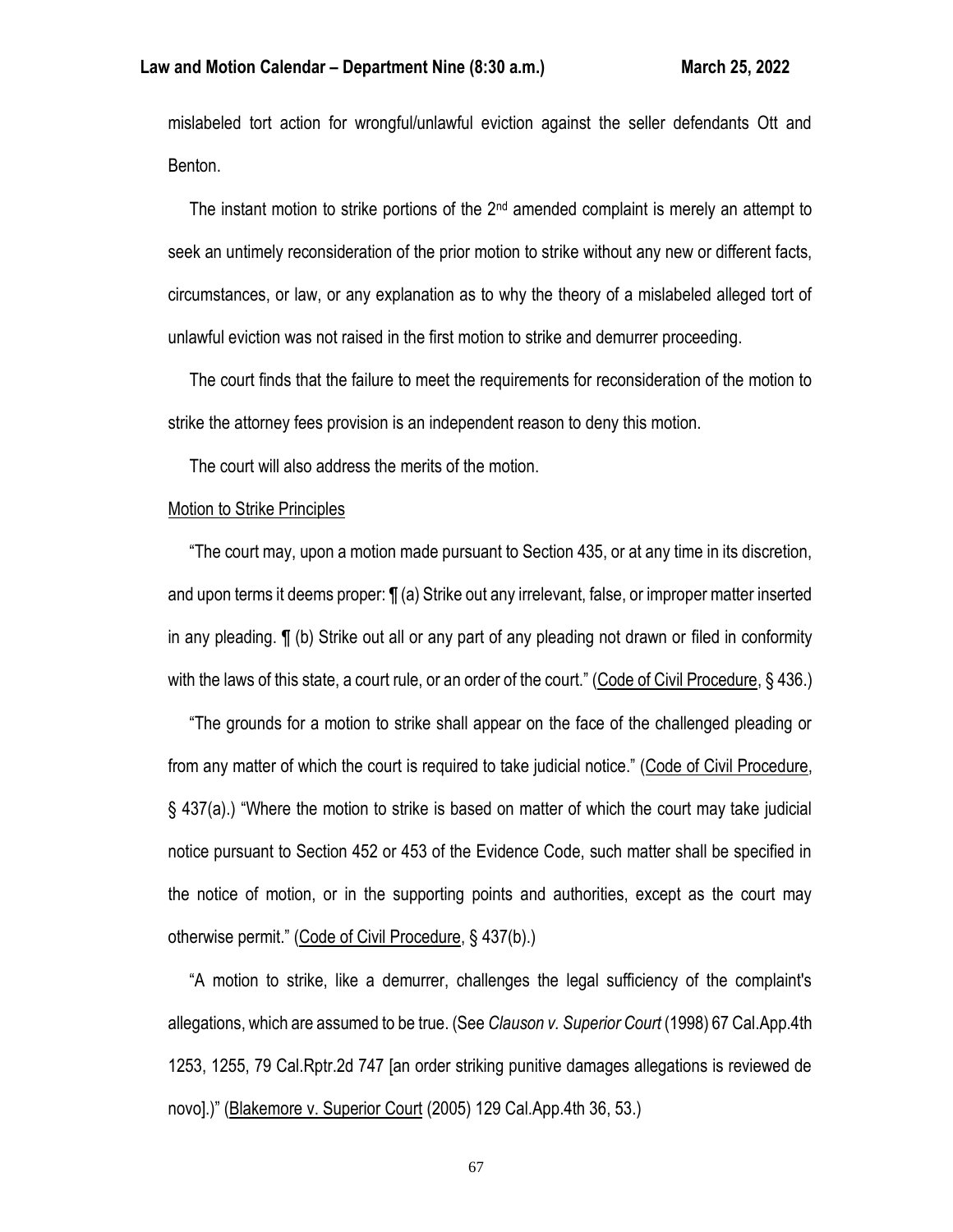"We emphasize that such use of the motion to strike should be cautious and sparing. We have no intention of creating a procedural "line item veto" for the civil defendant. However, properly used and in the appropriate case, a motion to strike may lie for purposes discussed in this opinion." (PH II, Inc. v. Superior Court (1995) 33 Cal.App.4th 1680, 1683.)

 "In the construction of a pleading, for the purpose of determining its effect, its allegations must be liberally construed, with a view to substantial justice between the parties." (Code of Civil Procedure, § 452.)

 With the above-cited principles in mind, the court will rule on the motion to strike portions of the 1st amended complaint.

#### Tort of Another Doctrine

 ""Ordinarily, pursuant to the American rule, a party must pay for its own attorney fees unless a contract or statute provides authority for recovery of attorney fees from a litigation opponent. The tort of another doctrine holds that "[a] person who through the tort of another has been required to act in the protection of his interests by bringing or defending an action against a third person is entitled to recover compensation for the reasonably necessary loss of time, attorney's fees, and other expenditures thereby suffered or incurred." (*Prentice v. North American Title Guaranty Corp.* (1963) 59 Cal.2d 618, 620 [30 Cal.Rptr. 821, 381 P.2d 645] (*Prentice*).) The tort of another doctrine is not really an exception to the American rule, but simply "an application of the usual measure of tort damages." (*Sooy v. Peter* (1990) 220 Cal.App.3d 1305, 1310 [270 Cal.Rptr. 151] [equating recovery of attorney fees as damages to medical fees recovered in personal injury action]; see § 3333 ["the measure of damages ... is the amount which will compensate for all the detriment proximately caused thereby, whether it could have been anticipated or not"].)" (Mega RV Corp. v. HWH Corp. (2014) 225 Cal.App.4th 1318, 1337– 1338.)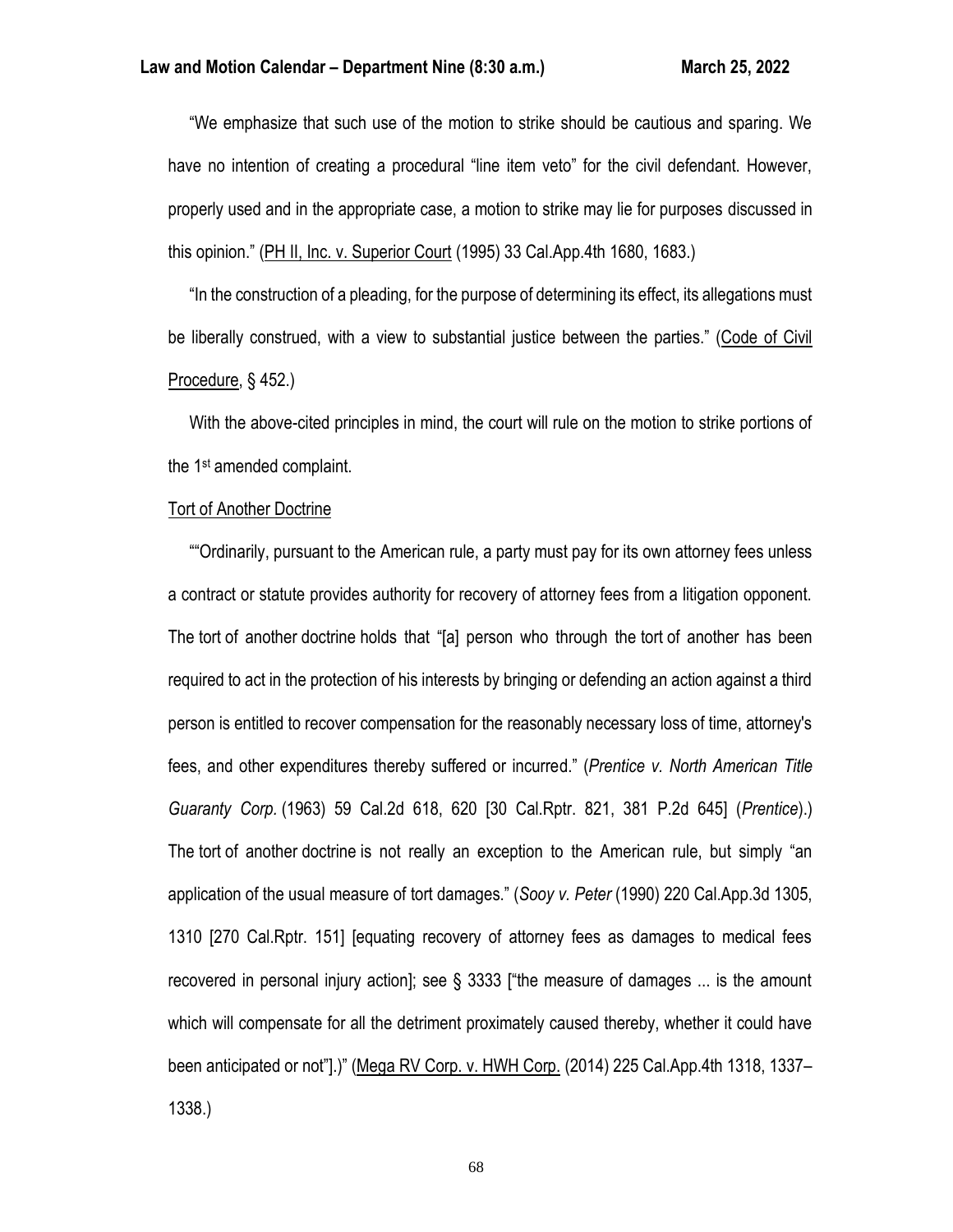The Tort of Another Doctrine is a doctrine allowing recovery of damages consisting of attorney fees and litigation expenses that were incurred when the plaintiff is required to employ counsel to prosecute or defend an action against a third party because of the tort of the defendant. Therefore, there must be an underlying tort by the defendant against whom the tort of another claim is asserted.

 "Under the American rule, as a general proposition each party must pay his own attorney fees. This concept is embodied in section 1021 of the Code of Civil Procedure, [Footnote omitted.] which provides that each party is to bear his own attorney fees unless a statute or the agreement of the parties provides otherwise. ¶ Several exceptions to this general rule have been created by the courts. \* \* \* A fourth established exception, sometimes referred to as the "tort of another" or "third party tort" exception, allows a plaintiff attorney fees if he is required to employ counsel to prosecute or defend an action against a third party because of the tort of the defendant. (*Prentice v. North Amer. Title Guar. Corp.* (1963) 59 Cal.2d 618, 620-621, 30 Cal.Rptr. 821, 381 P.2d 645.) This rule is embodied in the Restatement of Torts and is generally followed in the United States. (Rest.2d Torts, § 914, subd. (2), and appen.) ¶ All these exceptions were created by the courts pursuant to their inherent equitable powers, although statutory authorization for the award of fees has followed in some cases, such as recent statutes which recognize the "private attorney general" doctrine. (§ 1021.5.)" (Gray v. Don Miller & Associates, Inc. (1984) 35 Cal.3d 498, 504-505.)

 The appellate court in Vacco Industries, Inc. v. Van Den Berg (1992) 5 Cal.App.4th 34 held that a plaintiff who successfully prosecuted an action against alleged joint tortfeasors could not recover attorney fees as damages against any tortfeasor under the claim of tort of another. The appellate court stated: "…the award is also substantively incorrect. Therefore, this is not a matter which can be resolved by returning it to the trial court for application of the proper procedure.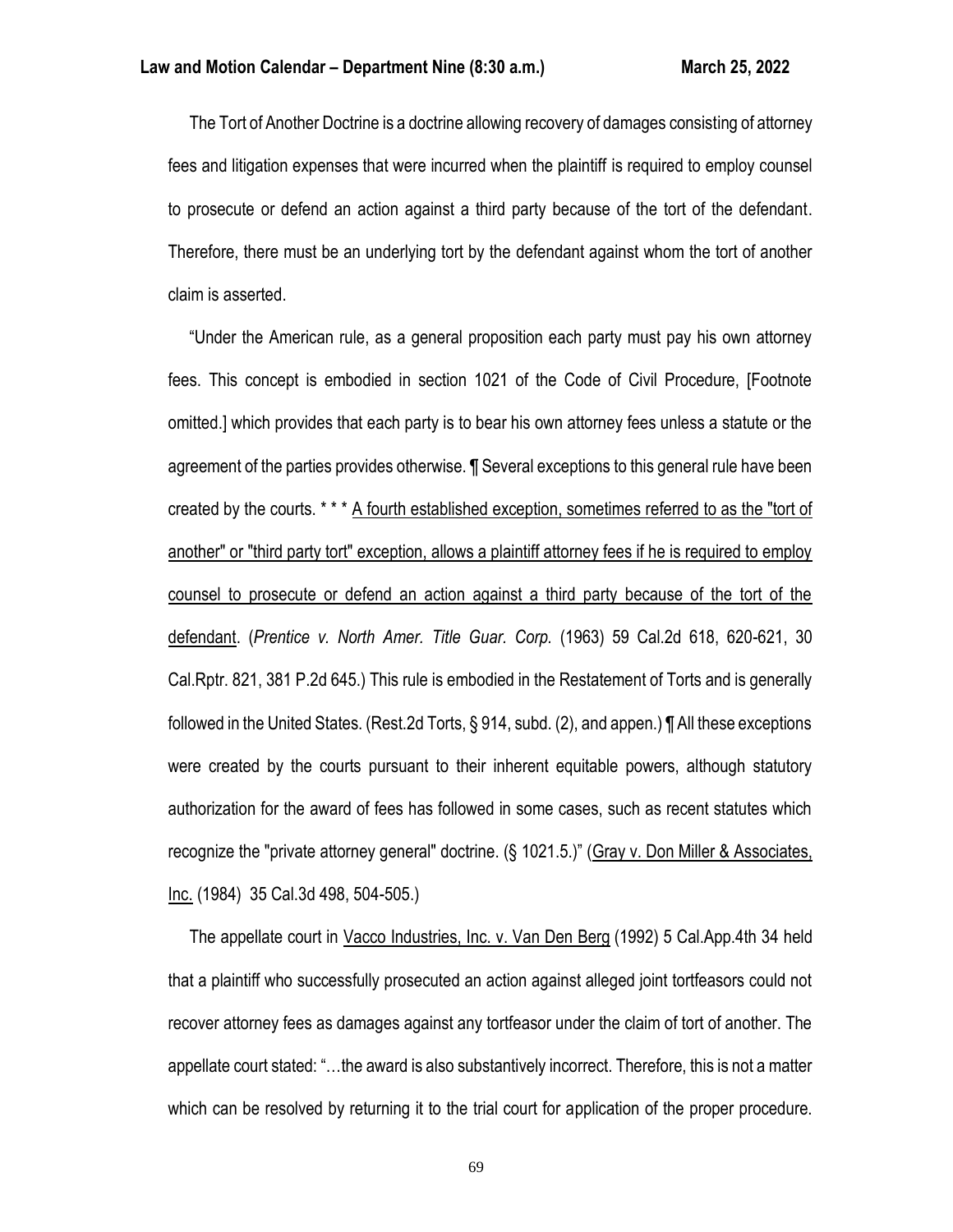In *Prentice v. North Amer. Title Guar. Corp., supra,* 59 Cal.2d 618, 30 Cal.Rptr. 821, 381 P.2d 645, a paid escrow holder had made it necessary for a vendor of land to file a quiet title action against a third person. The court found that the attorney's fees incurred by the vendor in prosecuting that action were part of the damages sustained by the vendor and were recoverable in the negligence action against the escrow holder. The court held that this circumstance created an exception to the rule of Code of Civil Procedure section 1021. [FN 26.] That section "undoubtedly prohibits the allowance of attorney fees against a defendant in an ordinary twoparty lawsuit. [Citations.] ... [¶] [However, the section is not applicable to cases where a defendant has wrongfully made it necessary for a plaintiff to sue a third person. [Citations.] In this case we are not dealing with 'the measure and mode of compensation of attorneys' but with damages wrongfully caused by defendant's improper actions." (*Prentice, supra,* 59 Cal.2d at pp. 620–621, 30 Cal.Rptr. 821, 381 P.2d 645.) ¶ FN 26. Code of Civil Procedure section 1021 provides in pertinent part: "Except as attorney's fees are specifically provided for by statute, the measure and mode of compensation of attorneys ... is left to the agreement ... of the parties."" ¶ This rationale has been used, for example, to award fees (1) against a broker in favor of a prospective purchaser of real estate who had been induced to file an action for specific performance against the sellers by the fraudulent misrepresentations made by the broker (*Gray v. Don Miller & Associates, Inc.* (1984) 35 Cal.3d 498, 505–507, 198 Cal.Rptr. 551, 674 P.2d 253) and (2) against an insurance company for its bad faith failure to pay benefits due under a policy of disability insurance (*Brandt v. Superior Court, supra,* 37 Cal.3d 813, 817, 210 Cal.Rptr. 211, 693 P.2d 796.) ¶ The pleadings and the evidence demonstrated that Van Den Berg and Eastlack, working together with their newly acquired corporate vehicle, Kamer, jointly committed the tortious acts of which Vacco complained. There is nothing about their relationship or their conduct that justifies singling out Van Den Berg as the one whose conduct caused Vacco to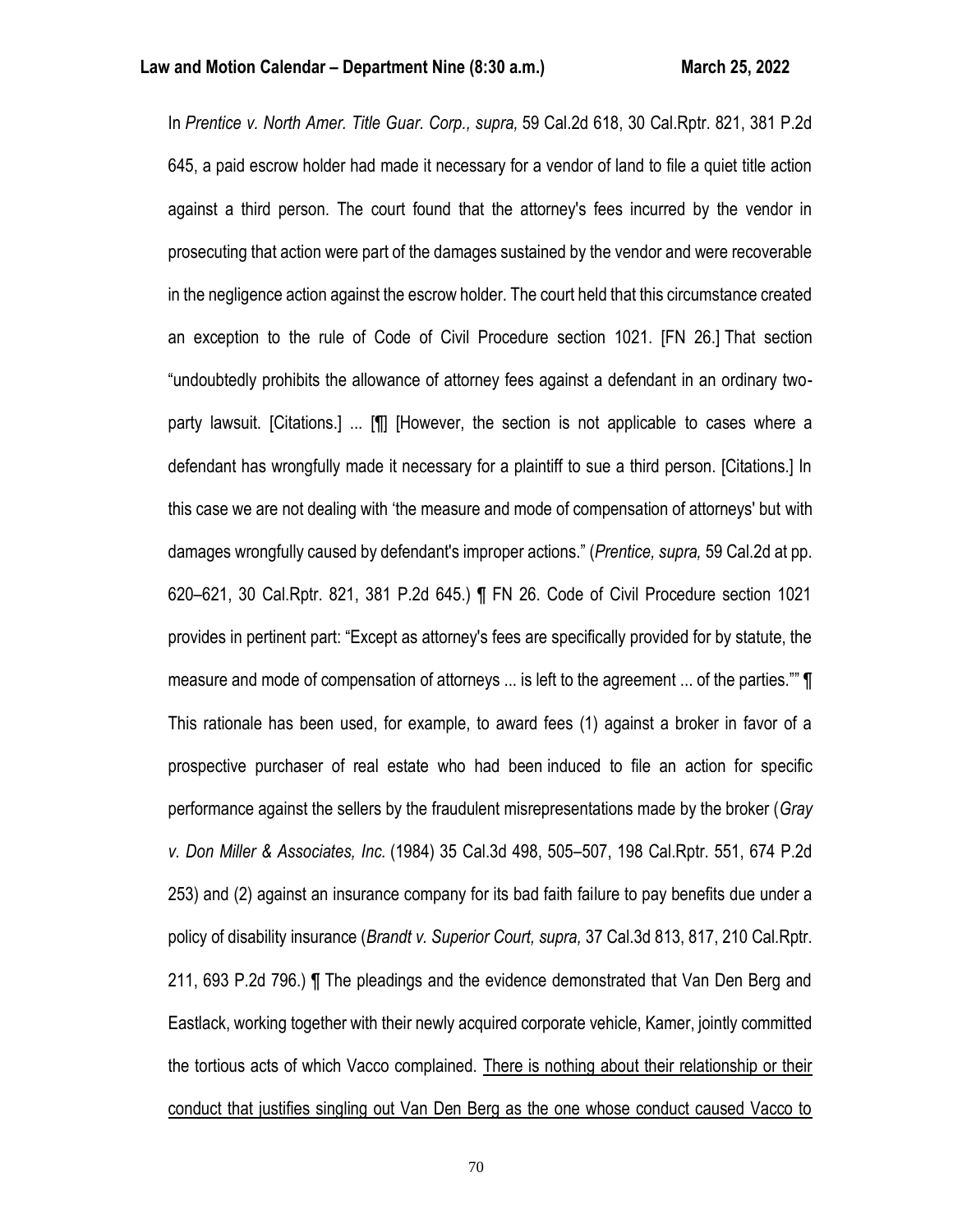have to prosecute a legal action against the other two. Yet, this is the justification which Vacco offers for the imposition of *Prentice* fees against Van Den Berg. The rule of *Prentice* was not intended to apply to one of several joint tortfeasors in order to justify additional attorney's fee damages. If that were the rule there is no reason why it could not be applied in every multiple tortfeasor case with the plaintiff simply choosing the one with the deepest pocket as the "*Prentice* target." Such a result would be a total emasculation of Code of Civil Procedure section 1021 in tort cases. ¶ As *Prentice* originally emphasized, there is no basis for awarding attorney's fees to a successful party in what is essentially a "two party" lawsuit. That is precisely what is presented here. Van Den Berg and his two co-defendants jointly engaged in tortious misconduct for which they were sued by plaintiffs. There is no justification for the application of the third party tortfeasor doctrine as a basis for awarding attorney's fees to plaintiffs. Thus, quite apart from the procedural infirmity, this is not a proper case for an award of fees as damages." (Emphasis added.) (Vacco Industries, Inc. v. Van Den Berg (1992) 5 Cal.App.4th 34, 56–57.)

 The appellate court in Mega RV Corp. v. HWH Corp. (2014) 225 Cal.App.4th 1318 distinguished the situation where there is a commonplace, alleged joint tortfeasor action for personal injuries wherein the defendant/cross-complainant claims he is entitled complete exoneration on the underlying case from the situation wherein a party is found liable for the conduct of another defendant and is entitled to complete indemnity from that other defendant due to the other defendant's breach of a duty owed to the innocent defendant that is held liable under theories of derivative liability, such as the employer or principal of an employee/agent defendant whose conduct caused the damages. The appellate court stated: "The tort of another doctrine applies to economic damages (i.e., attorney fees incurred in litigation with third parties) suffered as a result of an alleged tort. [FN 17.] As such, "nearly all of the cases which have applied the [tort of another] doctrine involve a clear violation of a traditional tort duty between the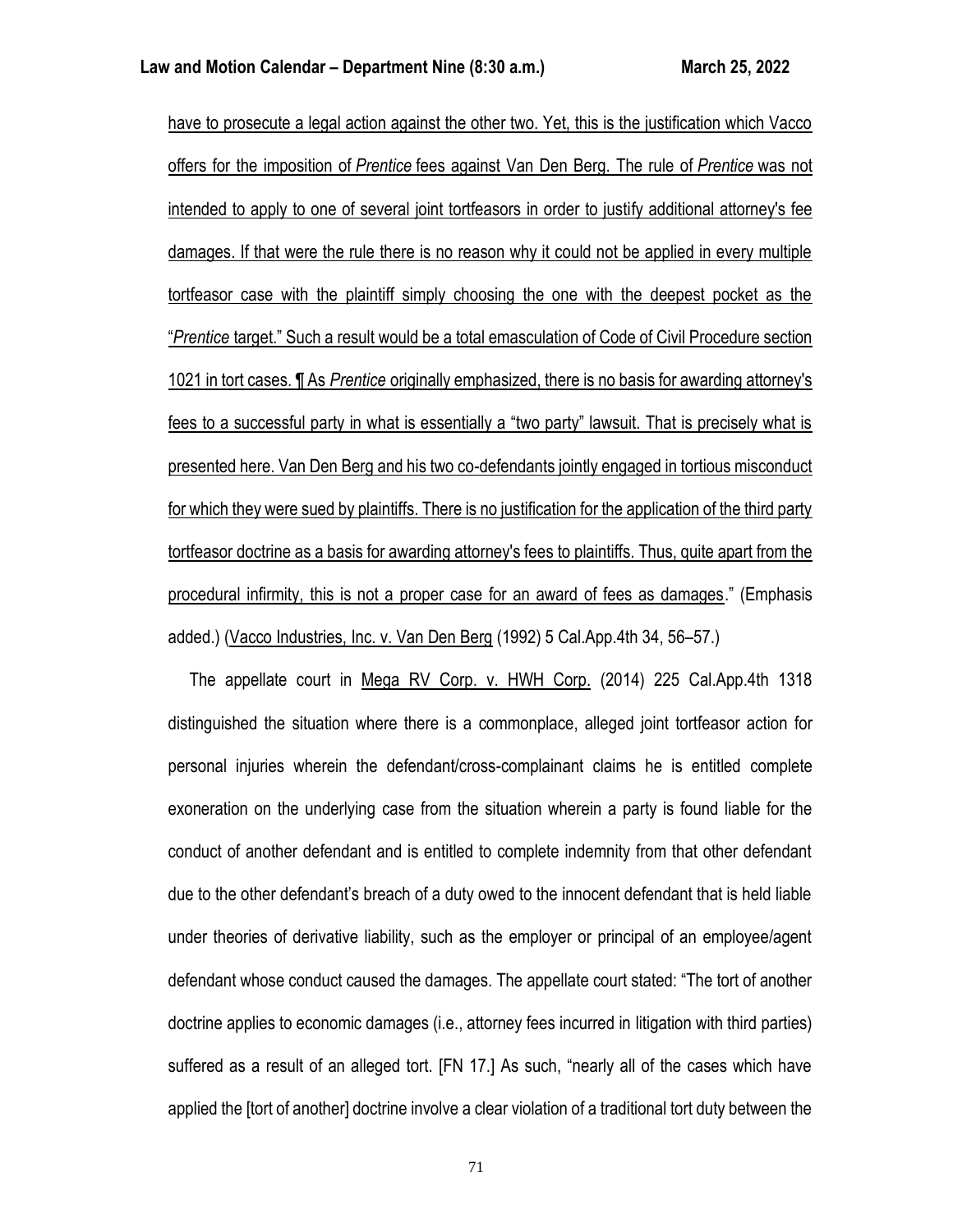tortfeasor who is required to pay the attorney fees and the person seeking compensation for those fees." (*Sooy v. Peter, supra,* 220 Cal.App.3d at p. 1310, 270 Cal.Rptr. 151; see *id*. at pp. 1311–1312, 270 Cal.Rptr. 151; see also, e.g., *Gray v. Don Miller & Associates, Inc.* (1984) 35 Cal.3d 498, 502, 507–508 [198 Cal.Rptr. 551, 674 P.2d 253] [real estate broker breaches fiduciary duty to buyer]; *Prentice, supra,* 59 Cal.2d at pp. 619–621, 30 Cal.Rptr. 821, 381 P.2d 645 [escrow agent breaches duty of due care to seller]; *Heckert v. MacDonald* (1989) 208 Cal.App.3d 832, 834–835, 837–838, [256 Cal.Rptr. 369] [real estate broker breaches fiduciary duty to seller]…¶ FN 17. The tort of another doctrine is not particularly relevant in cases involving physical injury or property damage. To state the obvious, a tortfeasor who causes physical damage to a person or property (for instance, in a car accident) would be subject to a negligence lawsuit by the affected individual. The plaintiff in this hypothetical case could not recover her attorney fees from the tortfeasor under the tort of another doctrine. The attorney fees in this straightforward negligence case would be "attorney fees qua attorney fees." (*Sooy v. Peter, supra,* 220 Cal.App.3d at p. 1310, 270 Cal.Rptr. 151.) To hold otherwise would obliterate the American rule in tort cases. Nor does the tort of another doctrine apply as between multiple alleged tortfeasors (e.g., what if our hypothetical plaintiff unsuccessfully sued additional defendants in the car crash case, who sought recovery of their attorney fees from the true tortfeasor?). "The extension of the *Prentice* rule to the commonplace case of an exonerated alleged tortfeasor would go a long way toward abrogation of the American rule.... It would substantially expand the notion of duty under the law of torts to compensation of the litigation expenses incurred by all persons, however connected to any tortious event, whom the injured plaintiff elects to sue who succeed in establishing lack of liability." (*Watson v. Department of Transportation* (1998) 68 Cal.App.4th 885, 894 [80 Cal.Rptr.2d 594].)" (Emphasis added.) (Mega RV Corp. v. HWH Corp. (2014) 225 Cal.App.4th 1318, 1339–1340.)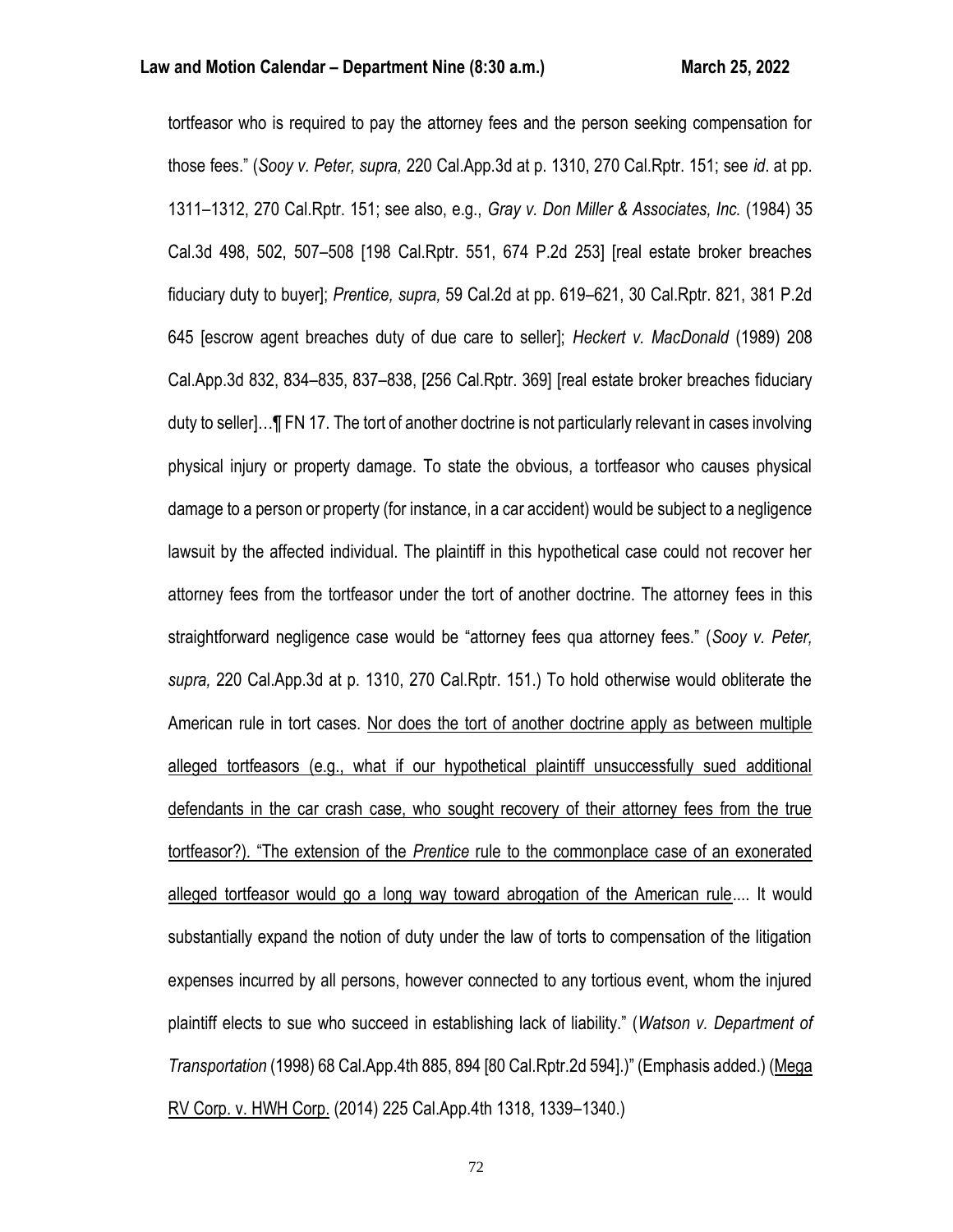The only causes of action asserted against the seller defendants in the  $2^{nd}$  amended complaint are the following: to quiet title on the ground that the contract provision that if the down payment was not paid in full by December 31, 2020, the buyer is in breach of contract, all moneys previously paid are considered forfeited to the buyer, and the deed shall return to the seller with the buyer to vacate the premises within 30 days is an allegedly illegal and unenforceable provision that resulted in plaintiff Painter executing a deed reconveying the property to the sellers (2nd Amended Complaint, paragraphs 37, 59 and 66.); declaratory relief seeking a determination as to the scope, enforceability, and validity of the  $2<sup>nd</sup>$  addendum to the purchase agreement, which contained the provision concerning plaintiff's failure to pay the down payment in full prior to December 31, 2020 (2nd Amended Complaint paragraphs 37, 59, and 76.); to cancel the deed reconveying the property to the sellers, as it was part of a contract that had the aforementioned provision that was allegedly void and unenforceable  $(2<sup>nd</sup>$  Amended Complaint, paragraphs 78 and 79.); for breach of the contract for purchase of the property by failure to return to plaintiffs the down payment moneys previously paid (2nd Amended Complaint, paragraph 86.); and to impose a preliminary injunction and other equitable relief as plaintiffs allegedly remain the rightful owners of the property, because the deed reconveying the property to the seller defendants is of no force or effect due to an alleged void contract provision (2<sup>nd</sup> Amended Complaint, paragraph 100.).

 A stated earlier in this ruling, there does not appear to be any mislabeled wrongful eviction tort cause of action in the  $2<sup>nd</sup>$  amended complaint that plaintiffs are pursuing against seller defendants Benton and Ott as joint tortfeasors with defendants Arnest and Filo Real Estate, Inc. Furthermore, none of the causes of action plead against the seller defendants could be liberally construed as any tort cause of action against the seller defendants.

73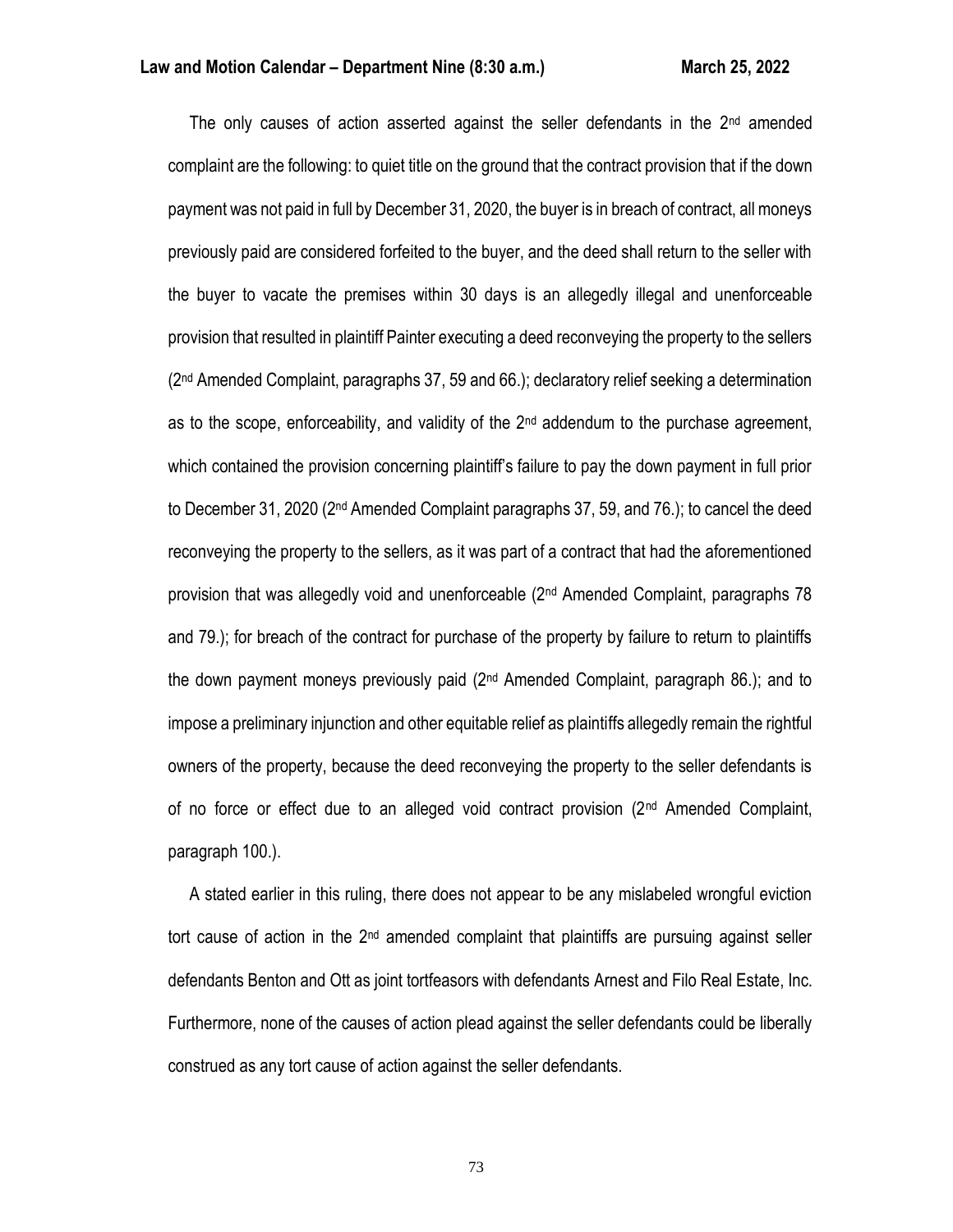On the other hand, the 2nd amended complaint does assert a cause of action in tort in the negligence cause of action pled against the real estate agent/realtor defendants Arnest and Filo Real Estate, Inc., who allegedly acted in a dual agent capacity in the transaction and allegedly breached their duty of due care to discuss the agreement's  $2<sup>nd</sup>$  addendum with plaintiffs, failed to explain to plaintiffs the ramifications of the term contained in that addendum, failed to discuss and/or explain the  $3<sup>rd</sup>$  addendum with plaintiffs, failed to explain to plaintiffs the ramifications of the term contained in that addendum, did not act as a reasonably careful real estate agent, negligently drafted the  $2<sup>nd</sup>$  addendum that allegedly contains the alleged illegal financing term, and negligently drafted the 2<sup>nd</sup> addendum to benefit the sellers, whose interest was contrary to plaintiffs'. (2nd Amended Complaint, paragraphs 13 and 107.)

Taking the allegations of the 2<sup>nd</sup> amended complaint as true for the purposes of the motion to strike, the court finds that the allegations establish a claim for attorney fees arising under the tort of another doctrine.

The motion to strike is denied.

**TENTATIVE RULING # 9: DEFENDANTS ARNEST'S AND FILO REAL ESTATE, INC.'S MOTION TO STRIKE PORTIONS OF 2ND AMENDED COMPLAINT IS DENIED. NO HEARING ON THIS MATTER WILL BE HELD (LEWIS V. SUPERIOR COURT (1999) 19 CAL.4TH 1232, 1247.), UNLESS A NOTICE OF INTENT TO APPEAR AND REQUEST FOR ORAL ARGUMENT IS TRANSMITTED ELECTRONICALLY THROUGH THE COURT'S WEBSITE OR BY TELEPHONE TO THE COURT AT (530) 621-6551 BY 4:00 P.M. ON THE DAY THE TENTATIVE RULING IS ISSUED. NOTICE TO ALL PARTIES OF AN INTENT TO APPEAR MUST BE MADE BY TELEPHONE OR IN PERSON. PROOF OF SERVICE OF SAID NOTICE MUST BE FILED PRIOR TO OR AT THE HEARING. LONG CAUSE HEARINGS MUST BE REQUESTED BY 4:00 P.M. ON THE DAY THE TENTATIVE RULING IS ISSUED AND THE**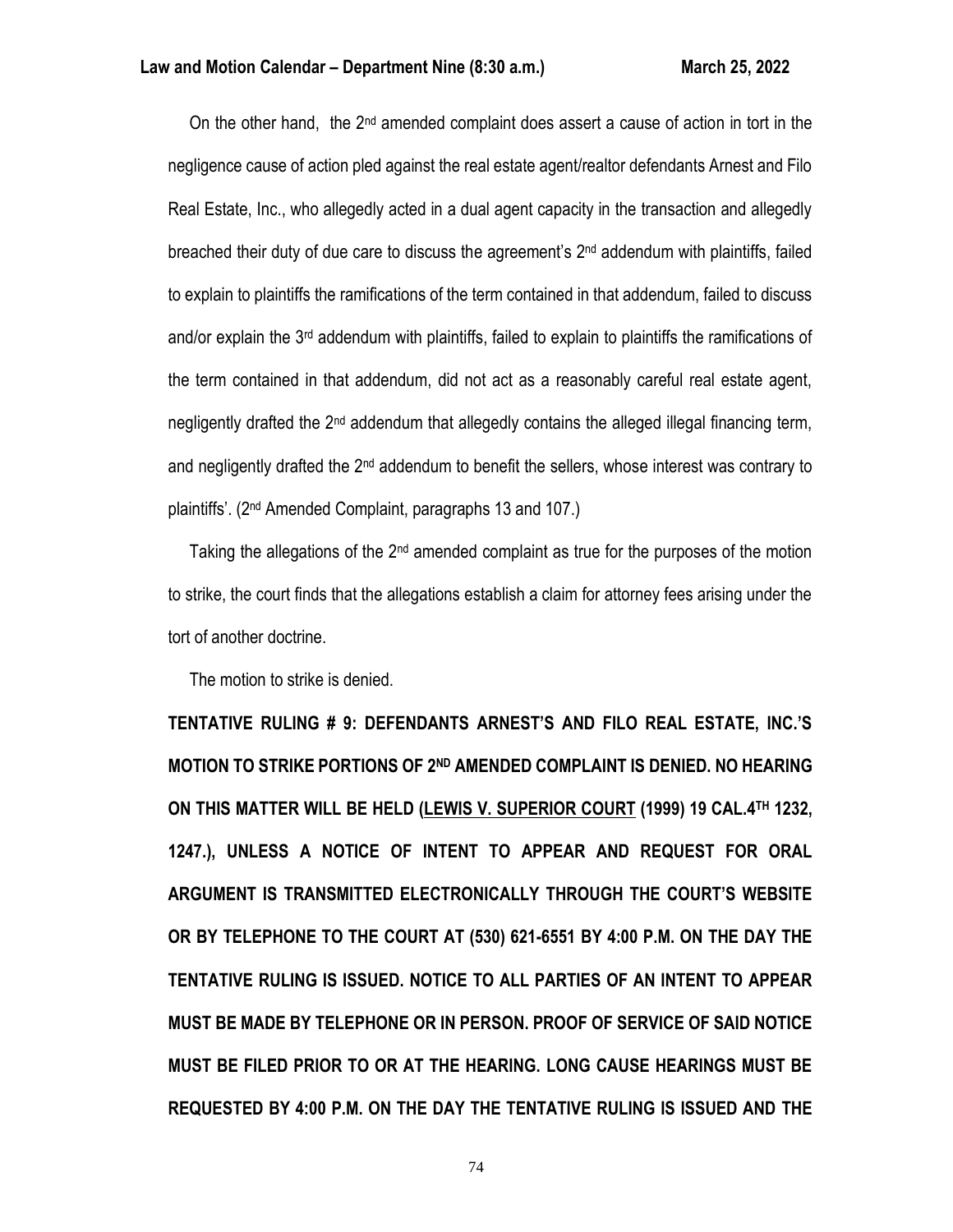**PARTIES ARE TO PROVIDE THE COURT WITH THREE MUTUALLY AGREEABLE DATES ON FRIDAY AFTERNOONS AT 2:30 P.M. LONG CAUSE ORAL ARGUMENT REQUESTS WILL BE SET FOR HEARING ON ONE OF THE THREE MUTUALLY AGREEABLE DATES ON FRIDAY AFTERNOONS AT 2:30 P.M. THE COURT WILL ADVISE THE PARTIES OF THE LONG CAUSE HEARING DATE AND TIME BY 5:00 P.M. ON THE DAY THE TENTATIVE RULING IS ISSUED. PARTIES MAY PERSONALLY APPEAR AT THE HEARING. IF A PARTY OR PARTIES WISH TO APPEAR TELEPHONICALLY THEY MUST APPEAR BY "VCOURT", WHICH MUST BE SCHEDULED AND PAID THROUGH THE COURT WEBSITE AT www.eldorado.courts.ca.gov/online-services/telephonic-appearances. MATTERS IN WHICH THE PARTIES' TOTAL TIME ESTIMATE FOR ARGUMENT IS 15 MINUTES OR LESS WILL BE HEARD ON THE LAW AND MOTION CALENDAR AT 8:30 A.M. ON FRIDAY, MARCH 25, 2022, EITHER IN PERSON OR BY VCOURT TELEPHONIC APPEARANCE UNLESS OTHERWISE NOTIFIED BY THE COURT.**